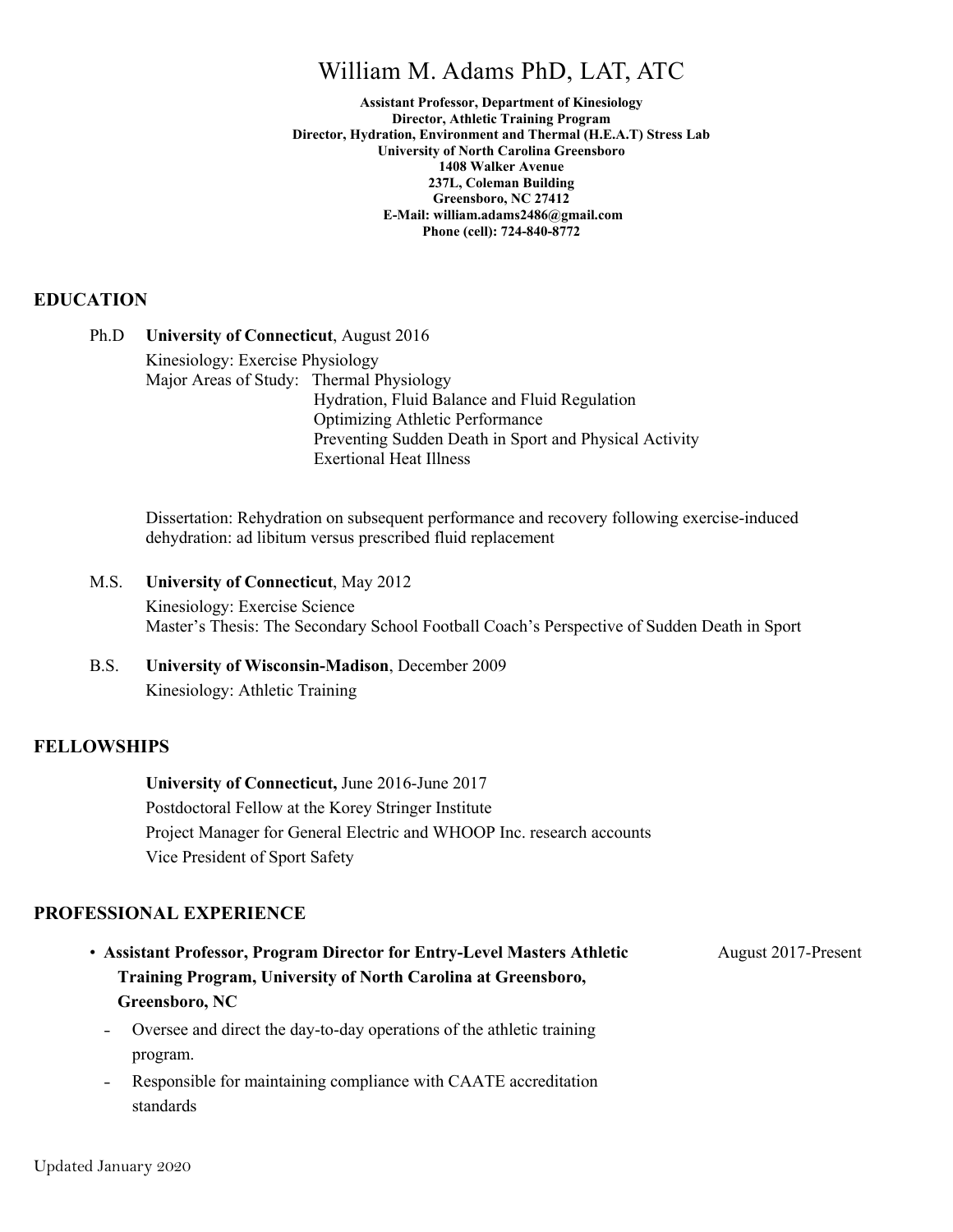# **William M. Adams**

|                              | Supervise Clinical Coordinator of the athletic training program and ensure<br>that the students are appropriately progressing through the program                                                          |                       |
|------------------------------|------------------------------------------------------------------------------------------------------------------------------------------------------------------------------------------------------------|-----------------------|
|                              | Responsible for recruitment, interviewing and admission of incoming<br>athletic training students                                                                                                          |                       |
|                              | Oversee the expenditures and revenue of the athletic training differential<br>tuition account and maintain the program's budget.                                                                           |                       |
|                              | • Research Program Manager, Korey Stringer Institute, University of<br><b>Connecticut, Storrs, CT</b>                                                                                                      | August 2012-June 2017 |
|                              | Responsible for drafting research proposals to potential research sponsors,                                                                                                                                |                       |
|                              | overseeing and managing contracting process, developing research study<br>designs and acquiring IRB approvals                                                                                              |                       |
| $\qquad \qquad \blacksquare$ | Responsible for overseeing and managing subject recruitments,<br>scheduling, data collection, data analysis and manuscript writing.                                                                        |                       |
|                              | Program manager for a study examining the influence of a collegiate<br>athletics season on physiologic measures of sleep and recovery in men and<br>women student athletes.                                |                       |
| $\overline{\phantom{a}}$     | Program manager examining the influence of training load on risk of<br>injury during competition in collegiate soccer.                                                                                     |                       |
|                              | Program manager for two studies examining the validity of non-invasive<br>wearable sensors in measuring hydration status during exercise.                                                                  |                       |
|                              | Program manager for a study examining the utilization of sweat and thirst<br>perception on hydration status during and following exercise-induced<br>dehydration.                                          |                       |
|                              | Program manager for a study examining the effects of hand cooling on<br>body temperature responses following exercise in the heat.                                                                         |                       |
|                              | • Vice President of Sport Safety, Korey Stringer Institute, University of                                                                                                                                  | May 2016-June 2017    |
|                              | <b>Connecticut, Storrs, CT</b>                                                                                                                                                                             |                       |
|                              | Direct and oversee efforts to assist secondary school athletics associations<br>and youth sport governing bodies in the development and implementation<br>of evidence-based best practice recommendations. |                       |
| $\qquad \qquad \blacksquare$ | Co-PI examining the influence of sleep and recovery on performance in<br>elite collegiate athletes                                                                                                         |                       |
|                              | Co-PI examining the efficacy of non-invasive technology in monitoring<br>hydration status during and following exercise in the heat                                                                        |                       |
|                              | Project leader examining the influence of training load on risk of injury in<br>collegiate soccer players                                                                                                  |                       |
|                              |                                                                                                                                                                                                            |                       |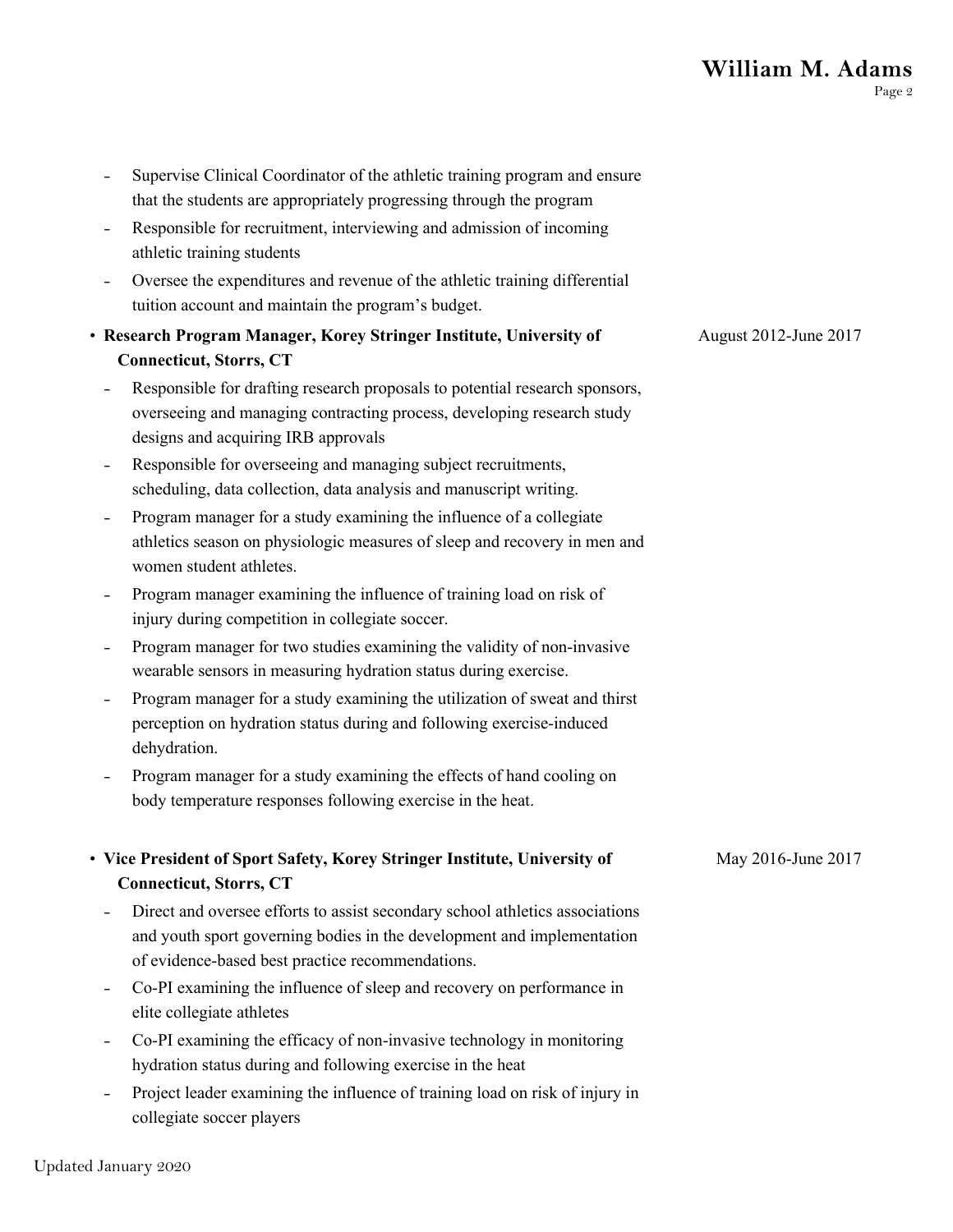- Assisting the NATA and NFL on examining the cost savings of an Athletic Trainer in secondary schools from an insurance and liability perspective
- Collaborate with companies such as the NFL, Camelbak, Mission, Gatorade, Kestrel, WHOOP, Nix Inc, Clif Bar & Company

| • Director of Sport Safety Policies, Korey Stringer Institute, University of | August 2012-May 2016 |
|------------------------------------------------------------------------------|----------------------|
| <b>Connecticut, Storrs, CT</b>                                               |                      |
|                                                                              |                      |

- Oversaw efforts to assist state high school athletics associations in strategizing and implementing sport safety policy changes that meet evidence-based best practice recommendations.
- Worked with the NATA and NFL on examining the cost savings of an Athletic Trainer in secondary schools from an insurance and liability perspective
- Member of the planning committee for a meeting bringing together representatives of all 50 states to discuss sport safety policy changes at the secondary school level that meet minimum best practices
- Provided consultation for athletes and parents that have been affected by exertional heat stroke and assist with heat tolerance testing
- Assisted with the development of the policy and procedure manual for the International Institute for Race Medicine
- Developed algorithms implemented within the US Army Rangers and the US Air Force regarding the treatment and care of the collapsed soldier
- Provided consultation for elite athletes in strategies to enhance athletic performance

#### **Clinical Experience**

| • Head Athletic Trainer: University of Connecticut Club Sports, Storrs, CT                  | Aug 2012-May 2014           |
|---------------------------------------------------------------------------------------------|-----------------------------|
| Oversaw and managed the Athletic Training services provided to the Club<br>$\blacksquare$   |                             |
| Sports program at the University of Connecticut.                                            |                             |
| Provided medical coverage for the 6 high risk club sports: men and<br>$\sim$                |                             |
| women's rugby, men's lacrosse, men's ice hockey, gymnastics, and                            |                             |
| wrestling encompassing 300 student athletes.                                                |                             |
| Provided injury prevention, assessment, treatment and rehabilitation, and<br>$\blacksquare$ |                             |
| on-field emergency care under the protocols established between the Club                    |                             |
| Sports Medical Director and the Club Sports Athletic Training staff.                        |                             |
|                                                                                             | $\lambda = 0.010 M - 0.012$ |

• **Head Athletic Trainer: Rockville High School, Vernon, CT** Aug 2010-May 2012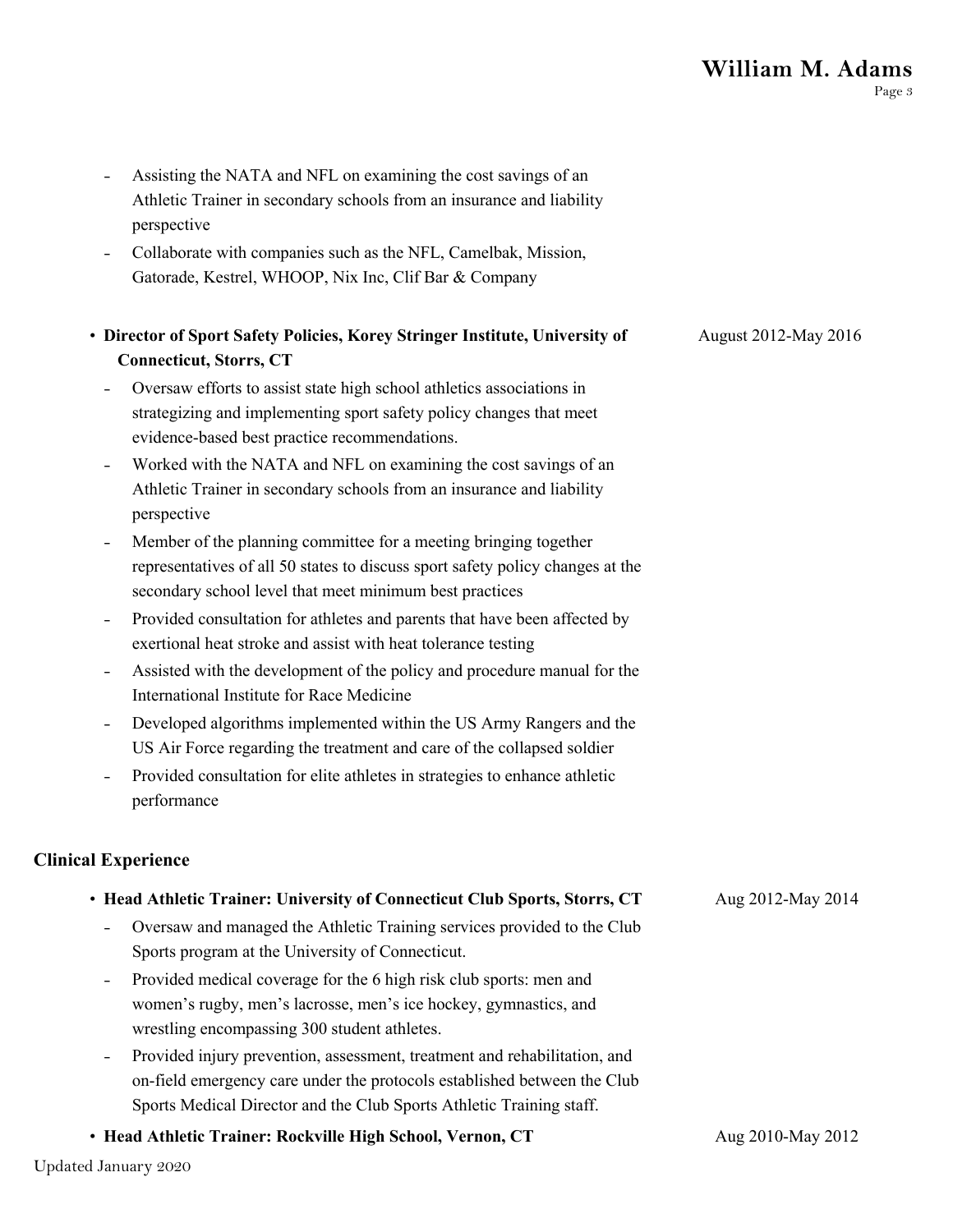- Provide medical coverage for 19 Varsity sports and over 400 student athletes
- Provided injury prevention, assessment, treatment and rehabilitation, and on-field emergency care under the protocols established between myself and Rockville High School's team physician
- Taught annual CPR/AED and First Aid course for coaches in accordance with the American Red Cross

## **Related Clinical Experience**

| • Medical Staff-Marine Corps Marathon                                                                      | October 2012-2018         |
|------------------------------------------------------------------------------------------------------------|---------------------------|
| • Medical Staff-Falmouth Road Race                                                                         | August 2012-2019          |
| • Medical Staff-Boston Marathon                                                                            | April 2011-2019           |
| • Medical Staff-Beach 2 Beacon Road Race                                                                   | August 2016               |
| • Medical Staff-Vermont City Marathon                                                                      | May 2015                  |
| • Medical Staff-Lake Placid Ironman                                                                        | July 2014, 2015           |
| • Brown University Women's Lacrosse Summer Camp: Portsmouth, RI                                            | July 2011-2013            |
| • Brown University Women's Lacrosse Clinics: Providence, RI                                                | Fall 2011                 |
| • University of Connecticut Women's Soccer Summer Camp: Storrs, CT                                         | August 2011               |
| • Yale University Women's Lacrosse Summer Camp: New Haven, CT                                              | June 2011                 |
| • University of Wisconsin Hospitals and Clinics: Per Diem Athletic Trainer                                 | Mar 2010-Aug 2010         |
| • University of Wisconsin-Madison Boy's Basketball Camps: Madison, WI                                      | June 2010                 |
| • University of Wisconsin-Madison Football Camp: Madison, WI                                               | June 2010                 |
| • University of Wisconsin-Madison Athletic Training Student: Women's<br>Ice Hockey, Football, Men's Soccer | August 2007-December 2009 |

#### **SCHOLARSHIP**

**Refereed Manuscripts (Published/Accepted for Publication)** (postdocs=italics, graduate student=underlined, undergraduate=underlined/italics)

- 44) Scarneo-Miller SE, Kerr ZY, **Adams WM**, Belval LN, Casa DJ. Influence of state-level emergency planning policy requirements on secondary school adoption. *J Athlet Train*. December 2019
- 43) **Adams WM**, Vandermark LW, Belval LN, Casa DJ. Utility of Thirst as a Measure of Hydration Status Following Exercise Induced Dehydration. *Nutrients*.2019;11(11):2689.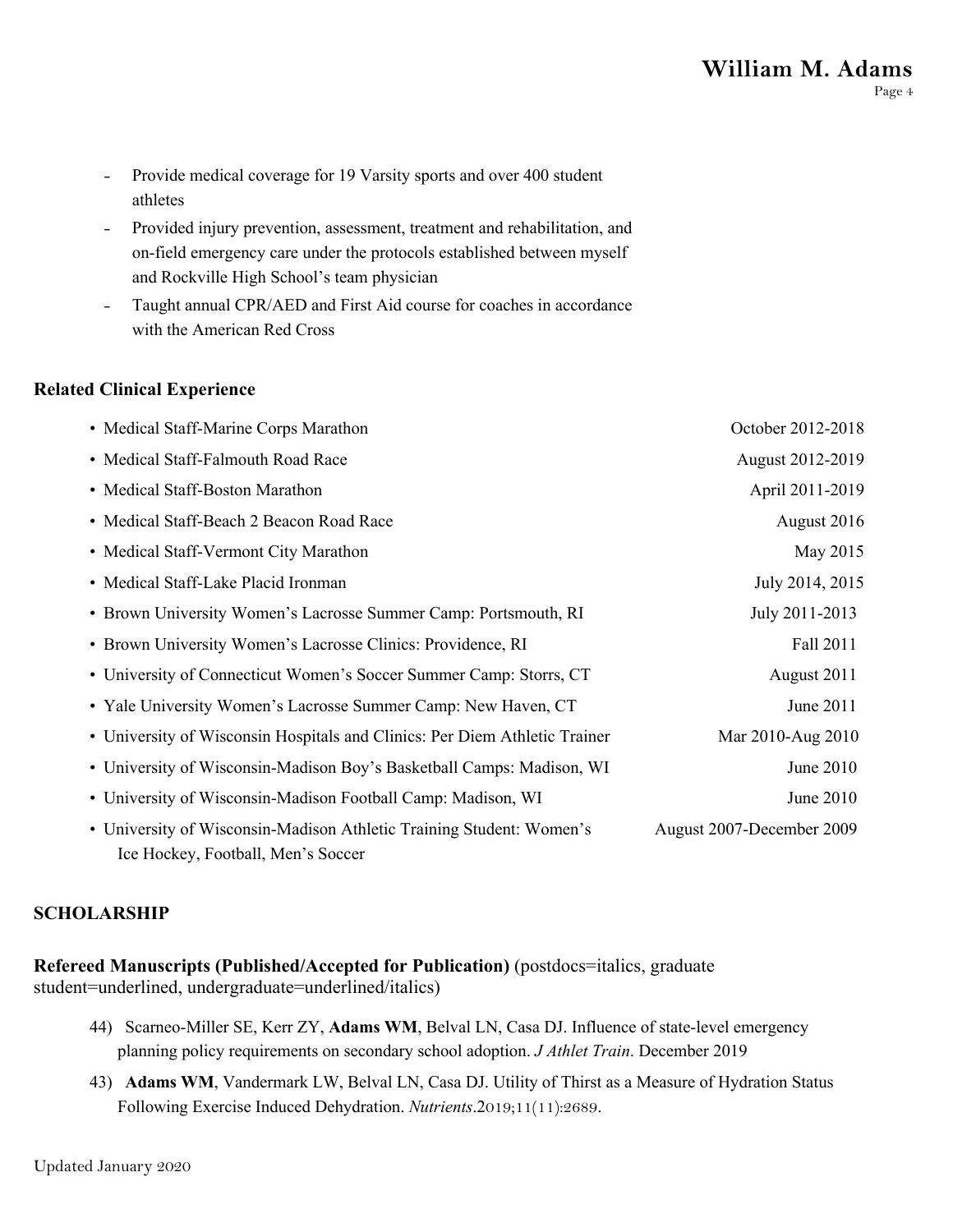- 42) **Adams WM**, Adams JD, *Karras EM*, Rysanek E. Validity of temperature, duration and vessel seal on 24 hour hydration markers. *PLoS One.* 2019;14(8):e0220724.
- 41) Curtis RM, Huggins RA, Benjamin CL, Sekiguchi Y, **Adams WM**, Arent SM, Jain R, Miller SJ, Walker AJ, Casa DJ. Contextual Factors Affecting Training Workloads in Collegiate Men's Soccer. *J Strength Cond Res.* Accepted July 2019.

40) Belval LN, Hosokawa Y, Casa DJ, **Adams WM**, Armstrong LE, Baker LB, Burke L, Cheuvront SN, Chiampas G, Gonzalez-Alonzo J, Huggins RA, Kavouras S, Lee EC, McDermott BP, Miller K, Schlader Z, Sims S, Stearns RL, Troyanos C, Wingo J. Practical Hydration Solutions for Sport. *Nutrients.* 2019;11(7):1550.

- 39) **Adams WM**, Belval LN, Berg AP, Hosokawa Y, Stearns RL, Casa DJ. Exertional Heat Stroke of Max Gilpin: A Preventable Death. *Quest.* Accepted July 2019.
- 38) Benjamin CL, **Adams WM**, Curtis RM, Sekiguchi Y, Giersch GEW, Casa DJ. Early morning training on sleep in NCAA Division I cross country runners. *Women Sport Phys Activ J.* Accepted May, 2019.
- 37) Kerr YZ, Register-Mihalik JK, Pryor RR, Piermont LA, Scarneo SE, **Adams WM**, Marshall SW, Kucera K, Casa DJ. The effect of the National Athletic Trainers Association Inter-Association Task Force (NATA-IATF) preseason heat acclimatization guidelines on high school football preseason exertional heat illness rates. *Environ Health Perspect.* 2019;127(4):047003
- 36) Sekiguchi Y, **Adams WM**, Benjamin CL, Curtis RM, Giersch GEW, Casa DJ. Relationship between resting heart rate, heart rate variability, and sleep characteristics in collegiate cross country runners. *J Sleep Res*. 2019;e12836
- 35) **Adams WM**. Exertional Heat Stroke in Secondary School Athletics. *Curr Sports Med Rep.2019;18(4):149-153*.
- 34) Endres B, Kerr ZY, Stearns RL, **Adams WM**, Hosokawa Y, Huggins RA, Kucera KL, Casa DJ. Epidemiology of Sudden Death in Organized Youth Sports in the United States, 2007-2015. *J Athlet Train.*  2019;54(4):349-355.
- 33) Sekiguchi Y, **Adams WM**, Curtis RM, Benjamin CL, Casa DJ. Factors influencing hydration status during a National Collegiate Athletics Association Division I Soccer Preseason. *J Sci Med Sport.*  2019;22(6):624-628.
- 32) Sekiguchi Y, Huggins RA, Looney DP, Curtis RM, West CA, **Adams WM**, Benjamin CL, Casa DJ. Relationship between heart rate variability and acute:chronic ratio throughout a season in NCAA D1 Men's Soccer Players. *J Strength Cond Res.* Accepted August 2018
- 31) Pryor JL, **Adams WM,** Huggins RA, Belval LN, Pryor RR, Casa DJ. Pacing Strategy of a Full Ironman Overall Female Winner on a Course with Major Elevation Changes. *J Strength Cond Res.* 2018;32(11):3080-3087

30) Pike AM, **Adams WM**, Huggins RA, Mazerolle SM, Casa DJ. Analysis of states' progress towards and barriers to health and safety policy implementation for secondary school athletics. *J Athlet Train.* 2019;54(4):361-373.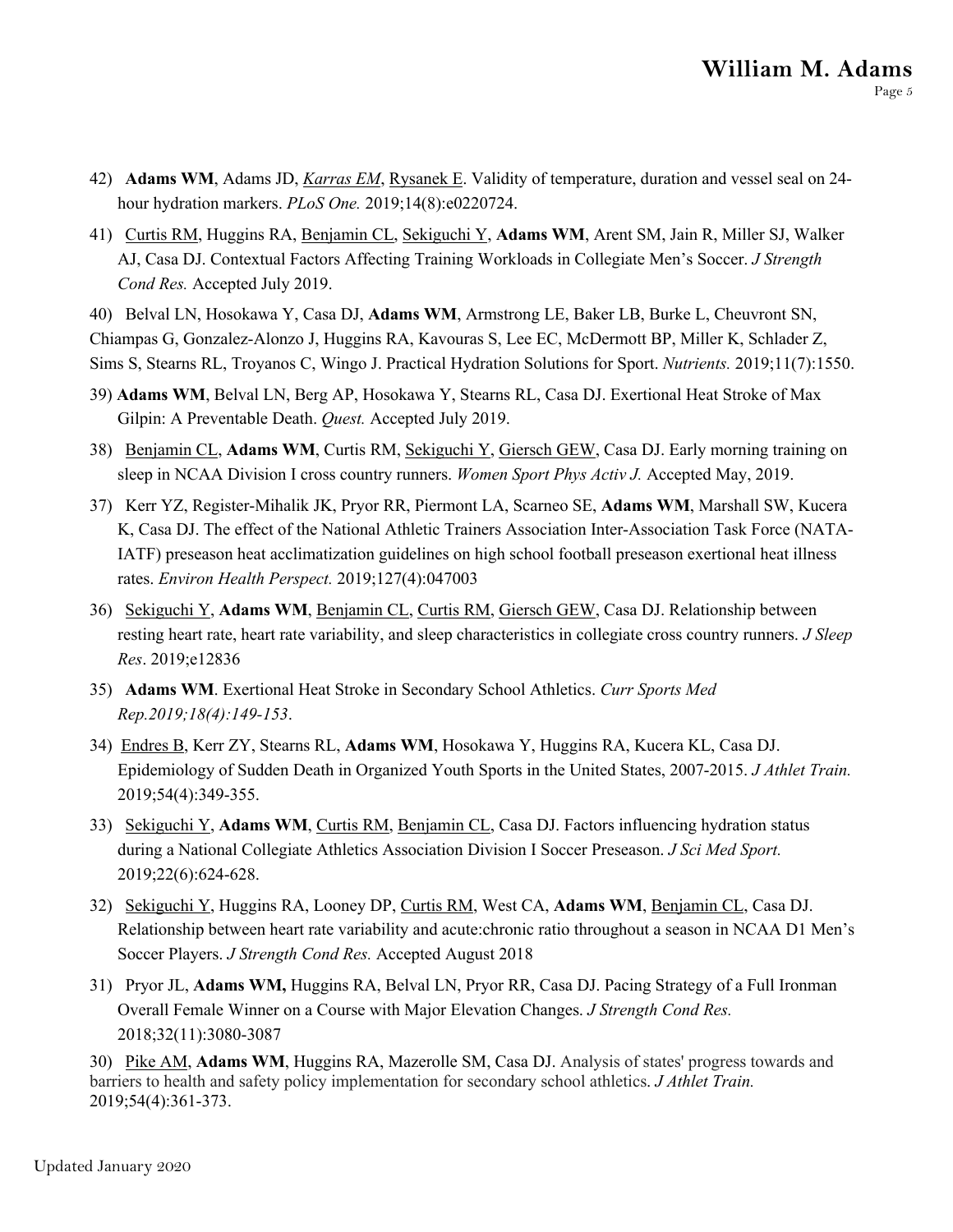- 29) **Adams WM**, Hosokawa Y, Belval LN. Factors involved in the onsite management and are of exertional heat stroke in secondary school athletics. *Athletic Training and Sports Health Care.* 2019;11(5):203-205.
- 28) Zaleski AL, Panza GA, Ballard KD, **Adams WM**, Hosokawa Y, Pescatello LS, Thompson PD, Taylor BA. The Influence of Compression Socks During a Marathon on Exercise-Associated Muscle Damage. *J Sport Rehab. 2019*.
- 27) **Adams WM**, Scarneo SE, Casa DJ. State-Level Implementation of Health and Safety Policies to Prevent Sudden Death and Catastrophic Injuries Within Secondary School Atlhetics: Response. *Orthop J Sports Med.* 2018;6(2):2325967117752129.
- 26) Hosokawa Y, **Adams WM**, Belval LN, Davis R, Huggins RA, Jardine J, Katch RK, Stearns RL, Casa DJ. Exertional heat illness incidence and on-site medical team preparedness in warm weather. *Int J Biometeor.*  2018;62(7):1147-1153.
- 25) **Adams WM,** Scarneo SE, Casa DJ. Assessment of Evidence-Based Health and Safety Policies on Sudden Death and Concussion Management in Secondary School Athletics: A Benchmark Study. *J Athlet Train.* 2018;53(8):756-767.
- 24) **Adams WM**. An Alternative Method for Treating Exertional Heat Stroke: Tarp Assisted Cooling. *Athletic Training and Sports Health Care.* 2019;11(3):101-102.
- 23) Belval LN, Casa DJ, **Adams WM**, Chiampas GT, Davis R, Holschen J, Hosokawa Y, Jardine JF, Kane SF, Labotz M, Lemieux R, McClaine K, Nye NS, O'Connor FG, Prine B, Raukar N, Smith MS, Stearns RL. Consensus Statement-PreHospital Care of Exertional Heat Stroke. *Prehospital Emergency Care.*  2018;22(3):392-397.
- 22) **Adams WM**, Scarneo SE, Casa DJ. State Level Implementation of Health and Safety Policies Pertaining to Preventing Sudden Death and Catastrophic Injury in Secondary School Athletics. *Orthop J Sports Med.*  2017;5(9):2325967117727262*.*
- 21) Katch RK, Scarneo SE, **Adams WM**, Armstrong LE, Belval LN, Stamm JM, Casa DJ. Top ten research questions related to preventing sudden death in sport and physical activity. *Res Q Exerc Sport.* 2017;88(3):251-268.
- 20) **Adams WM**, Hosokawa Y, Troyanos C, Jardine JF. Organization and Execution of On-site Health Care During Mass Participation Events. *Athletic Training and Sports Health Care.* 2018;10(3):101-104.
- 19) **Adams WM,** Belval LN. Return-to-Activity Following Exertional Heat Stroke. *Athletic Training and Sports Health Care.* 2018;10(1):5-6.
- 18) Casa DJ, Hosokawa Y, Belval LN, **Adams WM**, Stearns RL. Preventing Death from Exertional Heat Stroke—The Long Road from Evidence to Policy. *Kinesiology Review*. 2017;6(1):99-109.
- 17) Hosokawa Y, **Adams WM**, Vandermark LW, Belval LN, Casa DJ. Tarp-assisted cooling as a method of whole body cooling in hyperthermic individuals. *Annals Emerg Med.* 2017;69(3):347-352.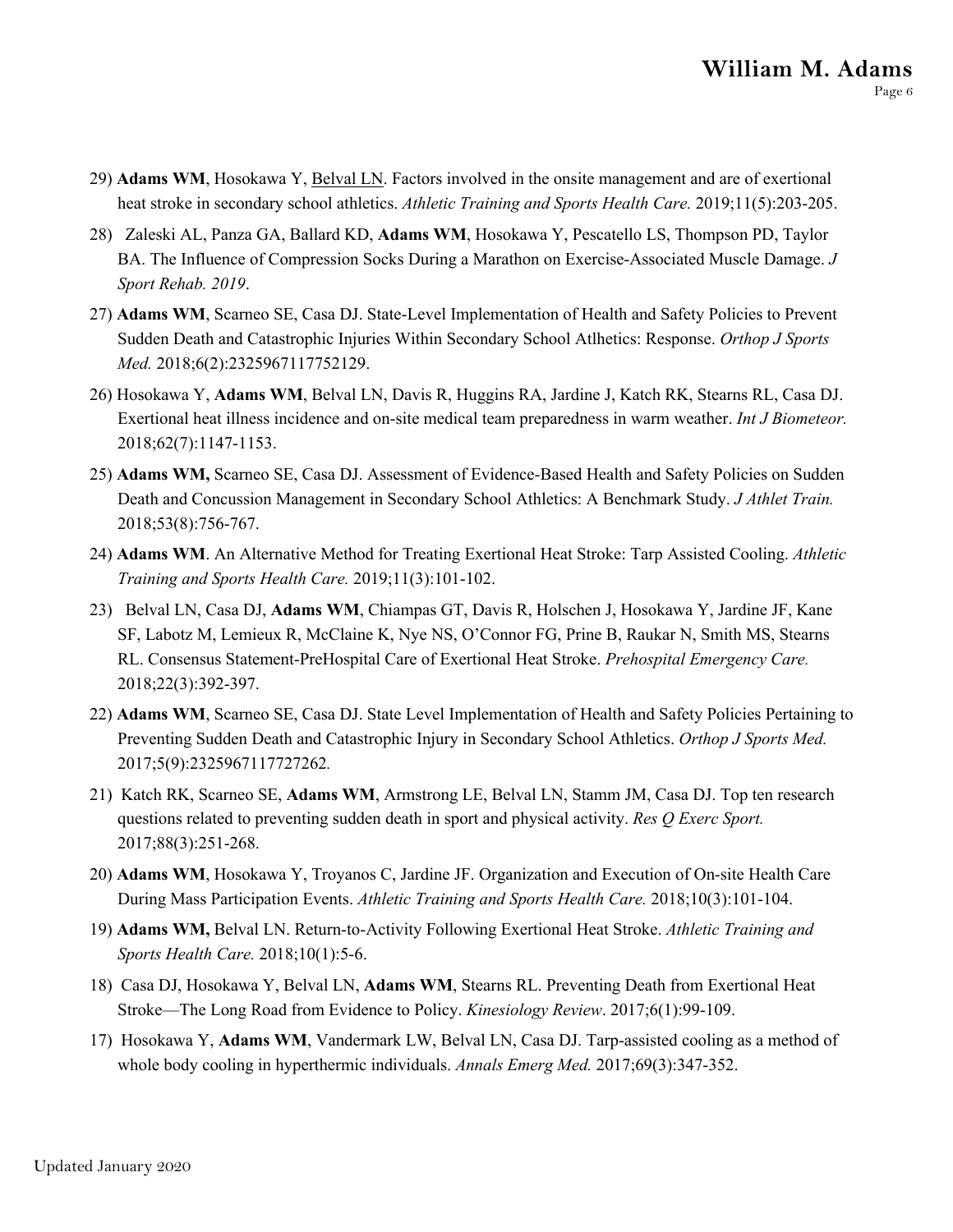- 16) **Adams WM**, Hosokawa Y, Huggins RA, Belval LN, Stearns RL, Casa DJ. Deviation from goal pace, body temperature and body mass loss predictors of road race performance. *J Sci Med Sport.*  2017;20(3):302-306.
- 15) Hosokawa Y, **Adams WM**, Casa DJ. A Comparison of Temperature Devices During Exercise in the Heat: The Influence of Hydration. *J Sport Rehab.* 2017: 1-4. http://dx.doi.org/10.1123/jsr.2016-0022.
- 14) Hosokawa Y, Casa DJ, Rosenberg H, Cappacchione JF, Sagui E, Riazi S, Belval LN, Deuster PA, Jardine JF, Kavouras SA, Lee EC, Miller KC, Muldoon SM, O'Connor FG, Sailor SR, Sambuughin N, Stearns RL, **Adams WM**, Huggins RA, Vandermark LW. Round Table on Malignant Hyperthermia in Physically Active Populations: Meeting Proceedings. *J Athl Train.* 2017;52(4):377-383
- 13) Miller KC, Hughes L, Long B, **Adams WM**, Casa DJ. Validity of core temperature measurements at three rectal depths during rest, exercise, cold water immersion and rest. *J Athl Train.* 2017;52(4):332-338
- 12) **Adams WM**, Casa DJ, Drezner JA. Policy Changes Save Lives and Protect Athletes. *J Athl Train.* 2016;51(4). 358-360.
- 11) **Adams WM**, Hosokawa Y, Adams EL, Belval LN, Huggins RA, Casa DJ. Reduction in body temperature using hand cooling versus passive rest after exercise in the heat. *J Sci Med Sport.* 2016;19(11):936-940.
- 10) Hosokawa Y, **Adams WM**, Stearns RL, Huggins RA, Casa DJ. A Comparison of Gastrointestinal and Rectal Temperature During Passive Rest After a Warm Weather Road Race. *J Athl Train.* 2016;51(5): 382- 388.
- 9) **Adams WM**, Hosokawa Y, Huggins, RA, Mazerolle SM, Casa DJ. An Exertional Heat Stroke Survivor's Return to Running: An Integrated Approach on the Treatment, Recovery, and Return to Activity. *J Sport Rehab. 2016;*25(3):280-287.
- 8) **Adams WM**, Hosokawa Y, Casa DJ. Cooling Paradigm in Sport: Maximizing Safety and Performance During Competition. *J Sport Rehab.* 2016;25(4):382-394
- 7) **Adams WM**, Hosokawa Y, Casa DJ. The Timing of Exertional Heat Stroke Survival Starts Prior to Collapse. *Cur Sport Med Rep.* 2015;14(4):273-274.
- 6) Hosokawa Y, **Adams WM**, Stearns RL, Casa DJ. El Golpe de Calor en la Actividad Física y el Deporte. *Pensar en Movimiento.* 2014;12(2):23-43.[Spanish version of paper titled: Heat Stroke in Physical Activity and Sport]
- 5) Hosokawa Y, **Adams WM**, Stearns RL, Casa DJ. Heat Stroke in Physical Activity and Sport. *Pensar en Movimiento.* 2014;12(2):1-21.
- 4) **Adams WM**, Mazerolle SM, Casa DJ, Huggins RA, Burton LJ. The Secondary School Football Coach's Relationship with the Athletic Trainer and Their Perspectives on the Recognition and Prevention of Exertional Heat Stroke. *J Athl Train.* 2014;49(4):469-477.
- 3) **Adams WM**, Ferraro EM, Huggins RA, Casa DJ. The Influence of Body Mass Loss on Changes in Heart Rate During Exercise in the Heat: A Systematic Review. *J Strength Cond Res.* 2014;28(8):2380-9.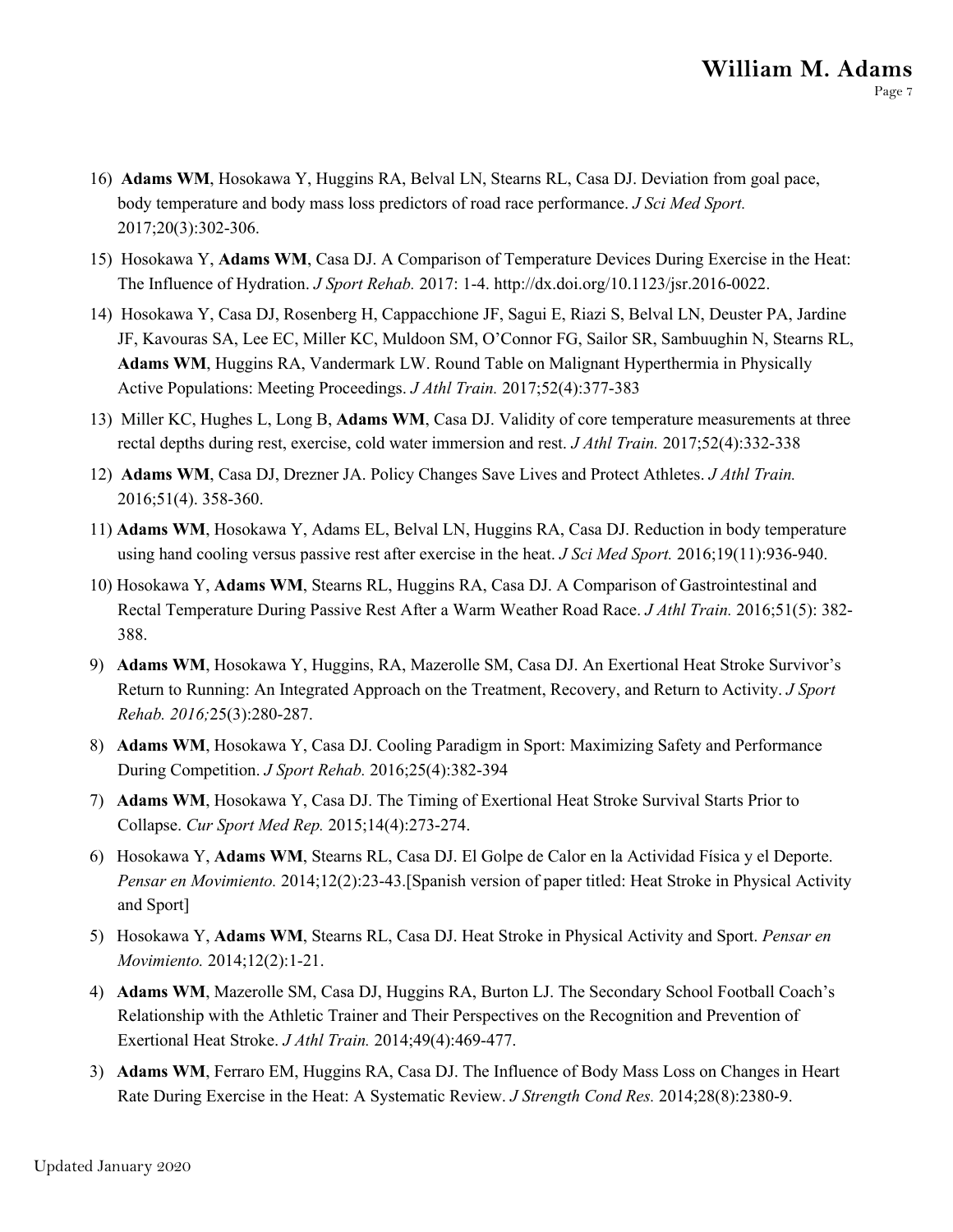- 2) Mazerolle SM, McGrath BT, **Adams WM**, Casa DJ. An Evaluation of the High School Football Coaches' Knowledge of Sudden Death in Sport. *ARCCA.* 2014;29:84-119.
- 1) Pryor RR, Casa DJ, **Adams WM**, Belval LN, DeMartini JK, Huggins RA, Stearns RL, Vandermark LW. Maximizing Athletic Performance in the Heat*. Strength Cond J.* 2013;35(6):24-33.

**Book Chapters in Edited Books** (postdocs=italics, graduate student=underlined, undergraduate=underlined/italics)

- 28) Kenny GP, Grundstein A, Notley S, Flouris A. Climate Change and Heat Exposure: Impact on Health in Occupational and General Populations. In: **Adams WM**, Jardine JF, eds. *Exertional Heat Illness: A Clinical and Evidence-Based Guide.* Cham: Springer International Publishing; 2020:225-261
- 27) Jardine JF, Roberts WO. Considerations for Road Race Medical Staff. In: **Adams WM**, Jardine JF, eds. *Exertional Heat Illness: A Clinical and Evidence-Based Guide.* Cham: Springer International Publishing; 2020:211-224
- 26) O'Connor FG, Nye N. Exertional Heat Illness Considerations in Military Populations. In: **Adams WM**, Jardine JF, eds. *Exertional Heat Illness: A Clinical and Evidence-Based Guide.* Cham: Springer International Publishing; 2020:225-261
- 25) Hosokawa Y. Management of Exertional Heat Illness in Athletics: Interdisciplinary Medical Care. In: **Adams WM**, Jardine JF, eds. *Exertional Heat Illness: A Clinical and Evidence-Based Guide.* Cham: Springer International Publishing; 2020:169-180.
- 24) Lee EC, Bowie J, Fiol A. Exercise, Heat Stress and Thermal Tolerance. In: **Adams WM**, Jardine JF, eds. *Exertional Heat Illness: A Clinical and Evidence-Based Guide.* Cham: Springer International Publishing; 2020:149-168.
- 23) Giersch GEW, Belval LN, Lopez RM. Minor Heat Illnesses. In: **Adams WM**, Jardine JF, eds. *Exertional Heat Illness: A Clinical and Evidence-Based Guide.* Cham: Springer International Publishing; 2020:137- 147
- 22) Miller KC, Exercise Associated Muscle Cramps. In: **Adams WM**, Jardine JF, eds. *Exertional Heat Illness: A Clinical and Evidence-Based Guide.* Cham: Springer International Publishing; 2020:117-136
- 21) Armstrong LE. Heat Exhaustion. In: **Adams WM**, Jardine JF, eds. *Exertional Heat Illness: A Clinical and Evidence-Based Guide.* Cham: Springer International Publishing; 2020:81-115
- 20) Pryor JL, Periard J, Pryor RR. Predisposing Factors for Exertional Heat Stroke. In: **Adams WM**, Jardine JF, eds. *Exertional Heat Illness: A Clinical and Evidence-Based Guide.* Cham: Springer International Publishing; 2020:29-57
- 19) Belval LN, Morrissey M. Physiological Response to Heat Stress. In: **Adams WM**, Jardine JF, eds. *Exertional Heat Illness: A Clinical and Evidence-Based Guide.* Cham: Springer International Publishing; 2020:17-27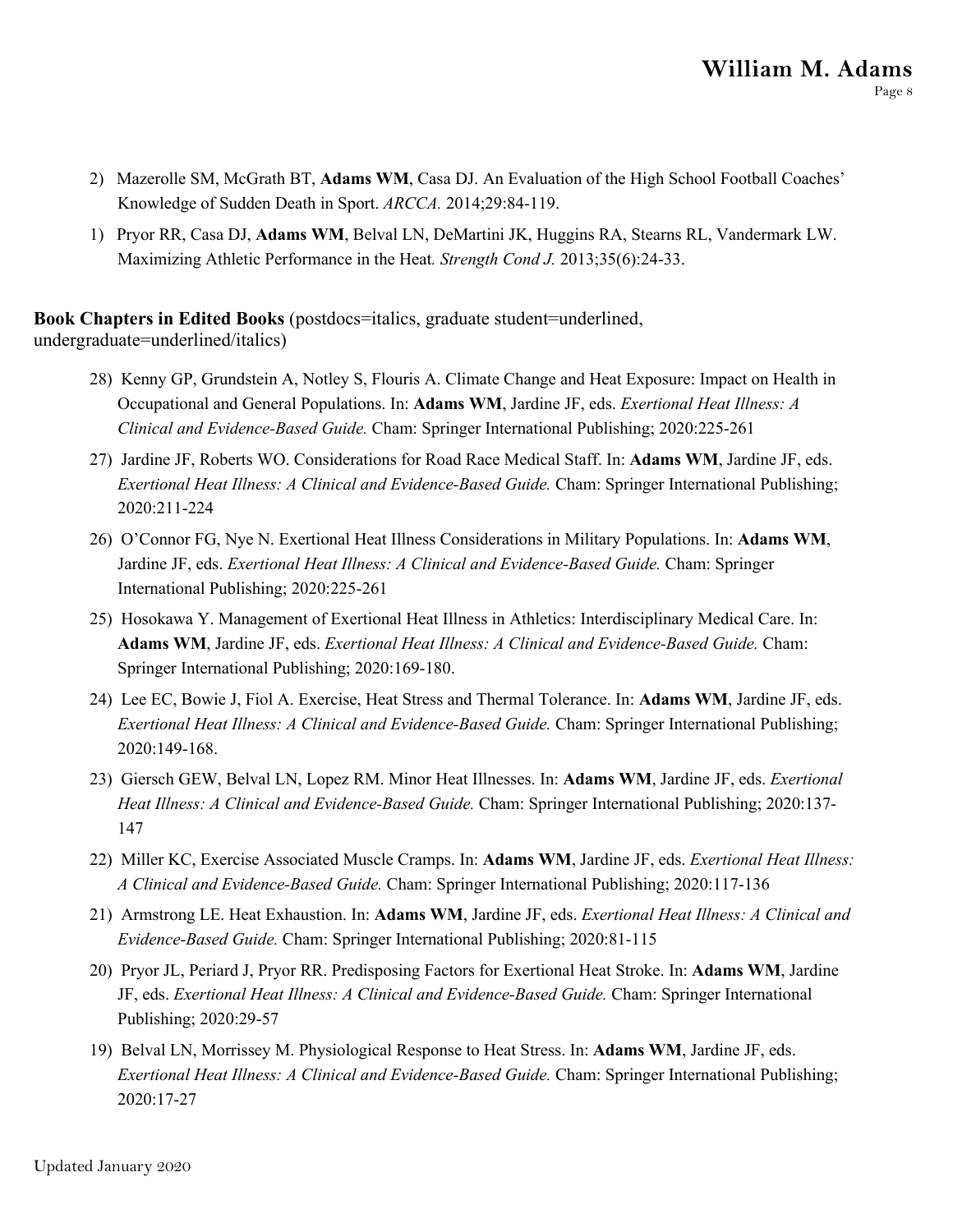- 18) **Adams WM**, Stearns RL, Casa DJ. Exertional Heat Stroke. In: **Adams WM**, Jardine JF, eds. *Exertional Heat Illness: A Clinical and Evidence-Based Guide.* Cham: Springer International Publishing; 2020:59-79
- 17) **Adams WM**, Jardine JF. Overview of Exertional Heat Illness. In: **Adams WM**, Jardine JF, eds. *Exertional Heat Illness: A Clinical and Evidence-Based Guide.* Cham: Springer International Publishing; 2020:1-16
- 16) **Adams WM**, Jardine JF, eds. *Exertional Heat Illness: A Clinical and Evidence-Based Guide.* Cham: Springer International Publishing; 2020:pp268.
- 15) **Adams WM**, Belval LN, Hosokawa Y, Grundstein AJ, Casa DJ. Heat Stress During American Football. In: Periard J, Racinais S eds. *Heat Stress in Sport and Exercise: Thermophysiology of Health and Performance.* Springer Nature. 2019. 203-218.
- 14) Hosokawa Y, **Adams WM**. Heat Risks in Athletics. In: Hosokawa Y ed. *Human Health and Physical Activity During Heat Exposure.* Springer. Cham, Switzerland. 2018. 73-84
- 13) Huggins RA, **Adams WM,** Looney DP, Buller M. Technology. In: Casa DJ ed. *Sport and Physical Activity in the Heat: Maximizing Performance and Safety.* Springer. Cham, Switzerland. 2018. 163-190
- 12) Giersch GEW, **Adams WM**, Duffield R. Sleep. In: Casa DJ ed. *Sport and Physical Activity in the Heat: Maximizing Performance and Safety.* Springer. Cham, Switzerland. 2018. 113-124.
- 11) **Adams WM**, McDermott BP, Kenny GP. Body Cooling. In: Casa DJ ed. *Sport and Physical Activity in the Heat: Maximizing Performance and Safety.* Springer. Cham, Switzerland. 2018. 59-82
- 10) Belval LN, **Adams WM**, Casa DJ. Heat Stress and Illnesses in Athletes*.* In: Thompson PD ed. *Exercise and Sports Cardiology.* World Scientific Publishing Europe Ltd. Munich. 255-275. 2018.
- 9) **Adams WM**, Hosokawa Y, Stearns RL. Exercise in the Heat*.* In: Krabak BJ, Lipman GS, Waite BL ed. *The Long Distance Runner's Guide to Injury Prevention and Treatment.* Skyhorse Publishing. New York, NY. 186-200. 2017. P 186-200
- 8) Ferrara MS, Swearngin R, **Adams WM**, Casa DJ*.* Developing Safety Policies for Interscholastic Sports. In: Casa DJ, Stearns RL ed. *Preventing Sudden Death in Sport and Physical Activity 2nd edition.* Jones and Bartlett. Sudbury, MA. 1-23. 2016
- 7) McDermott BP, **Adams WM**. Sudden Death in Sport. In: Swiger W, Adams M. ed. *Epidemiology for Athletic Trainers: Evidence-Based Practice.* Slack, Inc. Thorofare, NJ. 119-139, 2016
- 6) Vandermark LW, **Adams WM**, Apslund C, Hosokawa Y, Casa DJ. Heat Stroke. In: Chopra JS, Sawhney IMS (eds). *Neurology in Tropics Second Edition.* Elsevier Science. 896-908, 2016
- 5) Ellis M, Krabek BJ, **Adams WM**. Medical Considerations and Risk Management, Environmental Considerations: Cold Induced Injury. In: Limpisvasti O, Krabak BJ, Albohm MJ, Wadsworth LT, Herring SA, Provencher MT ed. *The Sports Medicine Field Manual.* American Academy of Orthopaedic Surgeons. Rosemont, IL. *170-185, 2015.*
- 4) **Adams WM**, Pryor RR. How do you prepare for and appropriately implement the use of cold-water immersion for the emergent management of exertional heat stroke? In: Lopez RM ed. *Quick Questions in*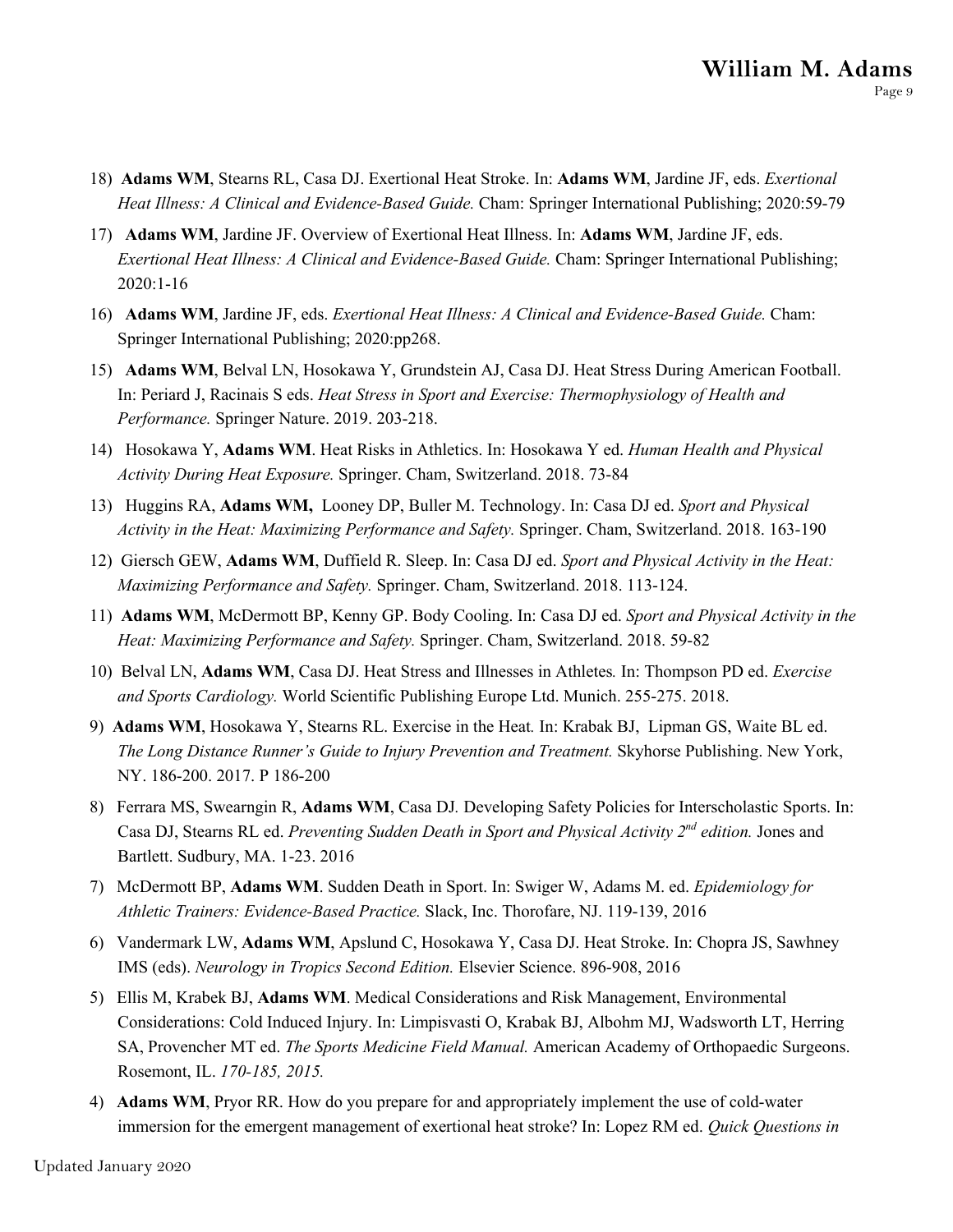*Heat-Related Illness and Hydration: Expert Advice in Sports Medicine.* Slack, Inc. Thorofare, NJ. 105-109, 2015.

- 3) Vandermark LW, **Adams WM**. What are the steps to correctly use a rectal probe in order to diagnose and monitor a possible case of exertional heat stroke? In: Lopez RM ed. *Quick Questions in Heat-Related Illness and Hydration: Expert Advice in Sports Medicine.* Slack, Inc. Thorofare, NJ. 75-78, 2015.
- 2) Ferrara MS, Swearngin R, **Adams WM**, Casa DJ*.* Developing Safety Policies for Interscholastic Sports. In: Casa DJ, Stearns RL ed. *Emergency Management in Sport and Physical Activity.* Jones and Bartlett. Sudbury, MA. 1-23, 2014.
- 1) **Adams WM**, Problem based learning scenario: Hyponatremia. In: Casa, DJ ed. *Preventing Sudden Death in Sport and Physical Activity*. Jones and Bartlett. Sudbury, MA 2011.

**Publications In Review** (postdocs=italics, graduate student=underlined, undergraduate=underlined/italics)

- 10) Anderson T, **Adams WM**, Berry NT, Wideman L. The relationship between acute:chronic load and competitive match physical performance in college soccer players
- 9) Nedimyer AK, Chandran A, Hirschorn RM, **Adams WM**, Pryor RR, Casa DJ, Register-Mihalik JK, Kerr ZY. Exertional Heat Stroke Management Strategies: A comparison of Practice and Intentions Between Athletic Trainers Who Did and Did Not Treat Cases During High School Preseason.
- 8) Belval LN, Giersch GEW, **Adams WM**. Hosokawa Y, Jardine JF, Katch RK, Stearns RL, Casa DJ. Sex-Based Comparison of Exertional Heat Stroke in a Warm Weather Road Race.
- 7) Sekiguchi Y, Curtis RM, Huggins RA, Benjamin CL, Walker AJ, Arent SM **Adams WM**, Casa DJ. The Effect of Acute:Chronic Training Load on Perceived Wellness and Sleep in NCAA Division I Male Soccer Players.
- 6) **Adams WM**, Scarneo SE, Vandermark LW, Belval LN, DiStefano LJ, Lee EC, Armstrong LE, Casa DJ. Effects of graded exercise-induced dehydration on movement technique and standing balance.
- 5) Scarneo-Miller SE, **Adams WM,** Potter JE, Konz MA, Casa DJ. Where do Health and Safety Policies Emanate from for Secondary School Athletics*.*
- 4) Curtis RM, **Adams WM**, Benjamin CL, Sekiguchi Y, Casa DJ. Monitoring Sleep, Training Load and Fatigue in Starters and Reserves During NCAA Men's Soccer Competition.
- 3) Stearns RL, Hosokawa Y, **Adams WM**, Belval LN, Huggins RA, Jardine JF, Katch RK, Davis RJ, Casa DJ. Influence of Recurrent Exertional Heat Stroke in a Warm-Weather Road Race.
- 2) Hosokawa Y, Huggins RA, **Adams WM**, Pike AM, Scarneo SE, Labban JD, Casa DJ. Optimizing the Direction of Care: A Secondary Insurance Service Analysis.
- 1) Colburn AT, Huggins RA, **Adams WM**, Belval LN, Fortunati AR, Looney DP, Stearns RL, Vandermark LW, West CA, Armstrong LE, Casa DJ. Hydration Strategies, vessel visibility, and voluntary dehydration in collegiate male soccer athletes.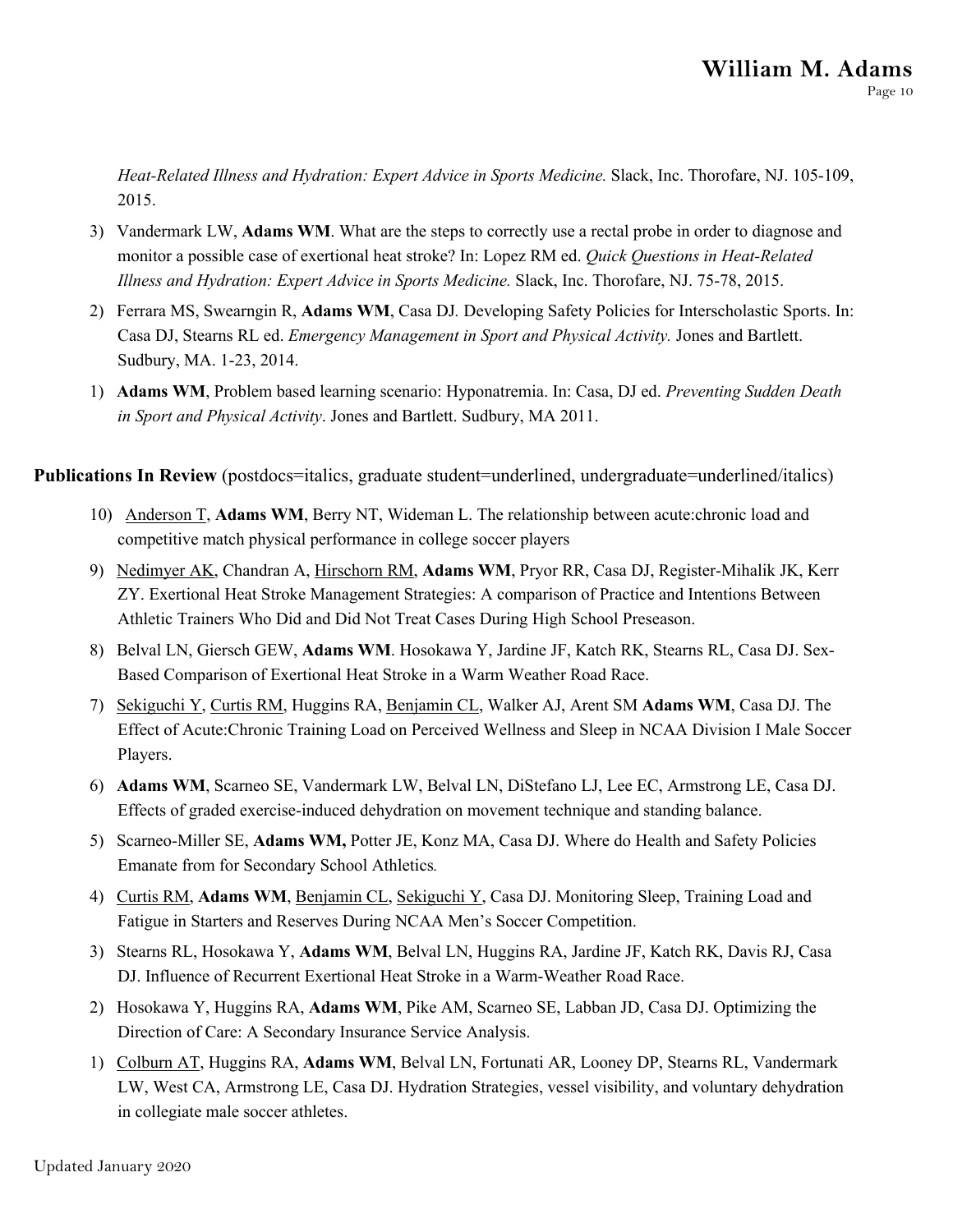**Publications In progress** (postdocs=italics, graduate student=underlined, undergraduate=underlined/italics)

- 12) Scarneo-Miller SE, Kerr ZY, Lopez RM, **Adams WM**, Miller KC, Casa DJ, Register-Mihalik J, DiStefano LJ. How Prepared are Secondary Schools to Manage Exertional Heat Stroke.
- 11) Lopez V, Hosokawa Y, Sarwat Z, Casa DJ, Wright SN, Colburn AT, Bivona JJ, Thornton SN, Dadzie E, Brown C, Dkwarki A, Jardine JF, **Adams WM**, Lee EC. eHSPs capable of triggering TLR4 signaling increase during a race with high EHS incidence.
- 10) Hosokawa Y, Belval LN, **Adams WM**, Vandermark LW, Casa DJ. An evaluation of chemically activated cooling vest's cooling rate following exercise-induced hyperthermia.
- 9) Huggins RA, Olivadoti JM, Scarneo-Miller SE, **Adams WM**, Pike AM, Hosokawa Y, Stearns RL, Fortunati AR, Kucera KL, Mazerolle SM, Casa DJ. Presence of Athletic Trainers, Emergency Action Plans, and Emergency Training at the Time of Sudden Death in Secondary School Athletics.
- 8) Hosokawa Y, **Adams WM**, Casa DJ, Vanos JK, Cooper ER, Grundstein A, Jay O, McDermott BP, Otani H, Raukar N, Stearns RL, Tripp BL. Inter-Association Task Force Meeting on Preseason Heat Safety in Secondary School Athletics: Methods of Environmental Monitoring for Heat Safety During Activity.
- 7) Miller KC, Casa DJ, **Adams WM**, Hosokawa Y, Emrich C, Fitzpatrick T, Hopper M, Jardine JF, Labotz M, Lopez RM, O'Connor F, Smith MS. Roundtable on pre-hospital care and implementation strategies for exertional heat stroke: Meeting Proceedings.
- 6) **Adams WM**, Hosokawa Y, Casa DJ, Alosa D, Belval LN, Csillan D, Kerr ZY, Labella C, Periard JP, Racinais S, Scarneo-Miller SE, Walker L, Wingo J, Yeargin S. Roundtable on Heat Acclimatization within Secondary School Athletics: Meeting Proceedings.
- 5) **Adams WM**, Hevel DJ, Maher JP, McGuirt JT. Racial and Gender Differences in 24 Hour Urinary Hydration Markers Among College-Aged Males and Females.
- 4) Hosokawa Y, Shipp J, Huggins RA, **Adams WM**, Pike AM, Scarneo SE, Casa DJ. Preliminary Examination of Secondary Insurance Premium Costs in Secondary School Athletics by Availability of Athletic Training Services.
- 3) Miller KC, **Adams WM**. Validity of Common Body Core Temperature Sites in Hyperthermic Humans Wearing American Football Uniforms. *J Athlet Train*.
- 2) **Adams WM**, Curtis RM, Benjamin CL, Colburn AT, Lopez V, Lee EC, Casa DJ. Hormonal, steroidal and inflammatory responses in collegiate male soccer players and female cross-country runners.
- 1) **Adams WM**, DiStefano LJ, Armstrong LE, Lee EC, Casa DJ. Variability in sweat electrolyte concentrations comparing regional sweat collection to whole body sweat collection: a systematic review and meta-analysis.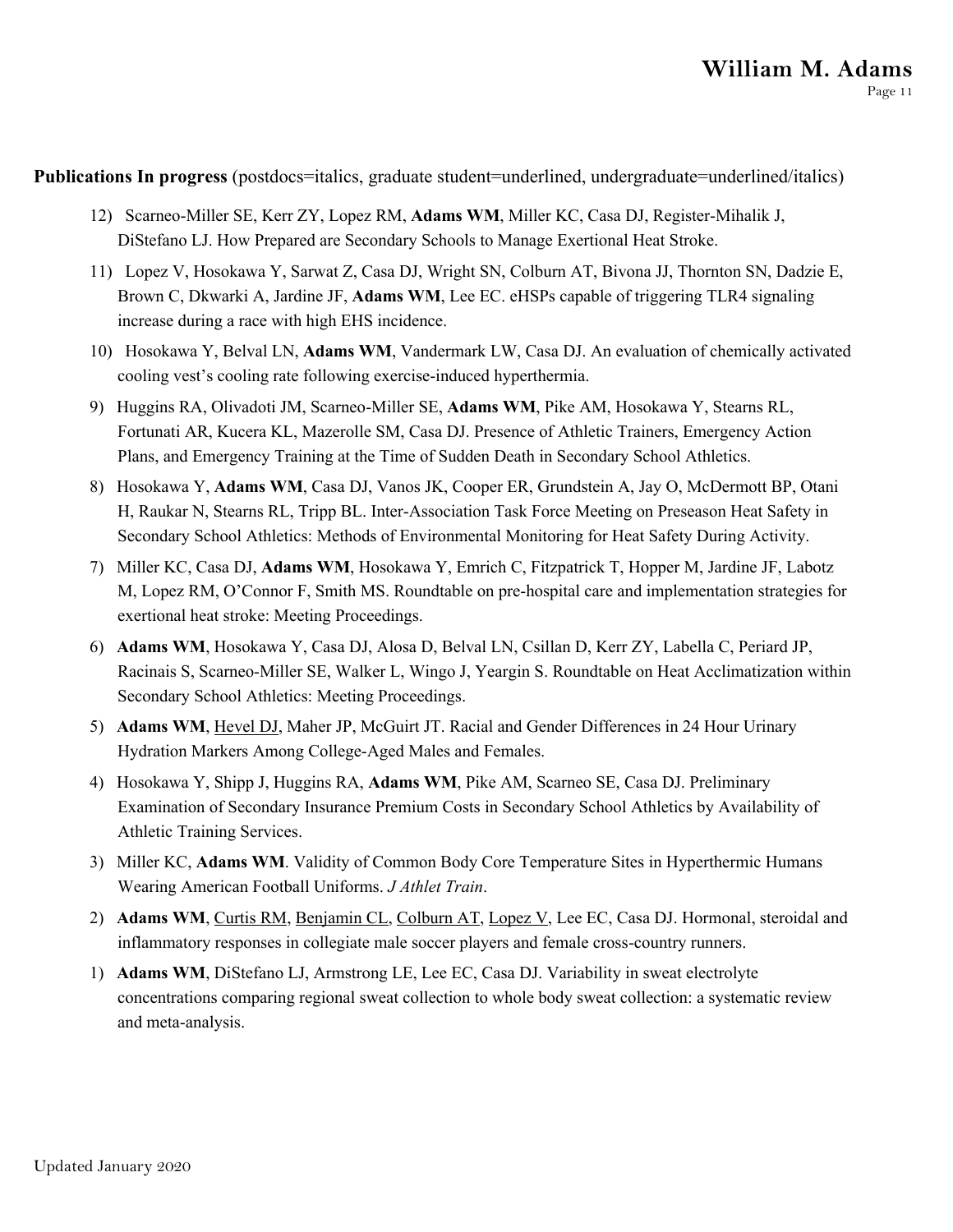**Refereed Published Abstracts/Presentations** (postdocs=italics, graduate student=underlined, undergraduate=underlined/italics)

- 75) **Adams WM,** Anderson T, Zaplatosch ME, *Karras EM*, Walton SL. Characterizing 7 Day 24-Hour Urinary Hydration Markers in College-Aged Men and Women. Southeast Chapter, American College of Sports Medicine. Jacksonville, FL. February 2020.
- 74) Anderson T, **Adams WM,** *Berry NT*, Walton SL, *Karras EM*, Wideman L. The Relationship Between Time-Lagged Acute:Chronic Work Ratios and Physical Performance in Collegiate Soccer Players. Southeast Chapter, American College of Sports Medicine. Jacksonville, FL. February 2020.
- 73) Zaplatosch ME, Anderson T, Walton SL, *Karras EM*, **Adams WM**. Association Between Free Living Weekday 24-Hour Urinary Hydration Markers and Weekend Sleep Measures. Southeast Chapter, American College of Sports Medicine. Jacksonville, FL. February 2020.
- 72) Gardner H, **Adams WM**, Anderson T, *Karras EM*, Walton SL. Wideman L. Soreness and Fatigue as the Key Perceptual Indicators for Previous Day Workload in Athletes. Southeast Chapter, American College of Sports Medicine. Jacksonville, FL. February 2020.
- 71) Nedimyer AK, Chandran A, Hirschorn RM, **Adams WM**, Pryor RR, Casa DJ, Register-Mihalik JK, Kerr ZY. Exertional Heat Stroke Management Strategies: A comparison of Practice and Intentions Between Athletic Trainers Who Did and Did Not Treat Cases During High School Preseason. National Athletic Trainers' Association Annual Meeting, Las Vegas, NV. *J Athlet Train.* 2019;54(6S):S-69
- 70) Miller KC, **Adams WM**. Validity of Common Body Core Temperature Measurement Sites in Hyperthermic Humans Wearing American Football Uniforms. National Athletic Trainers' Association Annual Meeting, Las Vegas, NV. *J Athlet Train.* 2019;54(6S):S-67
- 69) McGuirt JT, Maher JP, **Adams WM**, Huebner G, Hevel DJ. Associations between mean and variability in hunger ratings and dietary intake among African College freshman. American Public Health Association Annual Meeting, Philadelphia, PA. 2019.
- 68) Maher JP, Hevel D, **Adams WM**, McGuirt JT. Physical activity and dietary intake behaviors in African American college freshman: an ecological momentary assessment study. American Public Health Association Annual Meeting, Philadelphia, PA. 2019.
- 67) Armwald BC, **Adams WM**, Hamilton D, Vairo GL, Miller SJ. The influence of sleep and heart rate variability on the occurrence of injuries, illness and missed participation days in NCAA collegiate swimmers. National Athletic Trainers' Association Annual Meeting, Las Vegas, NV. *J Athlet Train.*  2019;54(6S):S-423
- 66) Sekiguchi Y, Curtis RM, Huggins RA, Benjamin CL, **Adams WM**, Arent SM, Jain RK, Miller SJ, Casa DJ. The effect of acute chronic training load ratio on daily sleep duration and quality in division 1 soccer players. National Strength and Conditioning Association Annual Meeting, Washington DC. *J Strength Cond Res.* 2019;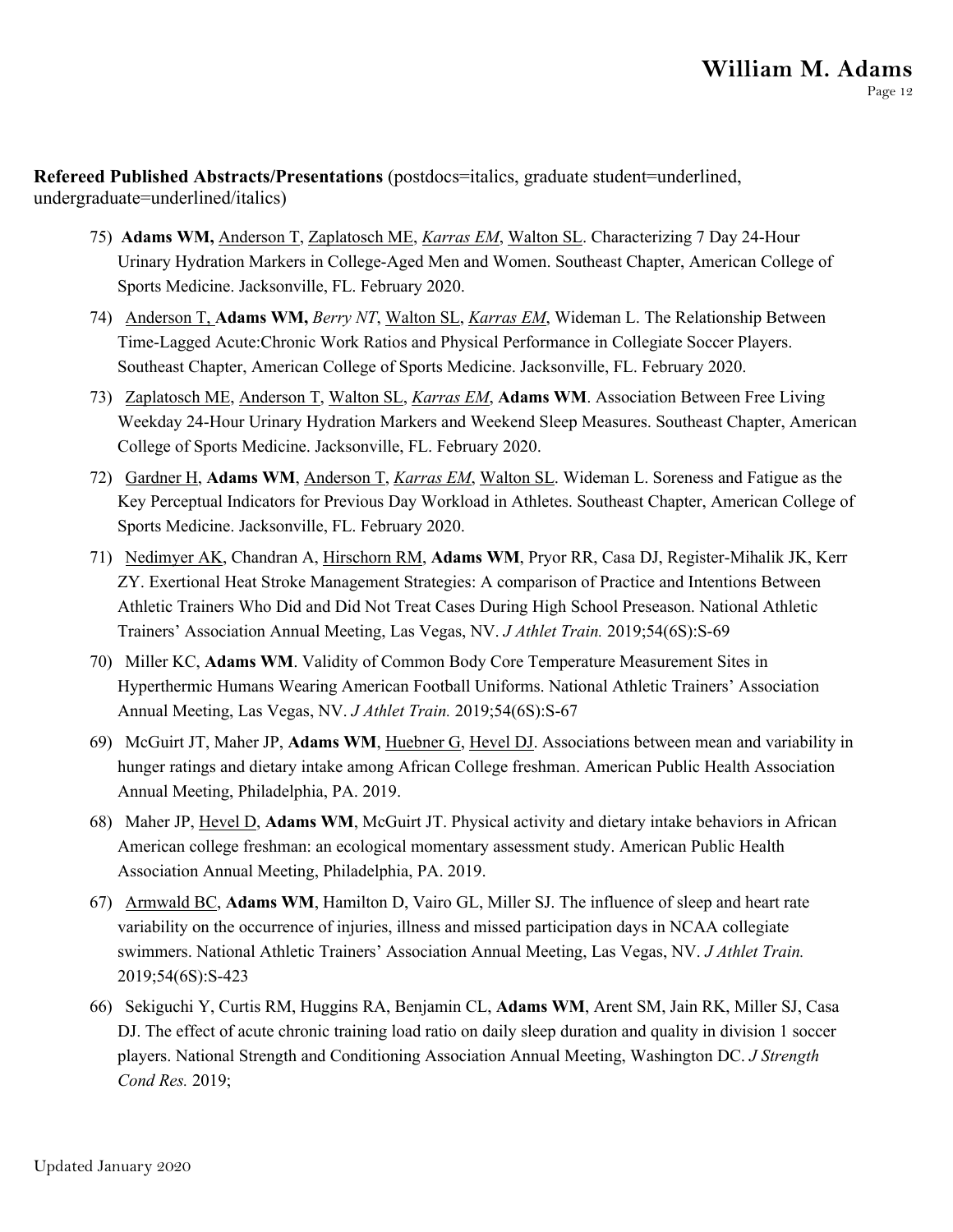- 65) **Adams WM**, *Glenn GS*, *Haskins ML*, Hevel DJ, *Huntsinger A*, *Karras EM*, Maher JP, McGuirt JT, *Walton SL*. Racial Differences in 24 Hour Urinary Hydration Markers. American College of Sports Medicine Annual Meeting, Orlando, FL. *Med Sci Sport Exerc.* 2019;51(5 Suppl):561.
- 64) Sekiguchi Y, Curtis RM, Huggins RA, Benjamin CL, **Adams WM**, Arent SM, Jain RK, Miller SJ, Casa DJ. The Effect of Acute Chronic Training Load Ratio on Daily Stress, Fatigue and Soreness Level in NCAA Division I Soccer Players. American College of Sports Medicine Annual Meeting, Orlando, FL. *Med Sci Sport Exerc.* 2019;51(5 Suppl):442.
- 63) Benjamin CL, Curtis RM, Huggins RA, Sekiguchi Y, **Adams WM**, Arent SM, Jain RK, Miller SJ, Armwald BC, Pullara JM, Casa DJ. Sleep Quality Effects Mood, Anxiety and Disablement in Division I National Collegiate Athletic Association Men's Soccer Players. American College of Sports Medicine Annual Meeting, Orlando, FL. *Med Sci Sport Exerc.* 2019;51(5 Suppl):442-443.
- 62) Scarneo SE, **Adams WM**, Murata Y, Stearns RL, Casa DJ. State-level Implementation of Health and Safety Policies within Secondary School Athletics: 2018 Update. American College of Sports Medicine Annual Meeting, Orlando, FL. *Med Sci Sport Exerc.* 2019;51(5 Suppl):746.
- 61) Huggins RA, Curtis RM, Benjamin CL, Sekiguchi Y, Wasserman EB, Klossner DA, **Adams WM**, Arent SM, Jain RK, Miller SJ, Armistead MJ, Borchik SM, D'Andrea C, Landry AP, Sylvester T, Walker AJ, Casa DJ. The Influence of Match Congestion, Load and Wellness on Injury Risk in Collegiate Men's Soccer. American College of Sports Medicine Annual Meeting, Orlando, FL. *Med Sci Sport Exerc.*  2019;51(5 Suppl):443.
- 60) **Adams WM**, Haskins ML, *Huntsinger A*, *Karras EM*, *Walton SL*. Racial and Ethnic Differences in 24 Hour Urinary Hydration Markers. Southeast Chapter American College of Sports Medicine Annual Meeting, Greenville, CS. February, 2019
- 59) Curtis RM, **Adams WM**, Benjamin CL, Sekiguchi Y, Huggins RA, Casa DJ. Sleep distribution and heartrate derived autonomic nervous system responses to acute training load changes in collegiate soccer players. National Strength and Conditioning Association Annual Meeting, Indianapolis, IN. 2018.
- 58) Sekiguchi Y, **Adams WM**, Benjamin CL, Curtis RM, Casa DJ. Relationships between resting heart rate, heart rate variability, and sleep phases in collegiate cross-country runners. National Strength and Conditioning Association Annual Meeting, Indianapolis, IN. 2018.
- 57) Benjamin CL, **Adams WM**, Curtis RM, Sekiguchi Y, Casa DJ. Effects of early morning training on sleep in NCAA division I female cross-country runners. National Strength and Conditioning Association Annual Meeting, Indianapolis, IN*.* 2018.
- 56) **Adams WM**, Vandermark LW, Scarneo SE, Belval LN, Lee EC, DiStefano LJ, Armstrong LE, Casa DJ. Influence of graded dehydration on neuromuscular control during prolonged exercise in the heat. National Athletic Trainers' Association Annual Meeting, New Orleans, LA. *J Athl Train*. 2018;53(6 Supplement):S-203
- 55) Hosokawa Y, Stearns RL, Johnson EN, Eason CM, **Adams WM**, Vandermark LW, Lopez RM, Jardine FJ, Casa DJ. Beliefs, knowledge and influence of education regarding optimizing heat safety during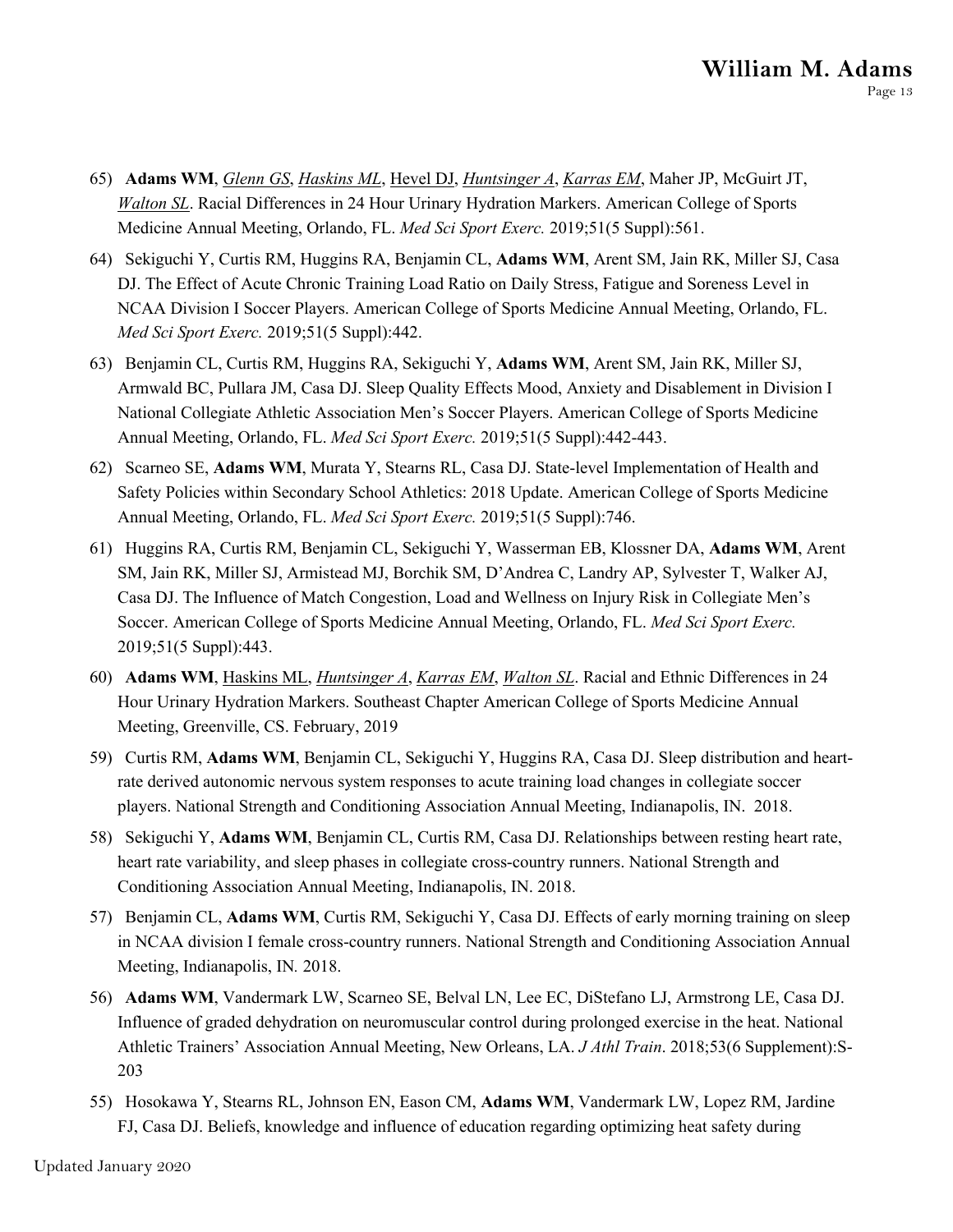summer road race participation. National Athletic Trainers' Association Annual Meeting, New Orleans, LA. *J Athl Train*. 2018;53(6 Supplement):S-148

- 54) Kerr YZ, Register-Mihalik JK, Pryor RR, Piermont LA, Scarneo SE, **Adams WM**, Marshall SW, Kucera K, Casa DJ. The effect of the National Athletic Trainers Association Inter-Association Task Force (NATA-IATF) preseason heat acclimatization guidelines on high school football preseason exertional heat illness rates. National Athletic Trainers' Association Annual Meeting, New Orleans, LA. *J Athl Train*. 2018;53(6 Supplement):S-72.
- 53) **Adams WM,** Vandermark LW, Belval LN, Benjamin CL, Giersch GEW, Katch RK, Lee EC, Armstrong LE, DiStefano LJ, Casa DJ. Impact of Exercise-Induced Dehydration on Perceived Sleep. *FASEB J*. 2018;32(1 Supplement):905.4
- 52) Dadzie EC, Hosokawa Y, Wright SS, Lopez V, Colburn AT, Bivona JJ, Thorton SN, **Adams WM**, Brown C, Katch RK, Huggins RA, Stearns RL, Jardine JF, Davis RJ, Casa DJ, Lee EC. Pre-race Inflammatory Cytokines are Not Consistent Predictive Biomarkers of the Magnitude of Post-race Core Temperature Elevations at the Falmouth Road Race. *FASEB J*. 2018;32(1 Supplement):587.14
- 51) Wright S, Hosokawa Y, Dadzie EC, Lopez V, Colburn AT, Bivona JJ, Thorton SN, **Adams WM**, Brown C, Katch RK, Huggins RA, Stearms RL, Jardine FJ, Davis RJ, Casa DJ, Lee EC. Potential Role of Structural Variants of Circulating Lipopolysaccharide in Exercise-Induced Heat Illness. *FASEB J*. 2018;32(1 Supplement):lb258
- 50) **Adams WM,** Vandermark LW, Belval LN, Casa DJ. Influence of prescribed versus *ad libitum* fluid replacement on subjective and objective measures of sleep quality following exercise-induced dehydration. *Annals Nutr Metab*. 2018;72(Suppl 2):39-40.
- 49) Curtis RM, **Adams WM**, Benjamin CL, Sekiguchi Y, Casa DJ. The effect of sleep duration on sleep quality in elite soccer athletes. American College of Sports Medicine Annual Meeting. Minneapolis, MN. *Med Sci Sport Exerc. 2018;50(5S):258.*
- 48) Sekiguchi Y, **Adams WM**, Curtis RM, Benjamin CL, Casa DJ. Factors influencing hydration status during a NCAA division 1 soccer preseason. American College of Sports Medicine Annual Meeting. Minneapolis, MN. *Med Sci Sport Exerc. 2018;50(5S):343.*
- 47) Bejamin CL, **Adams WM**, Curtis RM, Sekiguchi Y, Giersch GEW, Mulholland, Casa DJ. Sleep patterns of NCAA D1 collegiate athletes: a sex comparison. American College of Sports Medicine Annual Meeting. Minneapolis, MN. *Med Sci Sport Exerc. 2018;50(5S):804-805.*
- 46) Giersch GEW, Huggins RA, Benjamin CL, **Adams WM**, Belval LN, Curtis RM, Sekiguchi Y, Casa DJ. Validity and reliability of shirt-based integrated GPS sensor. American College of Sports Medicine Annual Meeting. Minneapolis, MN. *Med Sci Sport Exerc. 2018;50(5S):673.*
- 45) **Adams WM,** Curtis RM, Benjamin CL, Colburn AT, Lopez V, Lee EC, Casa DJ. Hormonal, Steroidal and Inflammatory Responses in Collegiate Male Soccer Players and Female Cross-Country Runners. American College of Sports Medicine Annual Meeting. Minneapolis, MN. *Med Sci Sport Exerc. 2018;50(5S):472-473.*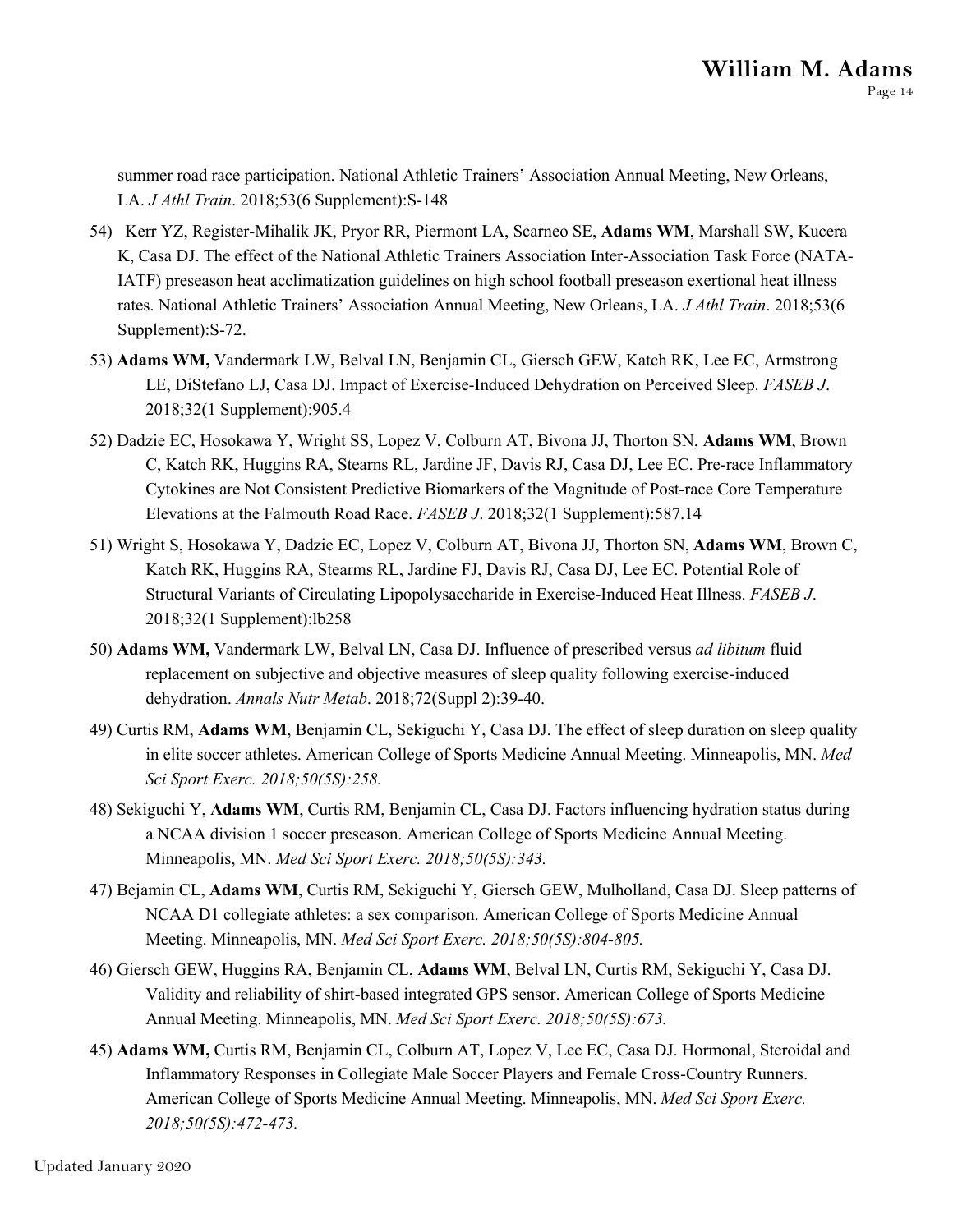- 44) Zaleski AL, Panza GA, Ballard KD, **Adams WM**, Hosokawa Y, Pescatello LS, Thompson PD, Taylor BA. Use of Compression Socks During a Marathon Does Not Mitigate Exercise-Associated Muscle Damage. American College of Sports Medicine Annual Meeting. Minneapolis, MN. *Med Sci Sport Exerc. 2018;50(5S): 279.*
- 43) Zaleski AL, Panza GA, Ballard KD, **Adams WM**, Hosokawa Y, Pescatello LS, Thompson PD, Taylor BA. Use of Compression Socks During a Marathon Does Not Mitigate Exercise-Associated Muscle Damage. New England American College of Sports Medicine Annual Meeting. Providence, RI. October 2017
- 42) Endres BD, Stearns RL, Huggins RA, **Adams WM**, Denegar CR, Casa DJ. Epidemiology of Sudden Cardiac Death in American Youth Sports. National Athletic Trainers' Association Annual Meeting, Houston, TX. *J Athl Train*. 2017;52(6 Supplement):S263.
- 41) Katch RK, Huggins RA, **Adams WM**, Hosokawa Y, Belval LN, Stearns RL, Jardine JF, Davis RJ, Casa DJ. Cold Water Immersion in the Treatment of Exertional Heat Stroke Remains the Gold Standard at the Falmouth Road Race. National Athletic Trainers' Association Annual Meeting, Houston, TX. *J Athl Train*. 2017;52(6 Supplement):S313.
- 40) Scarneo SE, **Adams WM**, Stearns RL, Casa DJ. Implementation of Emergency Action Plan Policies in Secondary School Athletics. National Athletic Trainers' Association Annual Meeting, Houston, TX. *J Athl Train*. 2017;52(6 Supplement):S22.
- 39) **Adams WM**, Scarneo SE, Stearns RL, Casa DJ. Implementation of Heat Acclimatization Policies in Secondary School Athletics. National Athletic Trainers' Association Annual Meeting, Houston, TX. *J Athl Train*. 2017;52(6 Supplement):S103.
- 38) Stearns RL, Hosokawa Y, **Adams WM**, Belval LN, Huggins RA, Jardine JF, Katch RK, Davis RJ, Casa DJ. Repeated Exertional Heat Stroke Incidence in a Warm-Weather Road Race. National Athletic Trainers' Association Annual Meeting, Houston, TX. *J Athl Train*. 2017;52(6 Supplement):S106.
- 37) Vandermark LW, **Adams WM**, Belval LN, Lee EC, DiStefano LJ, Armstrong LE, Casa DJ. The Relationship of Thirst to Hydration Markers Before and After Exercise. National Athletic Trainers' Association Annual Meeting, Houston, TX. *J Athl Train*. 2017;52(6 Supplement):S265.
- 36) Almeraya A, **Adams WM**, Scarneo SE, Stearns RL, Casa DJ. Implementation of Automated External Defibrillator Policies in Secondary School Athletics. National Athletic Trainers' Association Annual Meeting, Houston, TX. *J Athl Train*. 2017;52(6 Supplement):S50.
- 35) Rynkiewicz KM, **Adams WM**, Scarneo SE, Stearns RL, Casa DJ. Implementation of Concussion Policies in Secondary School Athletics. National Athletic Trainers' Association Annual Meeting, Houston, TX. *J Athl Train*. 2017;52(6 Supplement):S77.
- 34) Huggins RA, Olivodati J, **Adams WM**, Pike AM, Hosokawa Y, Stearns RL, Fontaine G, Rourke J, Mazerolle SM, Denegar CR, Casa DJ. Presence of Athletic Trainers, Emergency Action Plans, and Emergency Training at the Time of Sudden Death in Secondary School Athletics. National Athletic Trainers' Association Annual Meeting, Houston, TX. *J Athl Train*. 2017;52(6 Supplement):S79.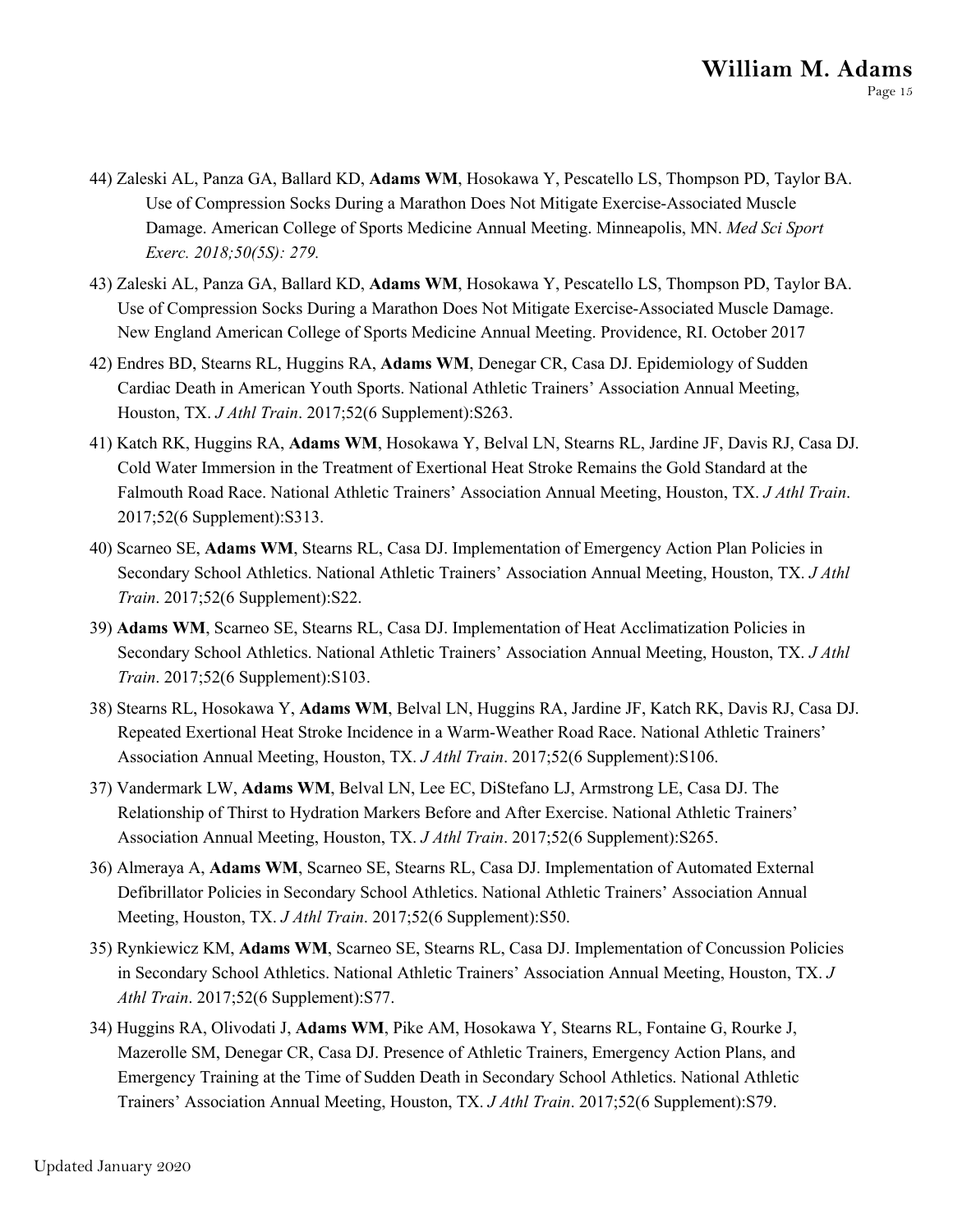- 33) Belval LN, **Adams WM**, Hosokawa Y, Huggins RA, Jardine JF, Katch RK, Stearns RL, Davis RJ, Casa DJ. Sex-Based Comparison of Exertional Heat Stroke Incidence in a Warm-Weather Road Race. National Athletic Trainers' Association Annual Meeting, Houston, TX. *J Athl Train*. 2017;52(6 Supplement):S312.
- 32) Finn AL, **Adams WM**, Scarneo SE, Stearns RL, Casa DJ. Implementation of Wet Bulb Globe Temperature Policies in Secondary School Athletics. National Athletic Trainers' Association Annual Meeting, Houston, TX. *J Athl Train*. 2017;52(6 Supplement):S314.
- 31) **Adams WM**, Huggins RA, Curtis R, Colburn AT, Fortunati AR, Hall ML, Fragala MS, Looney DP, Lee EC, West CA, Casa DJ. Monitoring Cardiovascular, Hepatic, Renal and Hematological Markers of Health in Collegiate Soccer Players. American College of Sports Medicine Annual Meeting, Denver, CO *Med Sci Sport Exerc*. 2017;49(5S):839.
- 30) Curtis RM, Huggins RA, **Adams WM**, Colburn AC, Fontaine GJ, Fortunati AR, Looney DP, West CA, Casa DJ. Starters and Non-Starters Require Separate Load Monitoring and Analyses Throughout a Collegiate Soccer Season. American College of Sports Medicine Annual Meeting*, Denver, CO. Med Sci Sport Exerc*. 2017;49(5S):572
- 29) Hosokawa Y, Belval LN, **Adams WM**, Huggins RA, Sekiguchi Y, Stearns RL, Casa DJ. Outcomes from a Modified Heat Tolerance Test to Track Thermal Strain. American College of Sports Medicine Annual Meeting, Denver, CO. *Med Sci Sport Exerc*. 2017;49(5S):453.
- 28) Hosokawa Y, Zinn JR, Wright S, Leduc M, Howard E, Bivona JJ, Casa DJ, Stearns RL, Huggins RA, **Adams WM**, Jardine J, Davis RJ, Armstrong LE, Vingren J, Luk HY, Levitt D, Ganio MS, McDermott BP, Williamson K, McKenzie AL, Munoz CX, Kunces LJ, Lee EC. LPS-Induced TLR4 Activation During Prolonged Running and Cycling Events in Hot and Humid Environments. 2017. Experimental Biology, Chicago, IL. *FASEB J*. 31(Supplement 1).1085.9.
- 27) **Adams WM,** Vandermark LW, Belval LN, Lee EC, Armstrong LE, DiStefano LJ, Casa DJ. (2017, April). Comparing Ad Libitum and Prescribed Fluid Replacement to Fluid Balance Following Exercise-Induced Dehydration. 2017. Experimental Biology, Chicago, IL. *FASEB J*. 31(Supplement 1).1087.8.
- 26) **Adams WM,** Belval LN, Hosokawa Y, Casa DJ. (2016, December). Influence of Hydration Status on Variance of Physiological Function During Bouts of Exercise in the Heat. 6<sup>th</sup> International Conference on the Physiology and Pharmacology of Temperature Regulation, Ljubljana, Slovenia.
- 25) Hosokawa Y, Belval LN, **Adams WM,** Vandermark LW, Casa DJ. (2016, June). Tarp-Assisted Cooling is an Effective Method of Whole Body Cooling in Hyperthermic Individuals. National Athletic Trainers' Association Annual Meeting, Baltimore, MD. *J Athl Train.* 2016;51(6 Suppl):S-276.
- 24) Belval LN, Hosokawa Y, **Adams WM,** Hunter EN, Vandermark LW, Casa DJ. (2016, June). Efficacy of a Novel Cooling Vest Following Exercise-Induced Hyperthermia. National Athletic Trainers' Association Annual Meeting, Baltimore, MD. *J Athl Train.* 2016;51(6 Suppl):S-275.
- 23) Hughes LE, Miller KC, Long BC, Casa DJ, **Adams WM**. (2016, June). Validity of Core Temperature Measurements at Three Depths in the Rectum During Rest, Exercise, Cold-water Immersion, and Recovery.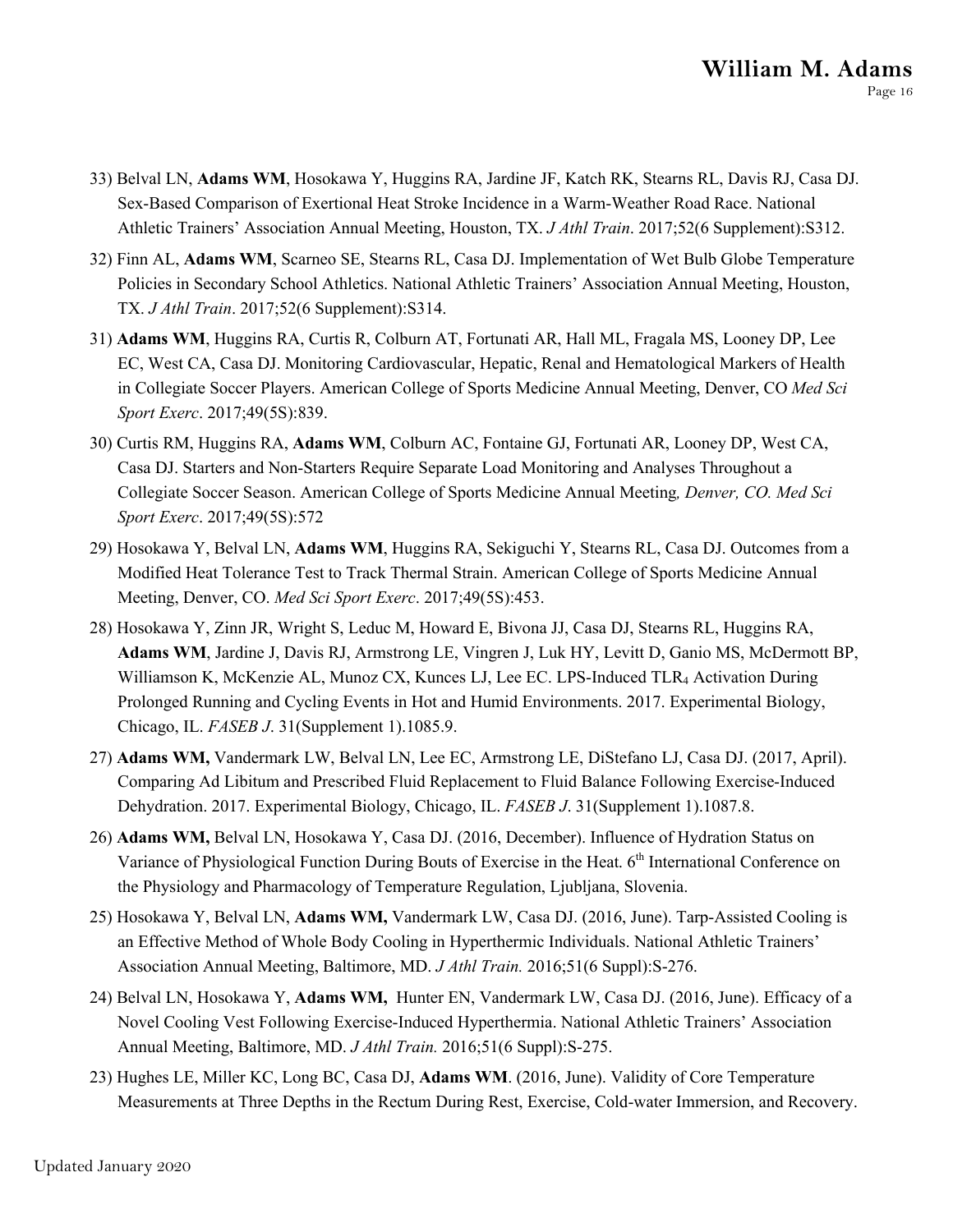National Athletic Trainers' Association Annual Meeting, Baltimore, MD. *J Athl Train.* 2016;51(6 Suppl):S-272.

- 22) Attanasio SM, **Adams WM,** Stearns RL, Huggins RA, Casa DJ. (2016, June). Occurrence of Exertional Heat Stroke in High School Football Athletes Before and After Implementation of Evidence-Based Heat Acclimatization Guidelines. National Athletic Trainers' Association Annual Meeting, Baltimore, MD. *J Athl Train.* 2016;51(6 Suppl):S-168.
- 21) **Adams WM**, Huggins RA, Stearns RL, Anderson SA, Kucera KL, Casa DJ. (2016, June). Policy Changes Reduce Exerctional Sickling Related Deaths in Division I Collegiate Football Players. National Athletic Trainers' Association Annual Meeting, Baltimore, MD. *J Athl Train.* 2016;51(6 Suppl):S-167.
- 20) **Adams WM**, Vandermark LW, Belval LN, VanScoy RM, Attanasio SM. (2016, May). Thirst as a Marker of Hydration Status During and After Exercise in the Heat. American College of Sports Medicine Annual Meeting, Boston MA. *Med Sci Sport Exerc.* 2016;48(5 Suppl):S-XX.
- 19) Hyde JL, Pryor RR, **Adams WM**, Vandermark LW, Huggins RA, Stearns RL, Casa DJ. (2015, June). The Influence of Head Cooling on Core Body Temperature Following Exercise in the Heat Wearing an American Football Uniform. Oral Presentation. National Athletic Trainers' Association Annual Meeting, St. Louis, MO. *J Athl Train.* 2015;50(6 Suppl):S-58.
- 18) **Adams WM**, Hosokawa Y, Huggins RA, Mazerolle SM, Casa DJ. (2015, June). An Exertional Heat Stroke Survivor's Return to Running: An Integrated Approach on the Treatment, Recovery, and Return-to-Activity. Oral Presentation. National Athletic Trainers' Association Annual Meeting, St. Louis, MO. *J Athl Train.* 2015;40(6 Suppl):S-57.
- 17) Stearns RL, Adams EL, **Adams WM**, Earp JE, Hosokawa Y, Viola TA, Casa DJ. (2015, June). Medical Injuries and Illnesses at an Ironman Triathlon Competition. Oral Presentation. National Athletic Trainers' Association Annual Meeting, St. Louis, MO. *J Athl Train.* 2015;40(6 Suppl):S-84.
- 16) Huggins RA, **Adams WM**, Bartley JM, Munoz CX, Pryor JL, Vandermark LW, Stearns RL, Casa DJ. (2015, May). Influence of Intermittent Hand Cooling and Fluid Replacement on Inflammatory Cytokines During Uncompensable Heat Stress. Poster Presentation. American College of Sports Medicine Annual Meeting, San Diego, CA. *Med Sci Sports Exerc.* 2015;47(5S Suppl):S460.
- 15) **Adams WM**, Hosokawa Y, Belval LN, Huggins RA, Stearns RL, Torres CA, Casa DJ. (2015, May). Relationship of Pacing, Body Temperature, and Body Mass Loss on Performance During a Road Race. Poster Presentation. American College of Sports Medicine Annual Meeting, San Diego, CA. *Med Sci Sports Exerc.* 2015;47(5S Suppl): S491
- 14) Adams EL, Pryor RR, Hyde JL, **Adams WM**, Vandermark LW, Huggins RA, Pryor JL, Casa DJ. (2015, May). Perceptual without Performance Benefits of Cooling Modalities for Equipment-laden, Hyperthermic Exercising Individuals. Poster Presentation. American College of Sports Medicine Annual Meeting, San Diego, CA. *Med Sci Sports Exerc.* 2015;47(5S Suppl):S461
- 13) Hosokawa Y, Torres CA, Adams EL, **Adams WM**, Beltz EM, DuPont WH, Lee EC, Sheldon LN, Stearns RL, Casa DJ. (2015, May). Comparison of Rectal and Gastrointestinal Temperature Devices for Monitoring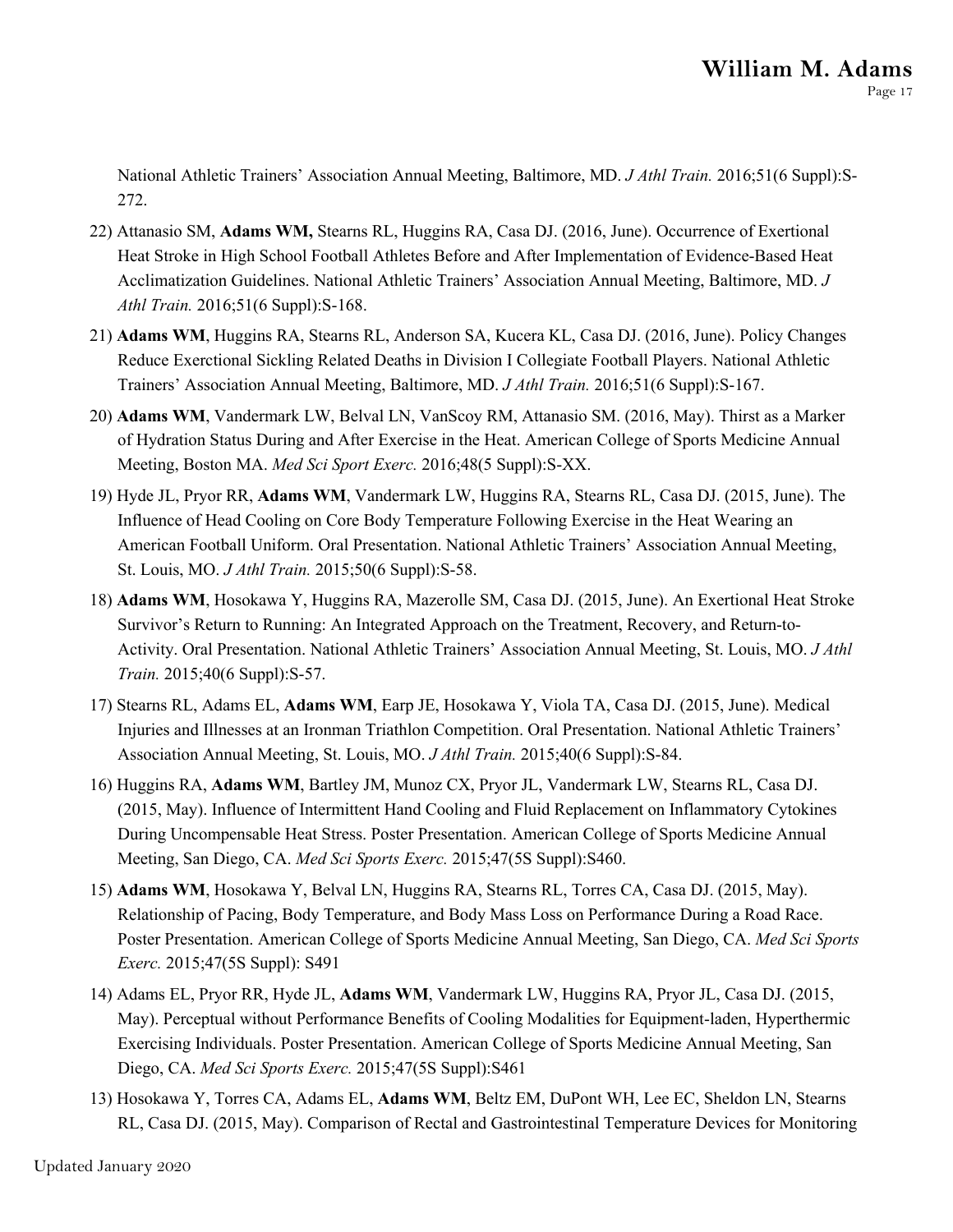Passive Cooling in Road Race Runners. Poster Presentation. American College of Sports Medicine Annual Meeting, San Diego, CA. *Med Sci Sports Exerc.* 2015;47(5S Suppl):S493

- 12) Hashiwaki J, Dempsey DM, Stearns RL, **Adams WM**, Earp JE, McKenzie AL, Moore JL, Pike AM, Pryor JL, Pryor RR, Vandermark LW, Casa DJ. (2014, June). Effects of Post-Race Nutritional Intervention on Delayed-Onset Muscle Soreness and Return to Activity in Ironman Triathletes. Poster Presentation. National Athletic Trainers' Association Annual Symposium, Indianapolis, IN. *J Athl Train.* 2014;49(3 Suppl):S193.
- 11) Sundeen MW, Huggins RA, **Adams WM**, Vandermark LW, Dempsey DM, Adams JE, Murray KP, Stearns RL, Casa DJ. (2014, June). The Influence of Intermittent Hand Cooling on Core Body Temperature And Performance in The Heat While Wearing An American Football Uniform. Poster Presentation. National Athletic Trainers' Association Annual Symposium. Indianapolis, IN. *J Athl Train.* 2014;49(3 Suppl):S61.
- 10) Huggins RA, Sundeen MW, **Adams WM**, Vandermark LW, Dempsey DM, Gaston MC, Miller RS, Stearns RL, Casa DJ. (2014, June). The Influence of Intermittent Hand Cooling on Core Body Temperature During Exercise in the Hear Wearing an American Football Uniform. Poster Presentation. National Athletic Trainers' Association Annual Symposium. Indianapolis, IN. *J Athl Train.* 2014;49(3 Suppl):S179.
- 9) Huggins RA, **Adams WM**, Pryor JL, Belval LN, Johnson EC, Dempsey DM, Hashiwaki J, Stearns RL, Anderson MA, McKenzie AL, Casa DJ. (2014, May). Bike Performance Predicts Ironman Run and Overall Race Success. Poster Presentation. American College of Sports Medicine Annual Meeting, Orlando, FL. *Med Sci Sports Exerc.* 2014;46(5 Suppl):S935.
- 8) Vandermark LW, Huggins RA, Sundeen M, **Adams WM**, Dempsey DM, Casa DJ. (2014, May). Effect of Peripheral Cooling on Skin and Body Temperature During Uncompensable Heat Stress. Poster Presentation. American College of Sports Medicine Annual Meeting, Orlando, FL. *Med Sci Sports Exerc.*  2014;46(5 Suppl):S702.
- 7) **Adams WM**, Huggins RA, Ferraro EM, Casa DJ. (2014, May). Influence of Dehydration on Heart Rate During Exercise in the Heat: A Systematic Review. Poster Presentation. American College of Sports Medicine Annual Meeting, Orlando, FL. *Med Sci Sports Exerc.* 2014;46(5 Suppl):s373.
- 6) Pryor JL, **Adams WM**, Pryor RR, Dempsey DM, Casa DJ, Maresh CM. (2014, May). Observations of Pacing Strategy in a Female Ironman Triathlon Winner: A Case Report. Poster Presentation. American College of Sports Medicine Annual Meeting, Orlando, FL. *Med Sci Sports Exerc.* 2014;46(5 Suppl):s264.
- 5) **Adams WM**, Pryor RR, Pagnotta KD, Vandermark LW, Stearns RL, Casa DJ. (2013, June). Retrospective Clinical Case Series of Sudden Death During Physical Activity in the Collegiate Setting: July 2011-June 2012. Free Communications. National Athletic Trainers' Association Annual Meeting, Las Vegas, NV. *J Athl Train.* 2013;48(3 Suppl):S118.
- 4) **Adams WM**, Hicks TL, Casa DJ, Stearns RL, Belval LN, Creighton BC, Huggins RA, Pryor JL. (2013, May). Heart Rate Pacing vs. Running by Feel During and Ironman Triathlon. Poster Presentation. American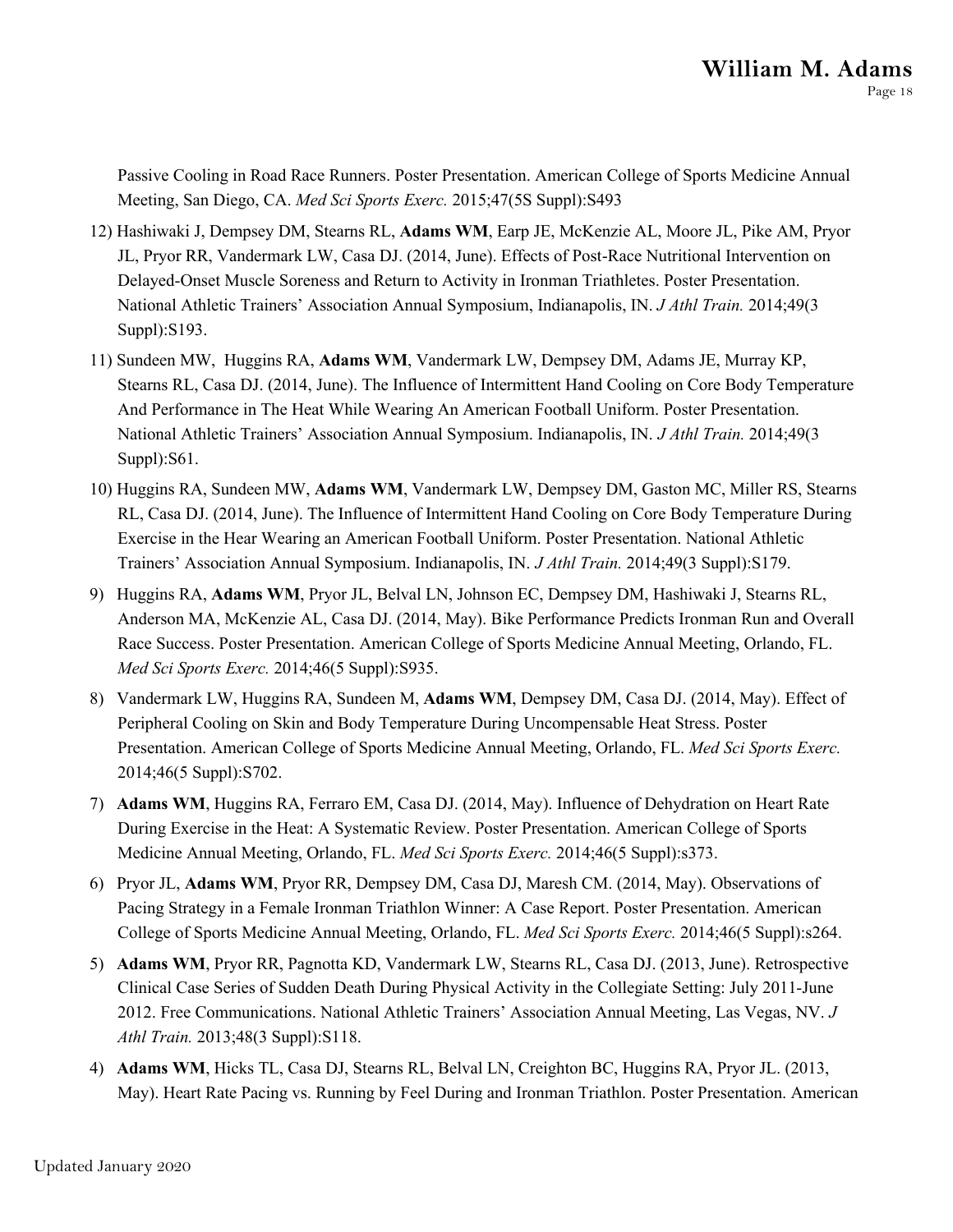College of Sports Medicine Annual Meeting, Indianapolis, IN. *Med Sci Sports Exerc.* 2013;45(5 Suppl):S165.

- 3) Belval LN, Casa DJ, Stearns RL, Johnson EC, Volk BM, **Adams WM**, Viola TA. (2013, May). Sodium Supplementation and Hydration Habits of Ironman Triathletes. Poster Presentation. American College of Sports Medicine Annual Meeting, Indianapolis, IN. *Med Sci Sports Exerc.* 2013;45(5 Suppl):S67.
- 2) **Adams WM**, McGrath BT, Mazerolle SM, Pagnotta KD, Casa DJ. (2012, June). The Secondary School Football Coach's Perspective of Sudden Death in Sport. Free Communications. National Athletic Trainers' Association Annual Meeting, St. Louis, MO. *J Athl Train.* 2012;47(1 Suppl):s25.
- 1) **Adams WM,** Notbohm E, Waters B. (2010, April). Management of a Division I football player with Type I Diabetes and ADHD: A Case Study. Wisconsin Athletic Trainers' Association Annual Conference, Eau Claire, WI.

#### **Non-Refereed Publications**

- 7) **Adams WM**, Casa DJ. (2019, July) Personalizing Hydration Plans for Athletic Populations. NATA News, 35-37.
- 6) **Adams WM**. Management of exertional heat stroke. *Br J Gen Pract.* 2018;68(674):415.3-416.*.*
- 5) **Adams WM**. (2017, July) "Protecting our young student athletes through health and safety policies." Training and Conditioning. http://training-conditioning.com/content/protecting-our-young-student-athletesthrough-health-and-safety-policies
- 4) Casa DJ, Hosokawa Y, Huggins RA, Stearns RL, **Adams WM**, Beltz EM, Belval LN, Curtis RM, DiStefano LJ, Eason CM, Fortunati AR, Iannicelli JP, Katch RK, Lepley AS, Lepley LK, Mazerolle SM, Pike AM, Rafeldt DA, Root HJ, Scarneo SE, Vandermark LW. (2016, January) "Concern Emerges About Proper Implementation of Consensus Statement Guidelines." [Letter to the Editor] *NATA News,* 8-9.
- 3) **Adams WM**, Casa DJ. Hydration for Football Athletes. *Sports Science Exchange.* Gatorade Sports Science Institute. 2015;28(#141):1-6.
- 2) Casa DJ, **Adams WM**. Heat Illness and Sport Safety Policy Changes*. This is-AFCA* 2013;3(4):30-33.
- 1) Casa DJ, **Adams WM**. High School Heat Acclimatization. *This is-AFCA* 2012;2(4):18-21

### **MEDIA COMMUNICATIONS**

#### **Newspapers, Magazines, Websites**

- October 2019. Mitigating Climate Impacts on Athletes: Sports Guidelines May Prevent Exertional Heat Illness. Environmental Health Perspectives: Science Selection. Wendee Nicole.
- July 17, 2019. A heat wave will scorch the central and eastern US this week. Here's how you can stay cool and survive. USA Today. Olivia Sanchez.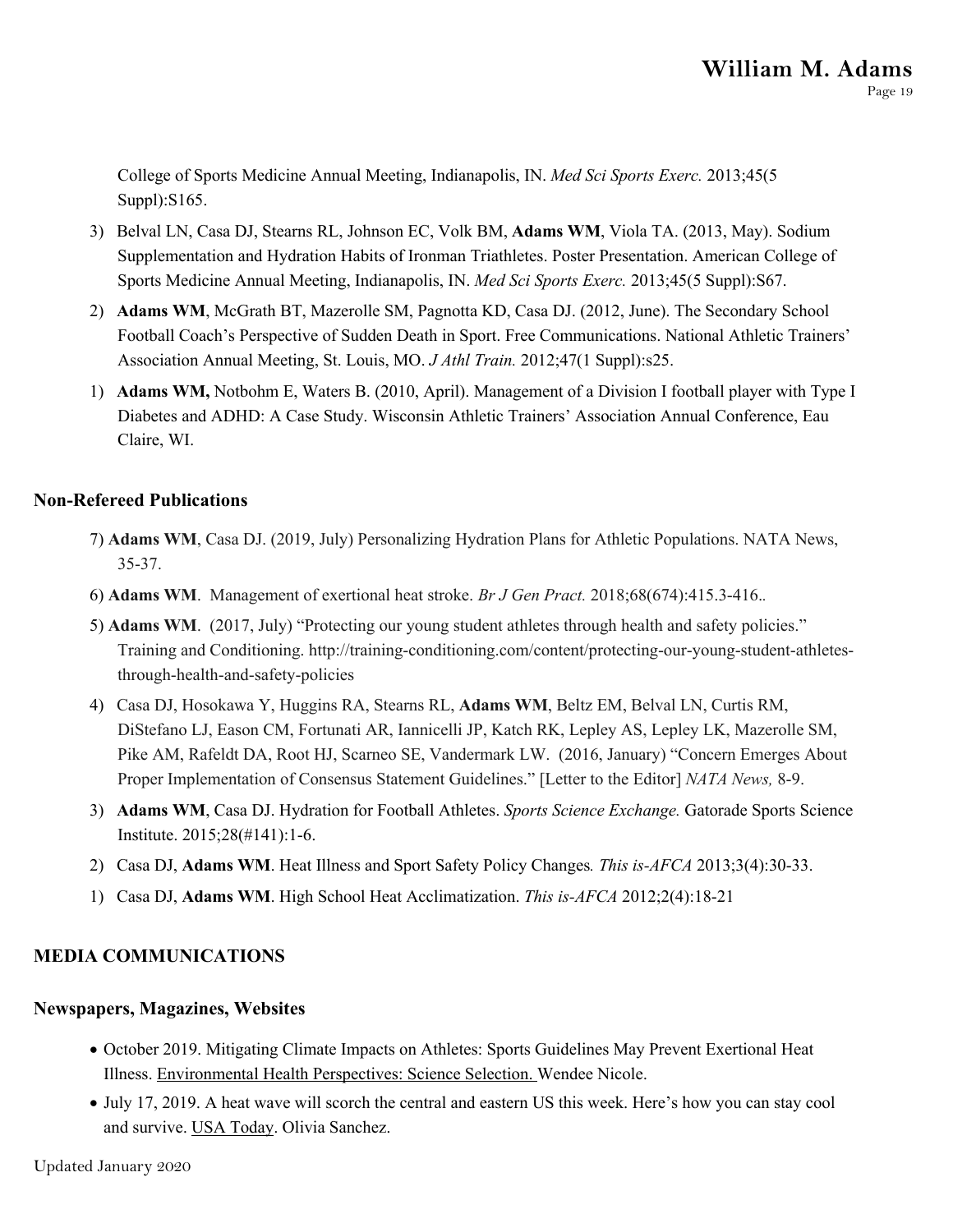- May 22 2019. Epidemiology of Sudden Death in Organized Youth Sports in the United States, 2007-2015. Wake Up With WURD. 96.1 WURD Radio.
- August 2018. Keep Calm and Cool On-Medical Care at the Falmouth Road Race. UNCG Health and Human Sciences.
- August 10, 2017. Study gives NH poor score on policies to ensure athletes' safety in high schools. Concord Monitor. David Brooks.
- August 9, 2017. Sports Safety Study: Some States Don't Protect Athletes Enough. WAMC Northeast Public Radio. JD Allen.
- August 8, 2017. UConn Sports Safety Advocates Urge States to Adopt Lifesaving Measures. HealthNewsDigest.com
- July 5, 2017. Protecting our young student athletes through health and safety policies. Training and **Conditioning**
- July 2016. Dr. Will Adams + Yuri Hosokawa, Exertional Heat Stroke, Korey Stringer Institute Series, Part 3 of 4. Heads n Tales. Kevin Suam
- August 11, 2016. SC trails other states in 'sudden death' football safety policies. The State. Jeff Wilkinson
- June 21, 2016. Army-approved exercise tips to help you beat the summer heat. New York Post. Elisabeth Vincentelli.
- May 26, 2016. Should you Try Cryotherapy for Recovery. Triathlete. Mackenzie Havey
- April 2016. Get the Facts: Heat Illness Prevention. AFCA Weekly. American Football Coaches Association
- April 8, 2016. Taking Action, Saving Lives. Two Maverix Multimedia. Dot Canon.
- April 5, 2016. Hartland Engineer Develops Hydration Tracker. Milwaukee Journal Sentinal. Lori Nickel.
- November 2, 2015. Woman's Icy Death Brings Cryotherapy Safety Into Question. The Science Explorer. Kelly Tatera.
- October 29, 2015. Scientists Say Cryotherapy Is Expensive Bullshit—But It Probably Won't Kill You. Tech.Mic. Tom McKay.
- October 29, 2015. Is cryotherapy safe? What you need to know about this trend. Today Health & Wellness. Linda Carroll.
- January 17, 2015. Så meget vand skal du drikke efter træning. Aller Media. Mia Qvist Scheel Beck
- November, 2014. The Exact Amount of Water You Need to Drink After a Workout. Prevention. Victoria Wolk.
- July/August, 2014. Stay Hydrated My Friend. Men's Fitness.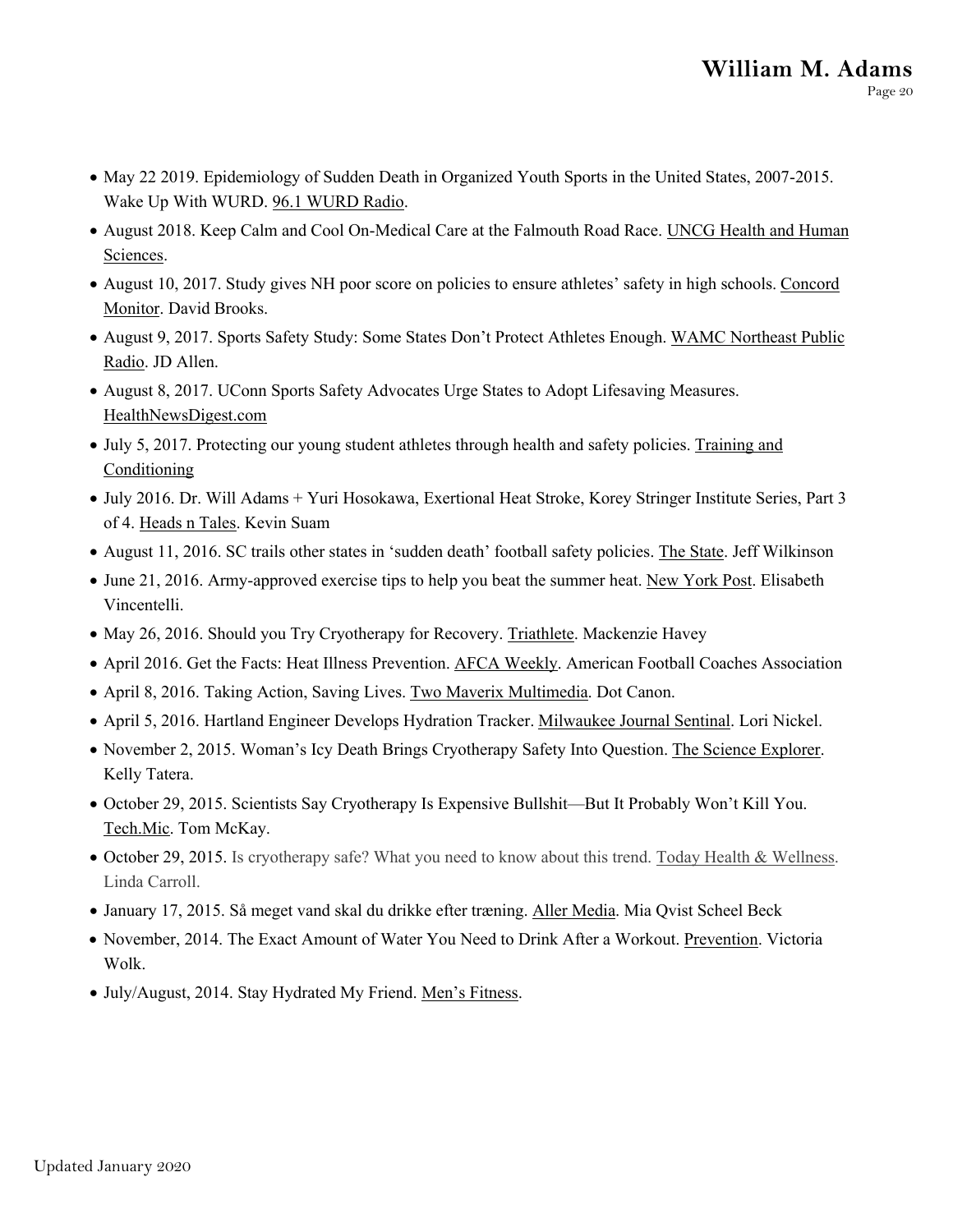#### **GRANTSMANSHIP**

#### **Funded**

23. Efficacy of the Techguard Custom Mouthguard in Assessing Internal Body Temperature During Exercise in the Heat (2019-2020)

Principal Investigator: Adams WM Sponsor: Techguard, LLC

Aim: To determine the validity of a temperature sensor enabled custom mouthguard on internal body temperature during exercise in the heat.

Role: Principal Investigator responsible for day to day operations for all aspects of the grant including; budget, meeting planning/organization, and manuscript preparation.

Total Support of: \$9,105

22. Efficacy of the Polar Breeze Thermal Rehabilitation Machine in cooling recreationally active males and females following exercise-induced hyperthermia (2019-2020)

Principal Investigator: Adams WM Sponsor: Statim Technologies, LLC

Aim: To determine the efficacy of a thermal rehabilitation machine on body cooling following exercise in the heat. NCT04190264

Role: Principal Investigator responsible for day to day operations for all aspects of the grant including; budget, meeting planning/organization, and manuscript preparation.

Total Support of: \$18,151

21. Use of an isotonic hydration beverage on acute hydration status (2019-2020)

Principal Investigator: Adams WM Sponsor: QKC, LLC

Aim: To assess the efficacy of an isotonic hydration beverage on maintaining hydration status.

Role: Principal Investigator responsible for day to day operations for all aspects of the grant including; budget, meeting planning/organization, and manuscript preparation.

Total Support of: \$6,585

20. Department of Kinesiology One Time Funding Request (2019)

Principal Investigator: Adams WM Sponsor: UNCG Department of Kinesiology

Aim: To purchase software needed to expand dietary intake data collection methods.

Role: Principal Investigator responsible for day to day operations for all aspects of the grant including; budget,

meeting planning/organization, and manuscript preparation.

Total Support of \$1,380

19. Physical Activity, sedentary behavior, and dietary intake behavior among African American college freshman: A within-person approach (2019)

Co-PIs: Adams WM, Maher JP, McGuirt JT Sponsor: UNCG School of Health and Human Sciences Top Off Funds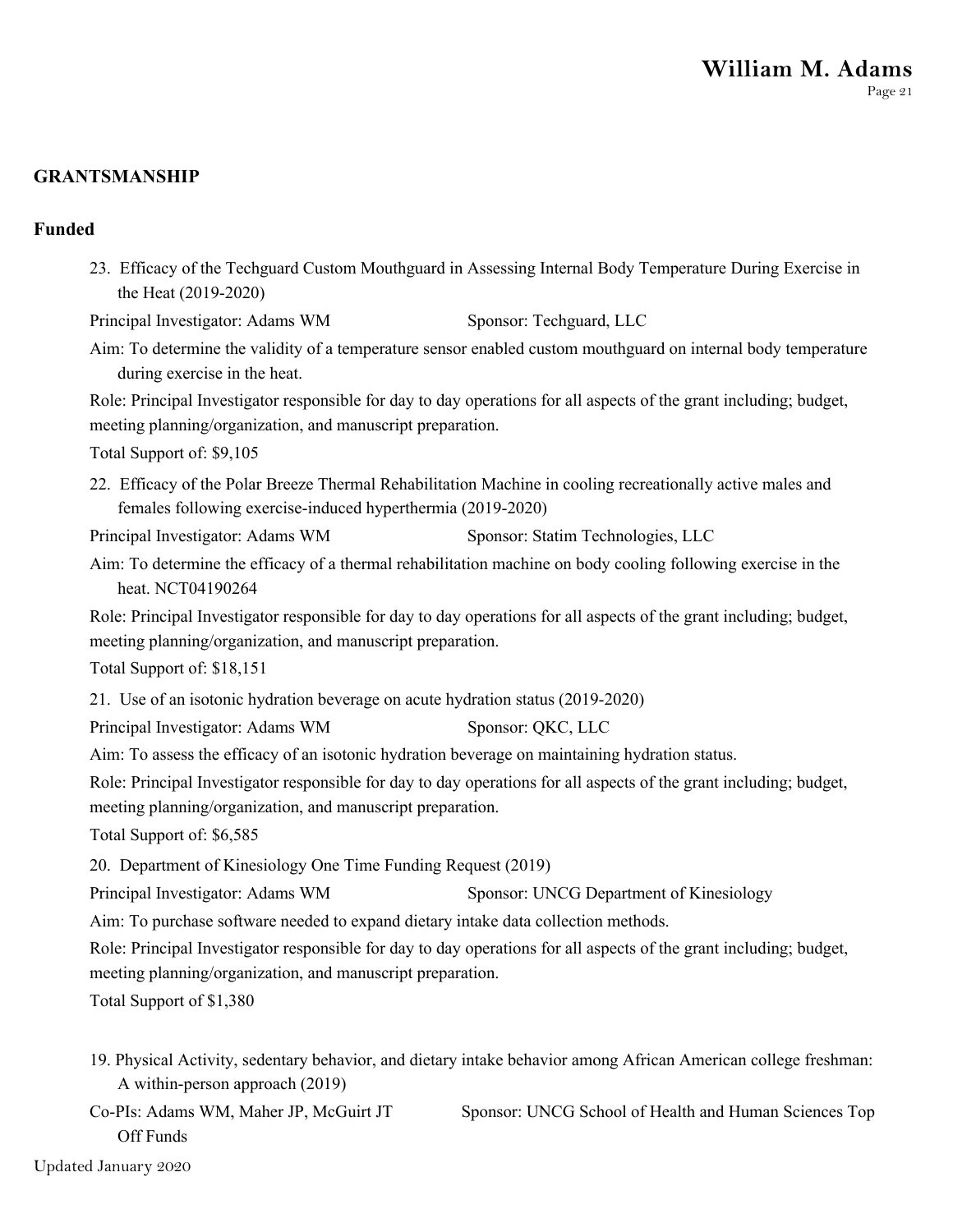Aim: The goal of this study is to test the feasibility of collecting longitudinal data to advance the understanding of health and dietary intake behaviors in African American college freshman.

Role: Principal Investigator responsible for day to day operations for all aspects of the grant including; budget, meeting planning/organization, and manuscript preparation.

Total Support of \$6,799

18. Inter-Association Task Force Meeting on Preseason Heat Safety in Secondary School Athletics (2019)

Principal Investigator(s): Adams WM. Sponsor: National Athletic Trainers' Association

Aim: The purpose of this meeting is to develop consensus statements on the following topics specific to secondary school athletics: 1) heat acclimatization and implementation strategies, 2) environmental-based activity modification guidelines and implementation strategies, and 3) management of exertional heat stroke in secondary school athletics.

Role: Principal Investigator responsible for day to day operations for all aspects of the grant including; budget, meeting planning/organization, and manuscript preparation.

Total Support of \$6,000

17. Habitual Fluid Intake on Health and Wellness in College-aged Men and Women (2019-2020)

Principal Investigator(s): Adams WM, Wideman L. Sponsor: UNCG Office of Research and Engagement

Aim: The purpose of this study is 1) to investigate the association between habitual water intake on overall wellness in college-aged men and women and 2) investigate differences in fluid intake and daily hydration status between non-Hispanic White and non-Hispanic Black college-aged men and women.

Role: Principal Investigator responsible for day to day operations for all aspects of the grant including; budget, data collection for study visits, data management and analysis, and manuscript preparation. Total Support of \$9,000

16. Efficacy of Thermal Rehab Machine on Body Cooling in Hyperthermic Individuals (2018-2019) Principal Investigator: William M. Adams Sponsor: Statim Technologies, LLC Aim: The emphasis of this grant is to examine the efficacy of an investigational thermal rehabilitation machine on reducing internal body temperature following exercise-induced hyperthermia. (NCT03643835). Role: Principal Investigator responsible for day to day operations for all aspects of the grant including; budget, data collection for study visits, data management and analysis, and manuscript preparation. Total Support of: \$21,128

15. Validity of Storage Temperature, Duration, and Storage Vessel Seal on 24-hour Urinary Hydration Markers (2018)

Principal Investigator: William M. Adams Sponsor: UNCG Dept of Kinesiology Safrit Measurement Award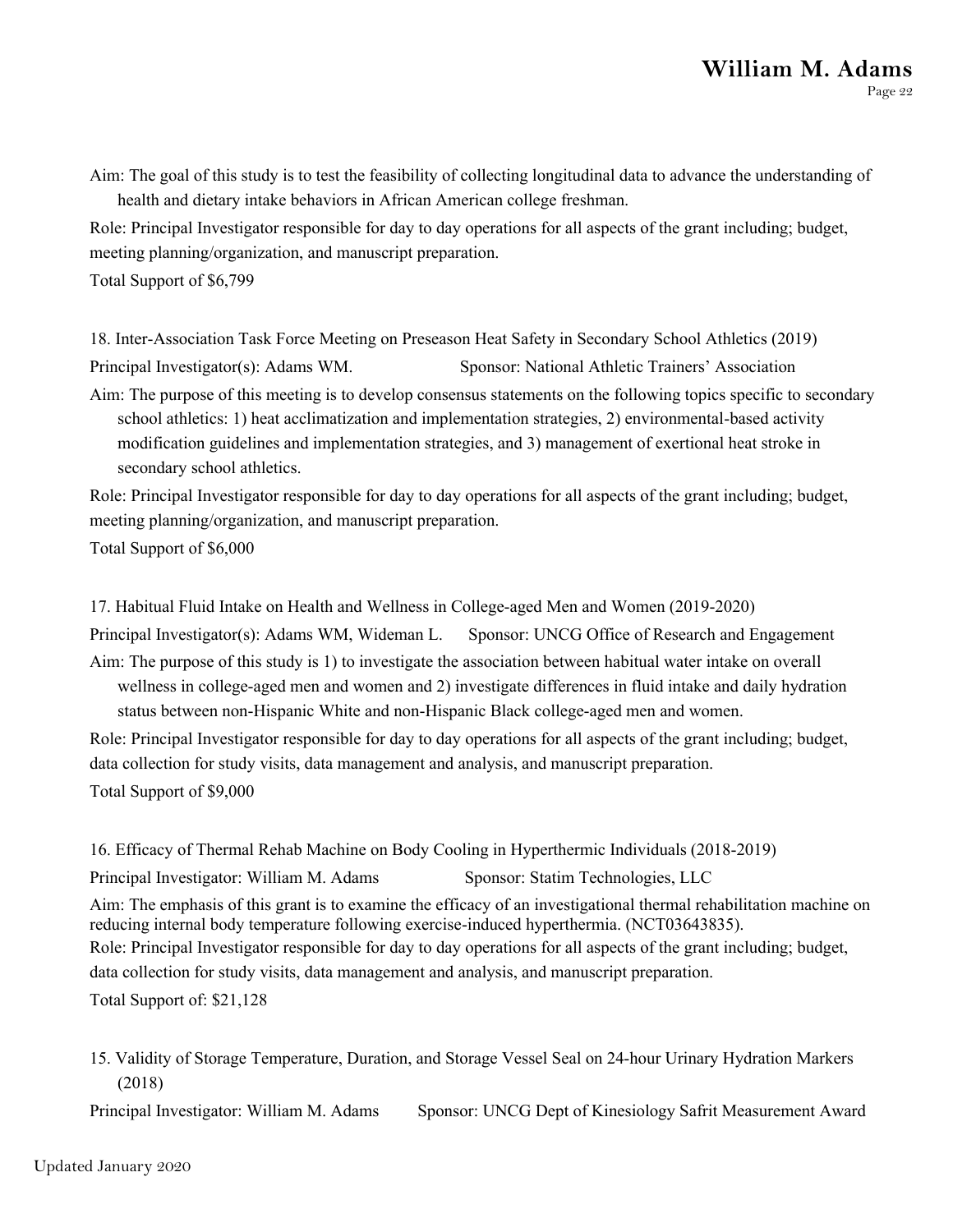Aim: The goal of this study is to determine the validity and reliability of storage methods (temperature, duration, and storage vessel) on the maintenance and integrity of 24 h urinary hydration measures. Role: Principal Investigator responsible for day to day operations for all aspects of the grant including; budget, data collection for study visits, data management and analysis, and manuscript preparation. Total Support of: \$3,904

14. Physical Activity, sedentary behavior, and dietary intake behavior among African American college freshman: A within-person approach (2018-2019)

Co-PIs: Adams WM, Maher JP, McGuirt JT Sponsor: UNCG School of Health and Human Sciences Aim: The goal of this study is to advance the understanding of health and dietary intake behaviors in African American college freshman.

Role: Co-PI responsible for aspects of the study related to budget and hydration assessment. Also responsible for training and supervising staff and students in this area, data management and analysis and manuscript preparation. Total Support of: \$10,000

13. NCAA Soccer Periodization Study-Phase II (2017-2018)

Principal Investigator: William M. Adams Sponsor: Subcontract to Univ. of Connecticut Aim: The aim of this study is to examine the influence that training load and volume, season congestion and season schedule influence the risk of injury in collegiate soccer

Role: Principal Investigator responsible for day to day operations for all aspects of the grant including; budget, data collection for study visits, data management and analysis, and manuscript preparation. Total Support of: \$5,000

12. UNCG International Programs Center Kohler Fund—Institutional Linkages Award (2017) Principal Investigator: William M. Adams Sponsor: UNCG International Programs Center. Aim: The emphasis of this grant was to foster a relationship and future partnership with Ritsumeikan University to recruit successful students to the Master of Science in Athletic Training Program at UNCG. Role: Principal Investigator responsible for organizing and planning a meeting with representatives at Ritsumeikan University's College of Sport and Health Science to strategize the formation of a formal partnership to recruit international students for UNCG's MSAT program Total Support of: \$1,000

11. Validity of non-invasive wearable technology on the assessment of hydration status during exercise (2017) Principal Investigator: Douglas J. Casa Sponsor: Dhama Innovations Pvt. Inc. Investigators: Adams WM, Stearns RL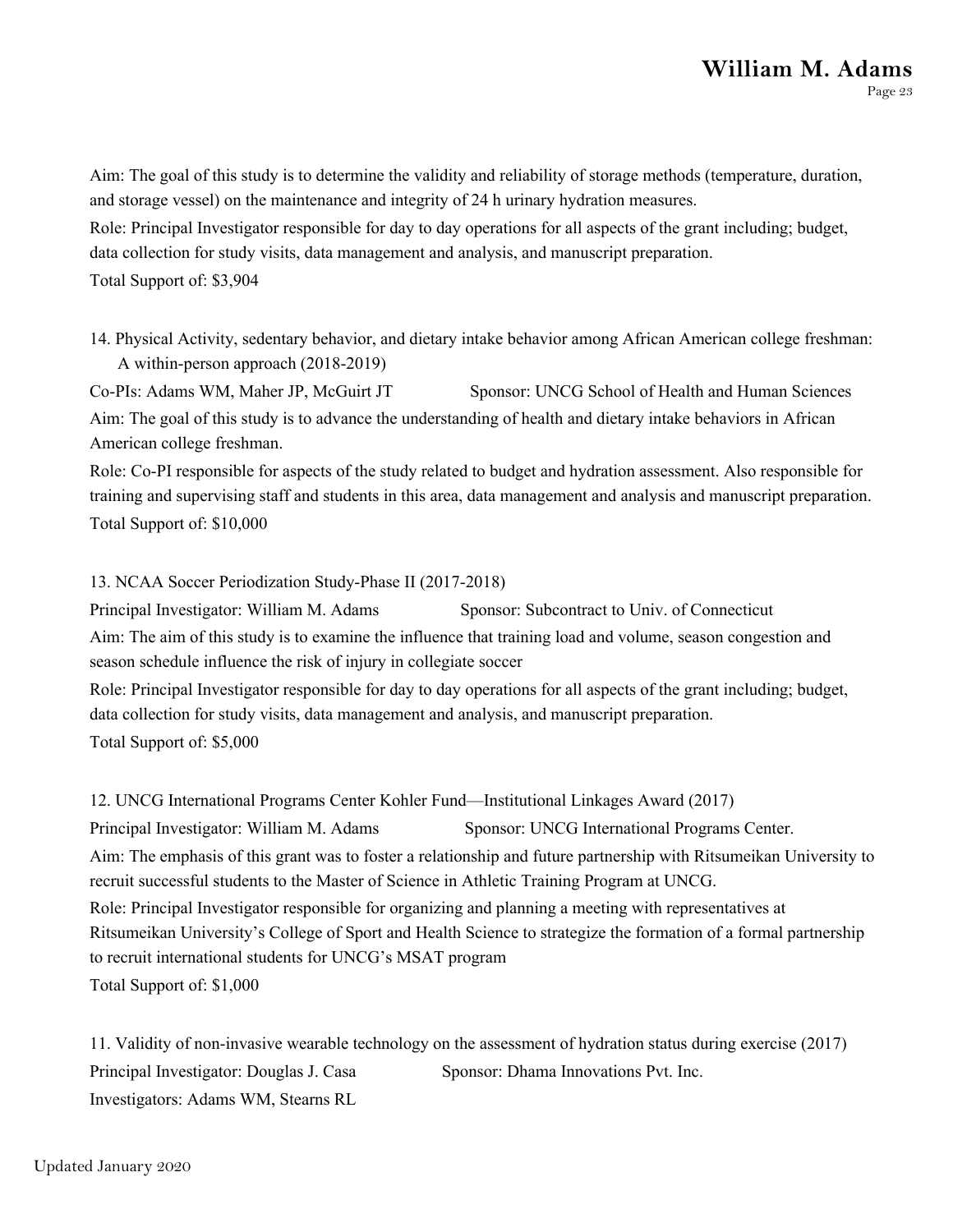Aim: The goal of this study was to investigate the validity of a wrist-worn cooling device on body cooling during exercise in the heat.

Role: Co-Investigator responsible for IRB Approval, ordering of supplies, consenting and enrolling subjects. Total Support of: \$80,000

10. POLAR Team Pro Validation and Comparison (2016-2017) Principal Investigator: Douglas J. Casa Sponsor: POLAR Electro Oy Investigators: Huggins RA, Adams WM, Belval LN, Curtis RM, Giersch GEW Aim: The goal of this study was to assess the validity of Global Positioning Satellite enabled wearable device against known criterion standards for velocity, acceleration and distance. Role: Co-Investigator responsible for protocol development, data management and analysis. Total Support of: \$80,093

9. Athletic Trainer Grant Program (2016-2019)

Principal Investigator: Douglas J. Casa Sponsor: National Football League

Investigators: Stearns RL, Hosokawa Y, Adams WM, Huggins RA, Scarneo SE

Aim: The emphasis of this grant is to provide funding to secondary schools to hire athletic trainers to provide medical services to secondary school student athletes.

Role: Co-Investigator responsible for data tool development and approval.

Total Support of: \$900,000

8. NCAA Soccer Periodization-Phase I (2016-2017)

Principal Investigator: Douglas J. Casa Sponsor: National Collegiate Athletics Association

Investigators: Adams WM

Aim: The emphasis of this grant is to investigate how training load, season schedule, season congestion, and psychosocial perception influence injury rates during training and competition of collegiate soccer season Role: Co-Investigator responsible for day-to-day oversight of the collection of training load metrics, periodic assessment psychosocial perceptions and other anthropometric measures

Total Support of: \$65,247

7. UConn Division I Men and Women's Athlete WHOOP Recovery and Sleep (2016-2017)

Co-PIs: Douglas J. Casa, William M. Adams Sponsor: WHOOP, Inc

Aim: The aim of this study is to investigate how training load and volume, training periodization, season schedule, blood biomarker responses to training and psychosocial stress influences sleep and recovery in collegiate male soccer athletes and female cross country runners.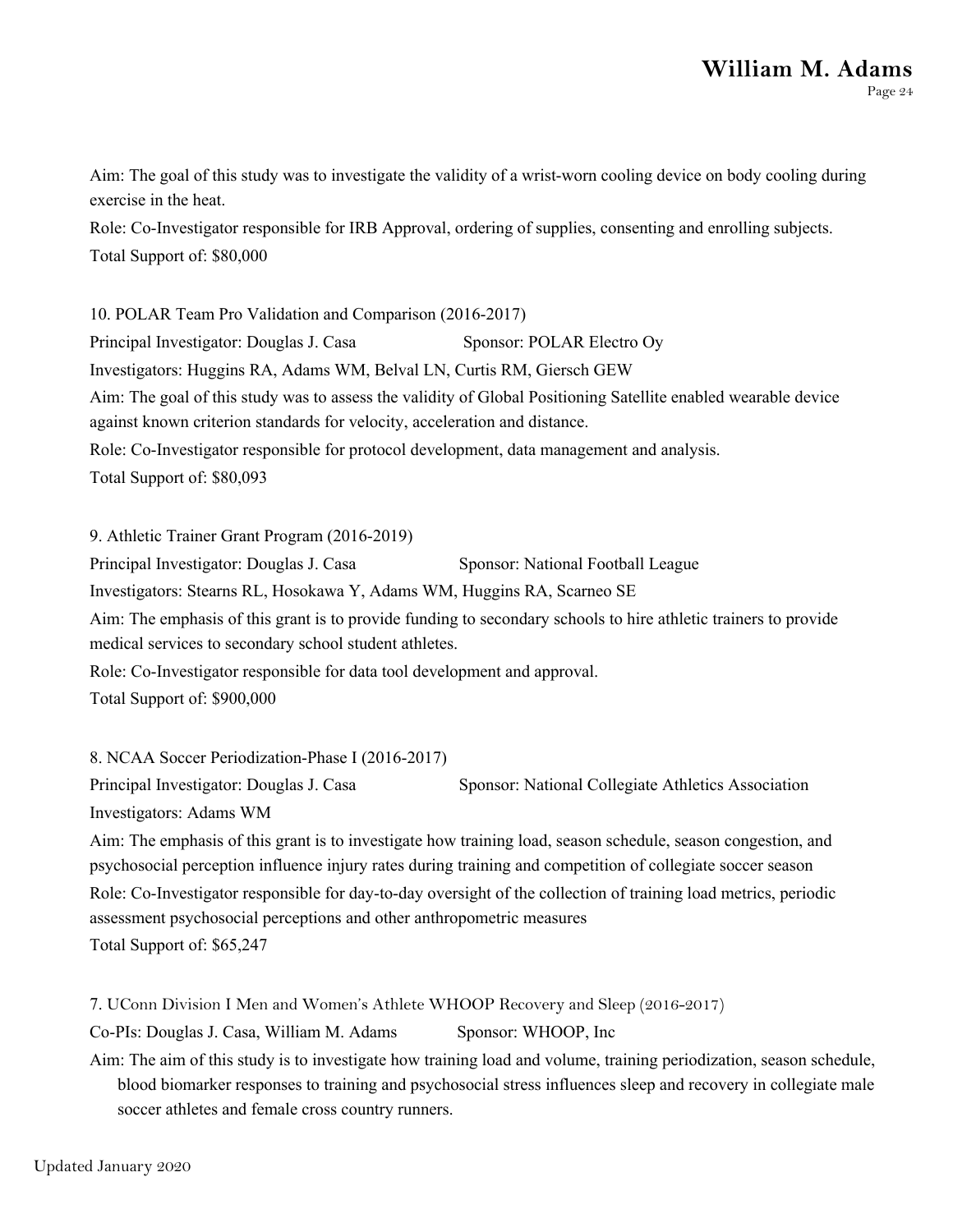Role: Co-PI responsible for day to day operations for all aspects of the grant including; budget, data collection for study visits, data management and analysis, and manuscript preparation. Also responsible for research assistant training

Total Support of: \$218,219.00

6. Validity of non-invasive wearable technology on the assessment of hydration status during exercise (2015- 2016)

Co-PIs: Douglas J. Casa, William M. Adams Sponsor: Halo Wearables, LLC

Aim: The aim of this study was to investigate the efficacy of a non-invasive method of assessing real-time hydration status during prolonged exercise and recovery in a hot environment.

Role: Co-PI responsible for day to day operations for all aspects of the grant including; budget, data collection for study visits, data management and analysis, and manuscript preparation. Also responsible for research assistant training

Total Support of: \$81,477.00

5. Validity of an external wearable device and the assessment of hydration during exercise in the heat (2015-2016) Co-PIs: Douglas J. Casa, William M. Adams

Sponsor: Nano Bio Manufacturing Consortium in Association with General Electric

Aim: The aim of this study was to investigate the efficacy of a non-invasive method of assessing real-time hydration status during prolonged exercise and recovery in a hot environment.

Role: Co-PI responsible for day to day operations for all aspects of the grant including; budget, data collection for study visits, data management and analysis, and manuscript preparation. Also responsible for research assistant training

Total Support of: \$75,000.00

4. Non-invasive biomarkers and hydration assessment during and after exercise in the heat (2015)

Co-PIs: Douglas J. Casa, William M. Adams Sponsor: Nix, Inc

Aim: The aim of this study was to investigate the efficacy of a non-invasive method of assessing real-time hydration status during prolonged exercise and recovery in a hot environment.

Role: Co-PI responsible for day to day operations for all aspects of the grant including; budget, data collection for study visits, data management and analysis, and manuscript preparation. Also responsible for research assistant training

Total Support of: \$50,001.00

3. Research initiatives to investigate race participants in warm weather conditions: impact of training, heat acclimatization, knowledge and preparation (2014-2016)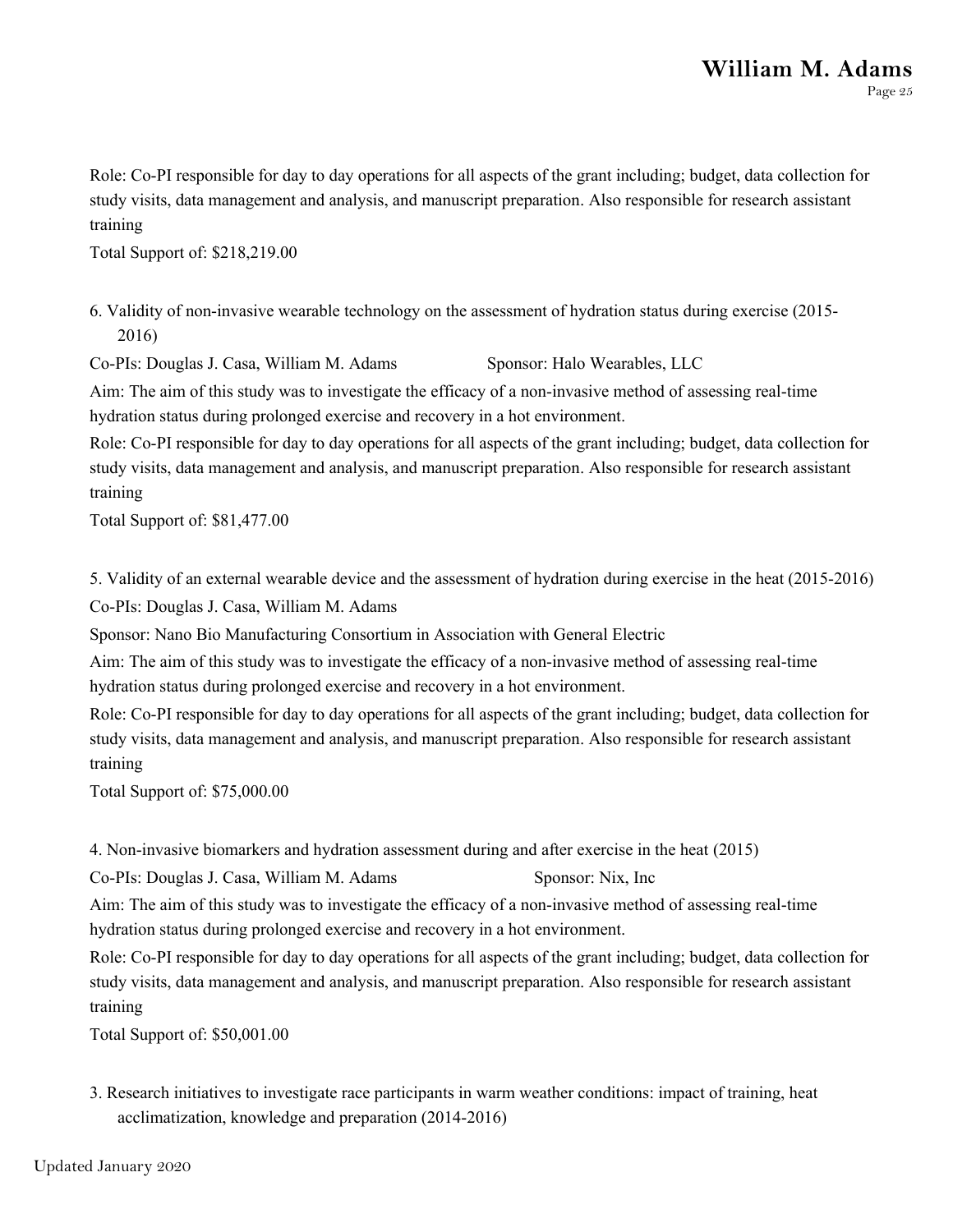Principal Investigator: Douglas J. Casa Sponsor: Falmouth Road Race Aim: The aim of this study was to assess the knowledge and preparedness of recreational runners prior to participation in a warm-weather road race. Role: Co-Investigator for laboratory and field-based data collection methods. Total Support of: \$16,000 2. Research initiatives to improve awareness and knowledge of athletic trainers as they impact health and safety in sport (2014-2016)

Principle Investigator: Douglas J. Casa. Sponsor: National Athletic Trainers' Association Aim: The emphasis of this grant is to development strategies to enhance health and safety at all levels of sport and physical activity.

Role: Co-Investigator responsible for initiative planning and development.

Total Support of: \$300,000

1. Research initiatives to improve health and safety in sport (2014-2016) Principle Investigator: Douglas J. Casa Sponsor: National Football League Aim: The emphasis of this grant is to development strategies to enhance health and safety at all levels of sport and physical activity

Role: Co- Investigator responsible for initiative planning and development Total Support of: \$300,000

#### **Pending Funding**

4. Assessing the effect of mild hypohydration on the beverage hydration index of commercially available beverages (2020-2021)

Principal Investigators: Adams WM, Zaplatosch ME Sponsor: American College of Sports Medicine Aim: To examine the impact of hydration status on fluid retention capacity of commercially available rehydration beverages.

Role: Principal Investigator responsible for day to day operations for all aspects of the grant including; budget, meeting planning/organization, and manuscript preparation.

Total Requested: \$4,867

3. Influence of Female Sex Hormones on Fluid Intake and Markers of Hydration Status (2020-2021)

Principal Investigator: Adams WM Sponsor: American College of Sports Medicine

Aim: To determine how female sex hormones influence habitual fluid intake and markers of hydration status.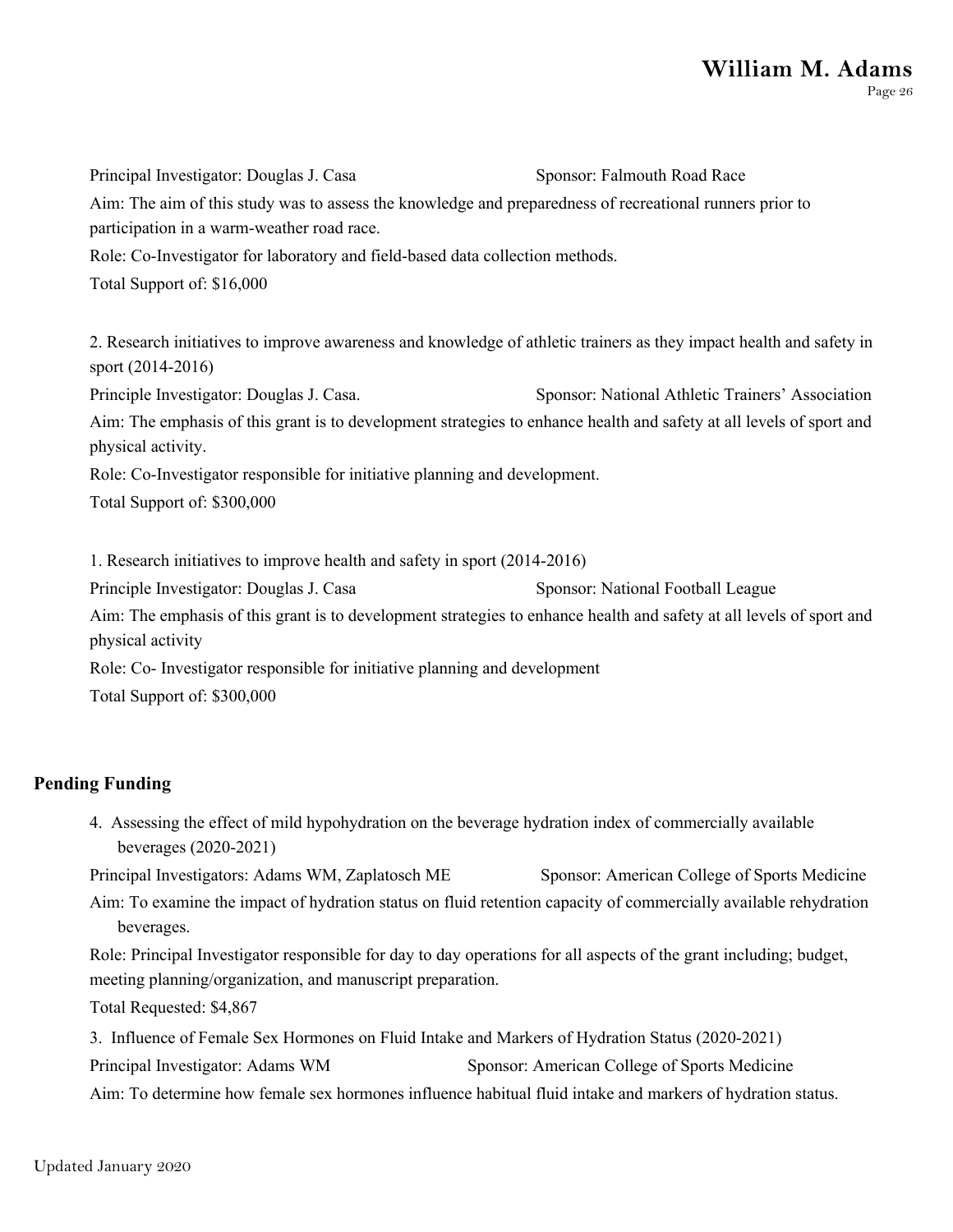Role: Principal Investigator responsible for day to day operations for all aspects of the grant including; budget, meeting planning/organization, and manuscript preparation. Total Requested: \$10,000 2. Influence of Osmotic Stimulation of Vasopressin on Heart Rate Variability (2020-2021) Principal Investigator: Adams WM Sponsor: NCBiotech Aim: To determine how the osmotic stimulation of vasopressin affects heart rate variability. Role: Principal Investigator responsible for day to day operations for all aspects of the grant including; budget, meeting planning/organization, and manuscript preparation. Total Requested: \$20,000 1. Influence of Bed Temperature on Sleep Quality in Warm Conditions: A Feasibility Study (2019-2020) Principal Investigator: Adams WM Sponsor: Bedgear, LLC Aim: To assess the influence of bed temperature on sleep quality in warm environmental conditions. Role: Principal Investigator responsible for day to day operations for all aspects of the grant including; budget, meeting planning/organization, and manuscript preparation. Total Requested: \$4,043

#### **Not Funded**

9. UNCG Rise Network

"Influence of thermal stress on heart rate variability"

PI: Adams WM. Total Requested: \$5,000

8. National Athletic Trainers' Association

"Association of habitual fluid intake on physical activity, sleep, mood disposition, and stress in college-aged men and women"

PI: Adams WM. Total Support of \$23,000

7. American College of Sports Medicine

"Habitual Fluid Intake on Health and Wellness in College-Aged Hispanic Men and Women" PI: Adams WM. Total Support of \$10,000

6. National Athletic Trainers' Association (February 2018)

"Impact of Training Volume, sleep quality and timing of a collegiate soccer season on incidence of injury" PI: Adams WM. Total Support of: \$22,928

5. UNCG Office of Research and Economic Development (2018)

"A Cross-sectional Analysis of Habitual Fluid Intake and Determinants of Drinking Behavior"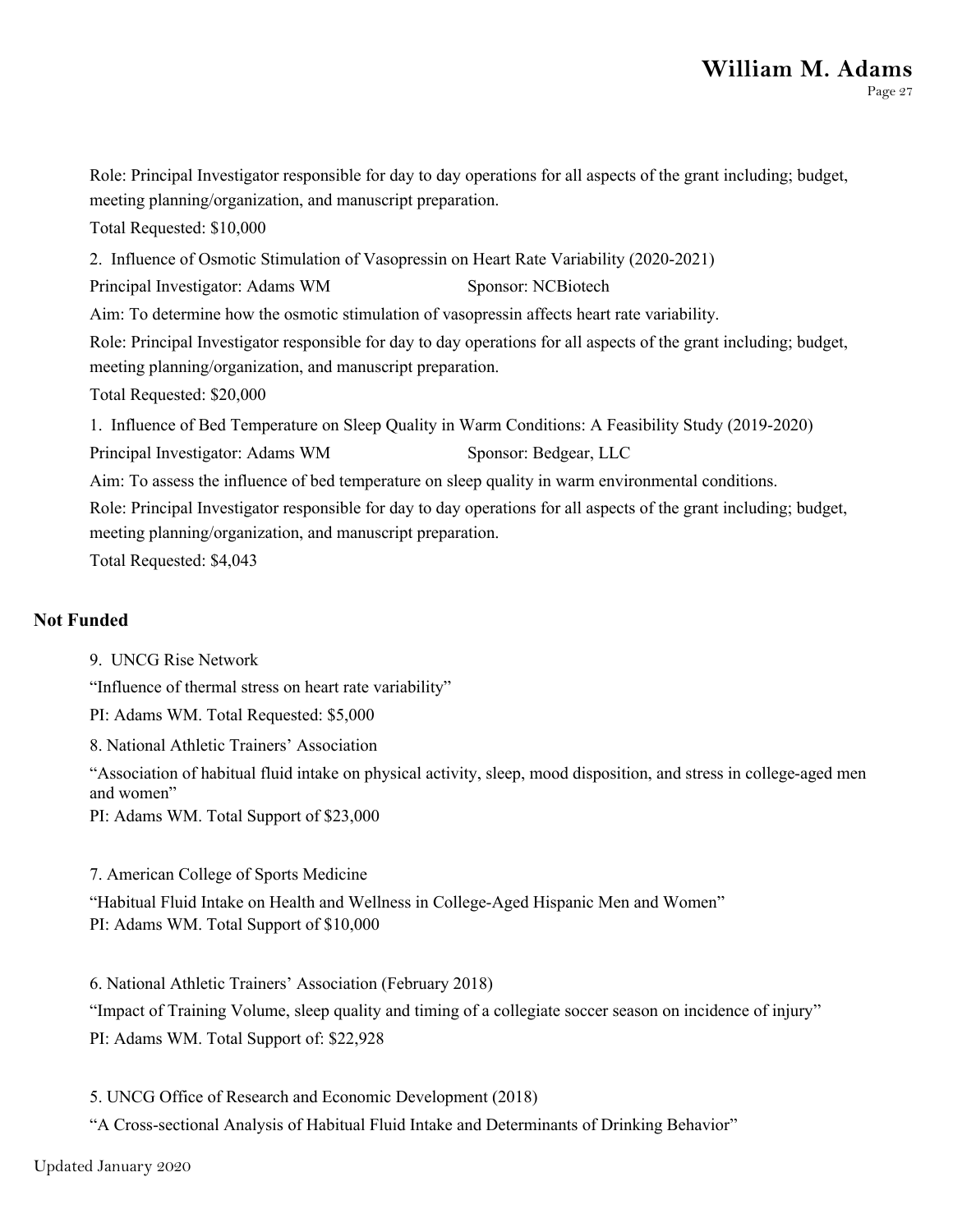PI: Adams WM. Total Support of: \$5,000

4. UNC-Greensboro—Linda Arnold Carlisle Faculty Research Grant in Women's and Gender Studies (2018) "A cross-sectional analysis of habitual fluid intake and determinants of drinking behavior in college-aged women" PI: Adams WM. Total Support of: \$1,500

3. Research and Instruction in STEM Education (RISE) Network—UNCG Greensboro (2017) "Habitual fluid intake on perceived sleep and wellness in males and females" PI: Adams, WM. Total Support of: \$2,500

2. UNCG Office of Research and Economic Development (2018) "A cross-sectional analysis of habitual fluid intake and determinants of drinking behavior" PI: Adams WM. Total Support of: \$25,000

1. UNCG Office of Research and Economic Development (2017) "Influence of Fluid Intake Behavior on Wellness in College-Aged Men and Women" PI: Adams WM. Total Support of: \$5,000

#### **COURSES TAUGHT**

- **University of North Carolina at Greensboro**
	- KIN 642: Optimizing Athletic Performance
	- KIN 721: General Medical Conditions
	- KIN 475: Independent Study
	- KIN 695: Independent Study
- **University of Connecticut**
	- KINS 3125: Taping and Bracing Laboratory
	- KINS 3113: Clinical Rotation IV
	- KINS 3110: Clinical Rotation I
	- KINS 3135: Therapeutic Interventions I (Served as a Teaching Assistant)
	- KINS 3130: Assessment of the Extremities (Served as a Teaching Assistant)
	- KINS 3140: Emergency Procedures (Served as a Teaching Assistant)

August 2017-Present

August 2010-May 2016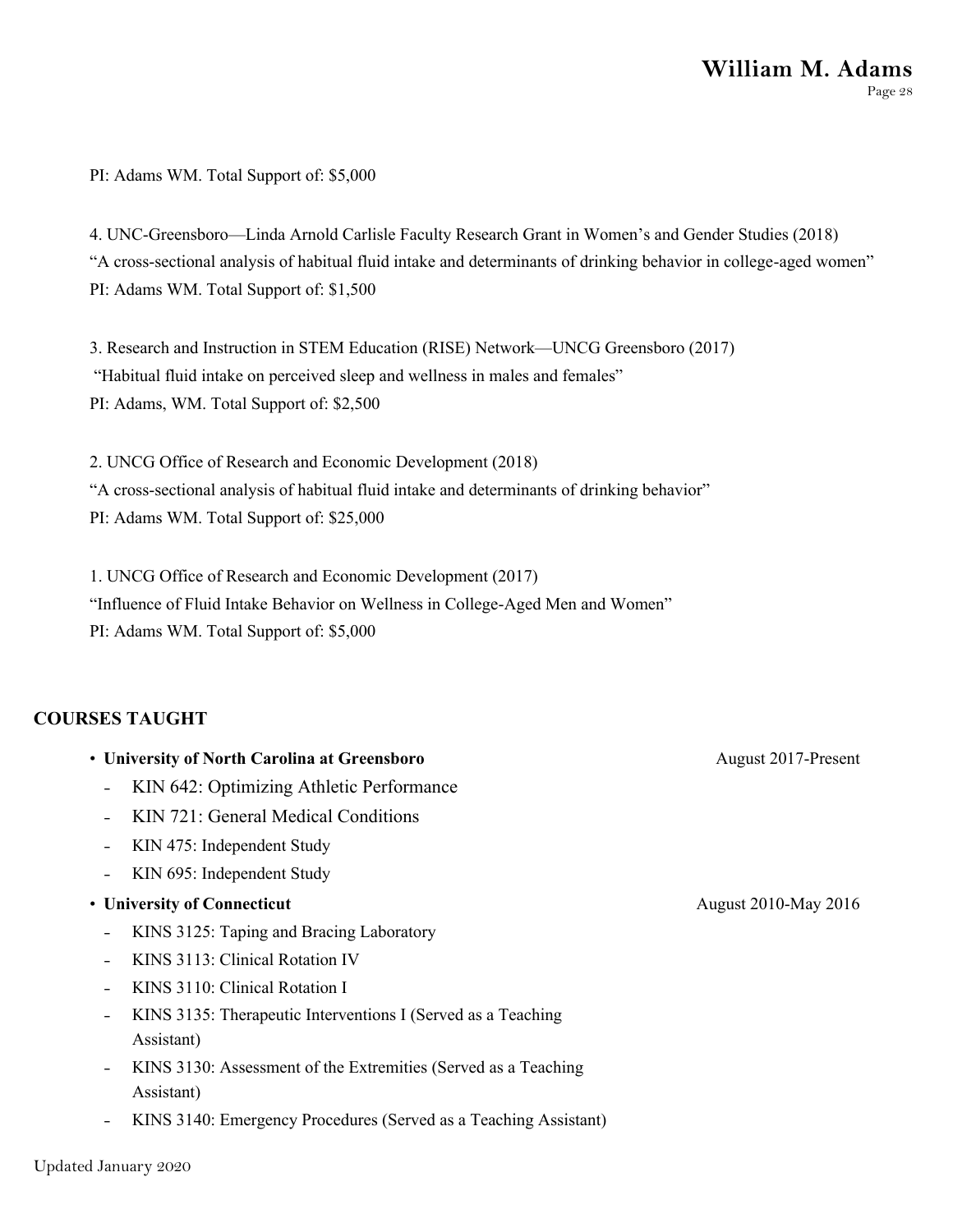- KINS 3170: Health and Medicine (Served as a Teaching Assistant)

## • **University of Wisconsin-Madison**

Anatomy 329: Anatomy Laboratory (Served as a Teaching Assistant).

## **PROFESSIONAL SERVICE**

## **Invited Presentations**

- **Adams WM**. (2019, October). Sudden Death in Sport: Considerations for Emergency Preparedness in Sports Medicine. University of Wisconsin-Madison. Madison, WI.
- **Adams WM**. (2019, July). Integration of Evidence-Based Medicine for the Prevention, Recognition, Management and Care of Exertional Heat Stroke. Duke Sports Medicine Inservice. Duke University, Durham, NC.
- **Adams WM**. (2019, June). Integration of Evidence-Based Medicine for the Prevention, Recognition, Management and Care of Exertional Heat Stroke. Premier Health Sports Medicine Symposium. Dayton, OH.
- **Adams WM**. (2019, May). Integration of Evidence-Based Medicine for the Prevention, Recognition, Management and Care of Exertional Heat Stroke. Peachbelt Athletics Conference Sports Medicine Meeting. Florence, SC
- **Adams WM**. (2019, May). Hydration for Sport, Safety and Health: What Athletic Trainers Need to Know. Mid Atlantic Ahletic Trainers' Association Annual Meeting. Ocean City, MD.
- **Adams WM,** Casa DJ, Kavouras S (2019, April). Hydration: One Size Does Not Fit All. 2019 Far West Athletic Trainers' Association Annual Meeting. San Diego, CA.
- Duffy D, **Adams WM**. (2018, December). Rugby and. Head injuries: What we know, what we don't know and what we need to know. 2018 Women in Rugby Conference. Queens, University, Charlotte, NC.
- **Adams WM**. (2018, October). Strategies for enhancing safety during exercise in the heat. 7<sup>th</sup> International Meeting of the Physiology and Pharmacology of Temperature Regulation Society. Split, Croatia.
- **Adams WM**. (2018, July). Integration of Evidence-Based Medicine for the Prevention, Recognition, Management and Care of Exertional Heat Stroke, Greensboro Orthopedic Athletic Trainer In-service. Greensboro, NC
- **Adams WM**. (2018, May). Integration of Evidence-Based Medicine for the Prevention, Recognition, Management and Care of Exertional Heat Stroke, Mid Atlantic Athletics Trainers' Association Annual Meeting, Ocean City, MD.
- **Adams WM**. (2018, May). Evidence Based Medicine in the Realm of Sudden Death: From Evidence to Practice. Southern Conference Sports Medicine Society Annual Meeting. Greenville, SC.

2007-2009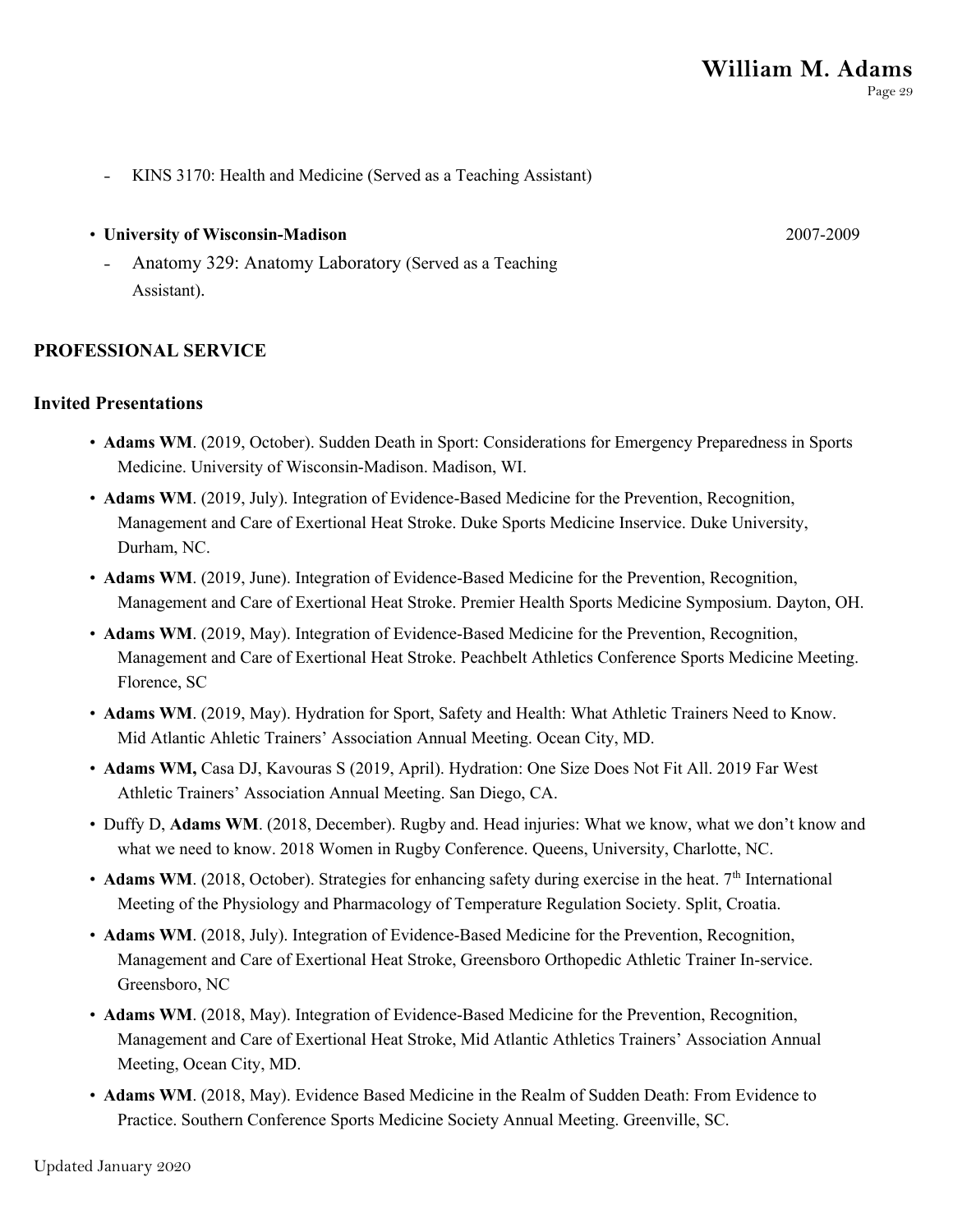- **Adams WM**. (2017, December). The Role of Hydration: Optimizing Athletic Performance and Enhancing Safety. Ritsumeikan University. Kusatsu, Shiga, Japan.
- **Adams WM**. (2017, November). Evidence-Based Approach on the Prevention, Recognition, Treatment and Recovery of Exertional Heat Stroke. Wake Forest School of Medicine. Wake Forest University.
- **Adams WM**. (2017, October). Managing Emergency Care at Mass Participation Events. Athletic Training Program, Department of Kinesiology, University of Wisconsin-Madison.
- **Adams WM**. (2017, September). Integration of Best Practices into Policy: Enhancing the Safety of Secondary School Athletes. Department of Kinesiology, University of North Carolina at Greensboro, Greensboro, NC
- **Adams WM**. (2017, August). Optimizing Athletic Performance in the Heat. New Balance Falmouth Road Race Medical Symposium. Falmouth, MA
- **Adams WM**. (2017, June). Current Status of Evidence-Based Best Practice Recommendations in Secondary School Athletics. 68<sup>th</sup> National Athletic Trainers' Association Annual Meeting. Houston, TX.
- **Adams WM**. (2017, April). Current Evidence on the Prevention, Recognition, Treatment and Recovery of Exertional Heat Stroke. Department of Sports Science, Waseda University. Saitama, Japan.
- **Adams WM**. (2016, November). Prevention, Recognition and Treatment of Exertional Heat Illness During Training and Response Operations. Vermont Department of Emergency Management and Homeland Security Conference. Fairlee, VT.
- **Adams WM**. (2016, October). Measuring Hydration Status: Current and Future Directions. Presented to the Chinese Delegation for General Administration of Sports of China, University of Connecticut, Storrs, CT.
- Stearns RL, Casa DJ, **Adams WM**. (2016, October). Policy Change in Sport: Current Successes and the Path Forward. Presented at New England Chapter of American College of Sports Medicine Annual Meeting, Providence, RI.
- **Adams WM**. (2016, August). Optimizing Safety and Maximizing Performance During Running in the Heat. Presented at New Balance Falmouth Road Race Expo, Falmouth, MA.
- **Adams WM**. (2016, August). Hydration in Today's Athletes. Presented at Beach to Beacon Medical Symposium, Portland, ME.
- **Adams WM**. (2016, July). Evidence Based Medicine in the Realm of Heat Stroke and Sudden Death. Presented at Washington Athletic Trainers Association Annual Meeting, University of Washington, Seattle, WA
- Casa DJ, **Adams WM**. (2016, June). High School Sports Safety: How Policy Changes Make a Difference. Presented at National Athletic Trainers Association Annual Meeting, Baltimore MD.
- **Adams WM**. (2016, June). High School Sports Safety: How Policy Changes Make a Difference. Presented at National Sports Media Association Award Show, Salisbury, NC.
- Huggins RA, Jardine J, **Adams WM**. (2016, May). Best Practice Recommendations for Pre Hospital Care of Exertional Heat Stroke. Presented at Backus Hospital, Norwich, CT.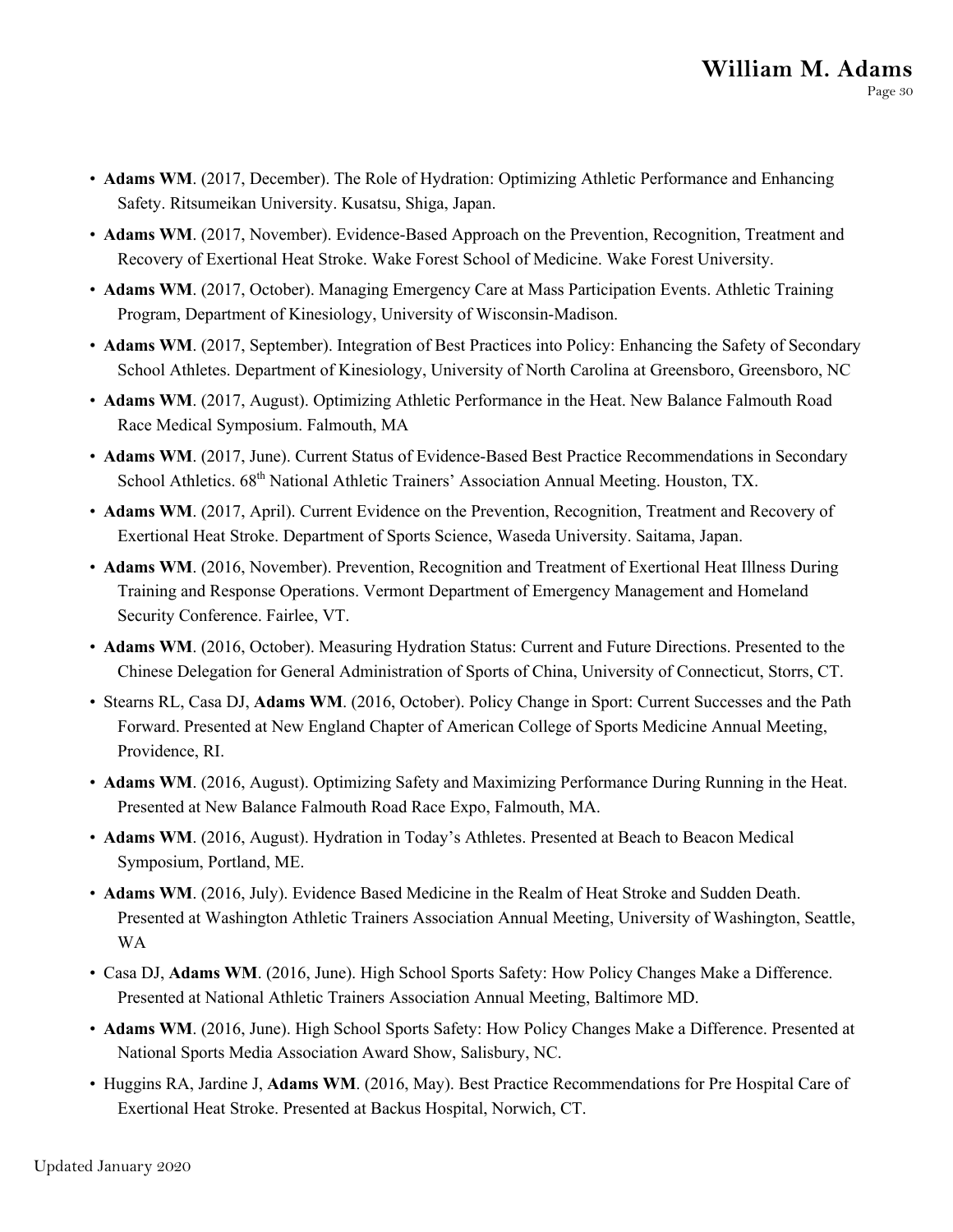- **Adams WM**. (2016, May). Exertional Heat Stroke: Current Evidence and Best Practices. Presented to Rocky Mountain University of the Health Professions. Provo, UT.
- **Adams WM**. (2016, May). Evidence Based Medicine in the Realm of Heat Stroke and Sudden Death. Presented at Connecticut Athletic Trainers Association Annual Meeting, Quinnipiac University, Hamden, CT.
- Casa DJ, Stearns RL, Hosokawa Y, Vandermark LW, Scarneo SE, Pike AM, Huggins RA, **Adams WM**. (2016, January). The Work of the Korey Stringer Institute-Assisting Athletic Trainers and the Profession. Eastern Athletic Trainers' Association Annual Meeting, Boston, MA.
- **Adams WM**. (2015, November). Preventing Exertional Heat Stroke: The Role of Evidence Based Policies. Presented to Coaches and Administrators, Lawrence Academy, Groton, MA.
- **Adams WM**. (2015, September). Evidence Based Medicine in the Realm of Heat Stroke and Sudden Death. Presented to Sports Medicine Staff, Bryant University, Smithfield, RI.
- **Adams WM.** (2015, August). Prevention, Treatment, and Care of Exertional Heat Stroke. New Balance Falmouth Road Race Sports Medicine Symposium. Falmouth, MA.
- **Adams WM.** (2015, April). Maximizing Athletic Performance and Safety During Exercise in the Heat: On Field Considerations and Policy Changes. Presented to undergraduate athletic training students, University of Wisconsin-Madison, Madison, WI.
- **Adams WM**, Casa DJ. (2015, April) Hydration and American Football. Gatorade Sports Science Institute: Sports Science Exchange. Online Webinar
- **Adams WM.** (2014, October). Influence of Hydration Status on the Effectiveness of Cooling Modalities. 23<sup>rd</sup> Annual AMAA Sports Medicine Symposium at Marine Corps Marathon. Virginia Hospital Center, Arlington, VA.
- **Adams WM.** (2014, October). Bridging the Gap Between Wearable Technologies and Sport Performance: Current Practices and Future Directions. Sensor Technology and Systems Integration for Human Performance & Health Device Workshop. Nano-Bio Manufacturing Consortium. Northeastern University, Boston, MA.
- **Adams WM.** (2014, September). Exertional Heat Stroke. Online webinar presented to Rocky Mountain University of Health Professions, Provo, UT.
- **Adams WM.** (2014, February). Exertional Heat Stroke. Online webinar presented to Rocky Mountain University of Health Professions, Provo, UT.
- **Adams WM.** (2013, September). Exertional Heat Stroke. Presented to undergraduate athletic training students, Sacred Heart University, Fairfield, CT.
- **Adams WM.** (2013, September). Anti-inflammatory drugs. Presented to the undergraduate athletic training students, University of Connecticut, Storrs, CT.
- **Adams, WM.** (2010, September). The Athletic Training Profession. Presented to Health Science class at Rockville High School, Vernon, CT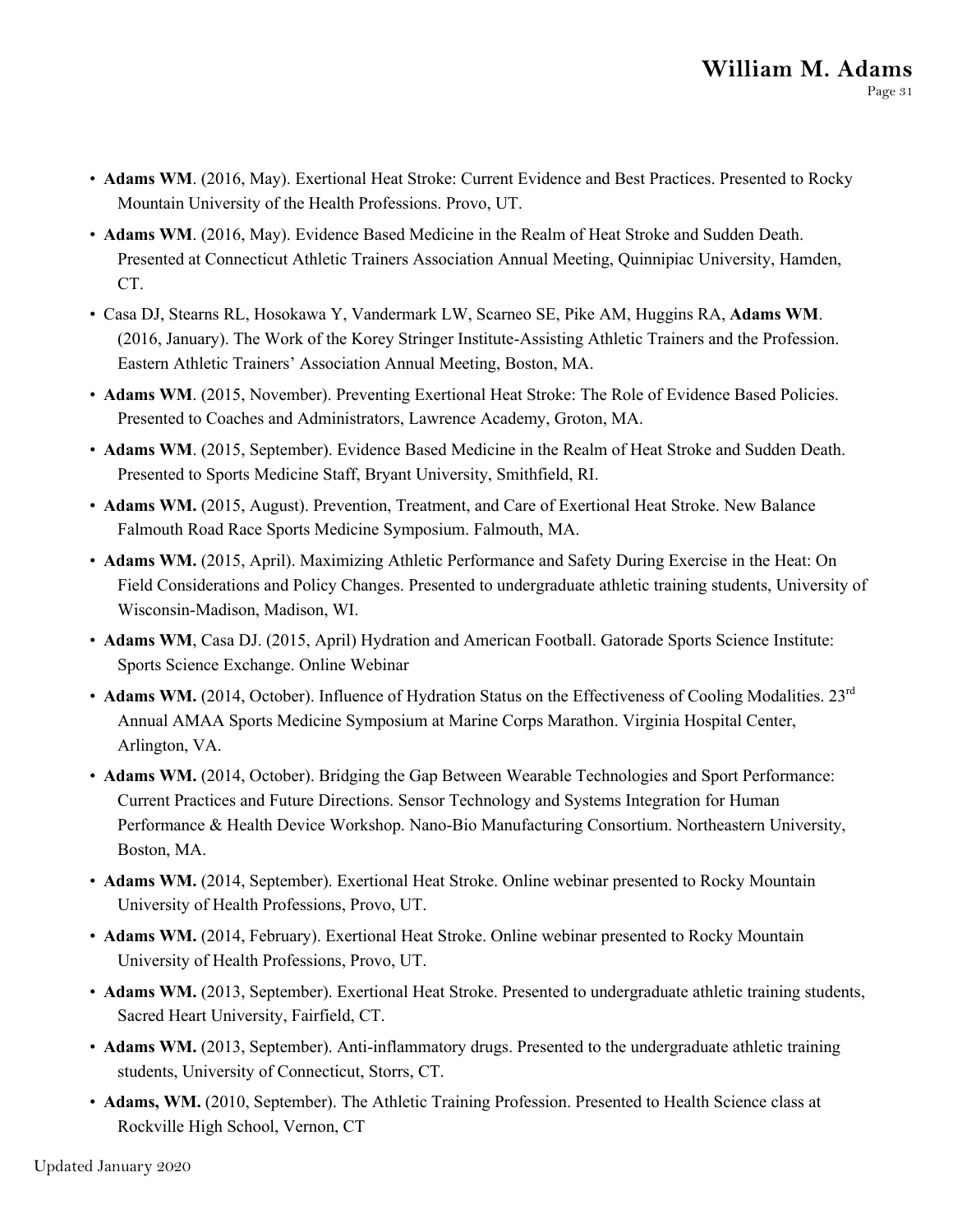# **William M. Adams**

Page 32

#### **Professional Committees**

| • National Athletic Trainers' Association Post-Professional Education<br>Committee-District 3 Representative                                      | June 2020-June 2023        |
|---------------------------------------------------------------------------------------------------------------------------------------------------|----------------------------|
| • North Carolina Athletic Trainers' Association Practice Setting Committee                                                                        | August 2019-Present        |
| • Board of Certification (BOC) Exam Development Committee                                                                                         | August 2018-Present        |
| • 7 <sup>th</sup> International Conference on the Physiology and Pharmacology of<br>Temperature Regulation International Program Committee Member | 2017-2018                  |
| • SHI-Youth Sports & Health Committee, American College of Sports<br>Medicine                                                                     | June 2017-Present          |
| • Environmental & Occupational Physiology Interest Group Committee<br>Member, American College of Sports Medicine                                 | June 2017-Present          |
| <b>Editorial Activities</b>                                                                                                                       |                            |
| • Guest Editor, Hydration and Nutrition Considerations for Sport and<br>Physical Activity                                                         | November 2019-June 2020    |
| • Editorial Board, Journal of Sport Rehabilitation                                                                                                | January 2020-December 2023 |
| • Editorial Board, Nutrients                                                                                                                      | January 2019-December 2022 |
| • Editorial Board, Journal of Athletic Training                                                                                                   | January 2019-December 2022 |
| • Guest Editor, Water Intake, Body Water Regulation and Health, Nutrients                                                                         | August 2018-June 2019      |
| • Reviewer, Journal of the American College of Nutrition                                                                                          | July 2019 -Present         |
| • Reviewer, Risk Management and Healthcare Policy                                                                                                 | July 2019 -Present         |
| • Reviewer, Applied Physiology, Nutrition and Metabolism                                                                                          | October 2018 -Present      |
| • Reviewer, Physiology & Behavior                                                                                                                 | July 2018 -Present         |
| • Reviewer, Athletic Training & Sports Health Care                                                                                                | July 2018 -Present         |
| • Reviewer, Journal of Applied Physiology                                                                                                         | June 2018 -Present         |
| • Reviewer, Medicine & Science in Sport & Exercise                                                                                                | April 2018 -Present        |
| • Reviewer, Clinical Journal of Sports Medicine                                                                                                   | March 2018 -Present        |
| • Reviewer, Annals of Nutrition and Metabolism                                                                                                    | October 2017 -Present      |
| • Reviewer, Journal of Sports Science and Medicine                                                                                                | October 2017 -Present      |
| • Reviewer, International Journal of Sports Nutrition and Exercise                                                                                | September 2017-Present     |

- Reviewer, International Journal of Sports Nutrition and Exercise Metabolism
- Reviewer, Journal of Sport Rehabilitation August 2016-Present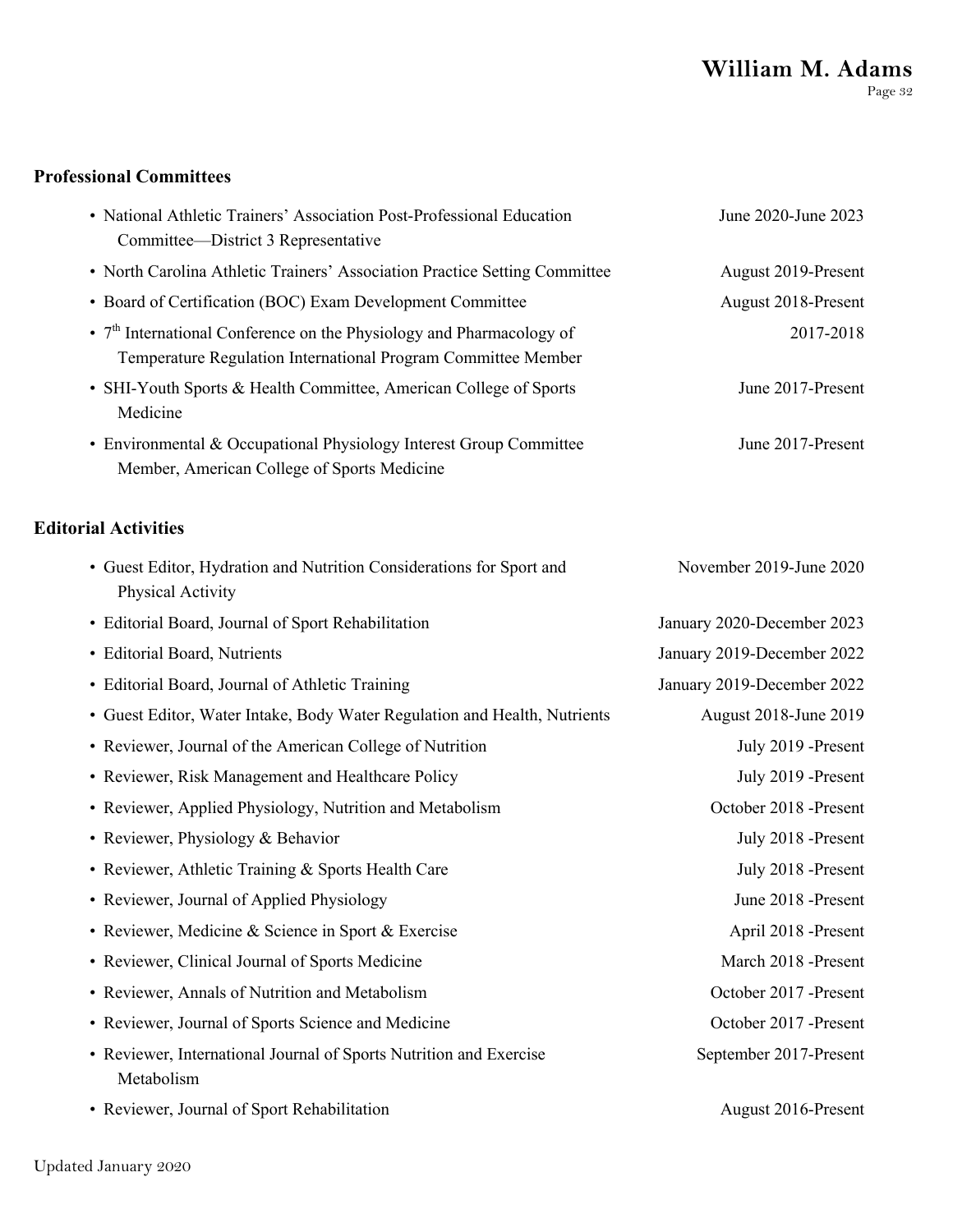| • Reviewer, Nutrire                                                                                                 | July 2016-Present        |
|---------------------------------------------------------------------------------------------------------------------|--------------------------|
| • Reviewer, BMJ Open Sport & Exercise Medicine                                                                      | July 2016-Present        |
| • Reviewer, Current Sports Medicine Reports                                                                         | July 2016-Present        |
| • Reviewer, American Journal of Sports Medicine                                                                     | November 2014-Present    |
| • Reviewer, Sports Health                                                                                           | March 2016-Present       |
| • Reviewer, Journal of Science and Medicine and Sport                                                               | January 2014-Present     |
| • Reviewer, Journal of Athletic Training                                                                            | March 2012-Present       |
| <b>Other Service</b>                                                                                                |                          |
| • Medical & Science Advisory Board, Korey Stringer Institute                                                        | 2017-Present             |
| • Southeast Chapter of American College of Sports Medicine 2019 Annual<br>Meeting Free Communications Session Chair | 2019                     |
| • Southeast Chapter of American College of Sports Medicine Annual<br>Meeting Abstract Reviewer                      | 2017, 2018               |
| • National Athletic Trainers' Association Annual Meeting Proposal<br>Reviewer                                       | 2017, 2018, 2019         |
| • Eastern Athletic Trainers' Association Annual Meeting Abstract<br>Reviewer                                        | 2016, 2017               |
| • Collaborative Solutions for Safety in Sport Programming Committee                                                 | 2015, 2016, 2017         |
| • Clinical Preceptor, Athletic Training Program, University of Connecticut                                          | January 2011-August 2016 |

#### **Certifications and Memberships**

| • National Provider Identification (NPI) Number: 1649691627                       |                           |
|-----------------------------------------------------------------------------------|---------------------------|
| • BOC Certified Athletic Trainer: #2000002707                                     | January 2010-Present      |
| • North Carolina Athletic Training License: LAT-3585                              | August 2017-Present       |
| • Connecticut Department of Public Health Athletic Training License: #000647      | August 2010-February 2018 |
| • Rhode Island Department of Public Health Athletic Training License:<br>#AT00307 | May 2011-Present          |
| • NATA Clinical Instructor Preceptor                                              | December 2010-Present     |
| • American Red Cross                                                              | August 2007-Present       |
| CPR/AED and First Aid for the Professional Rescuer                                |                           |
| • Member, American College of Sports Medicine (ACSM)                              | November 2011-Present     |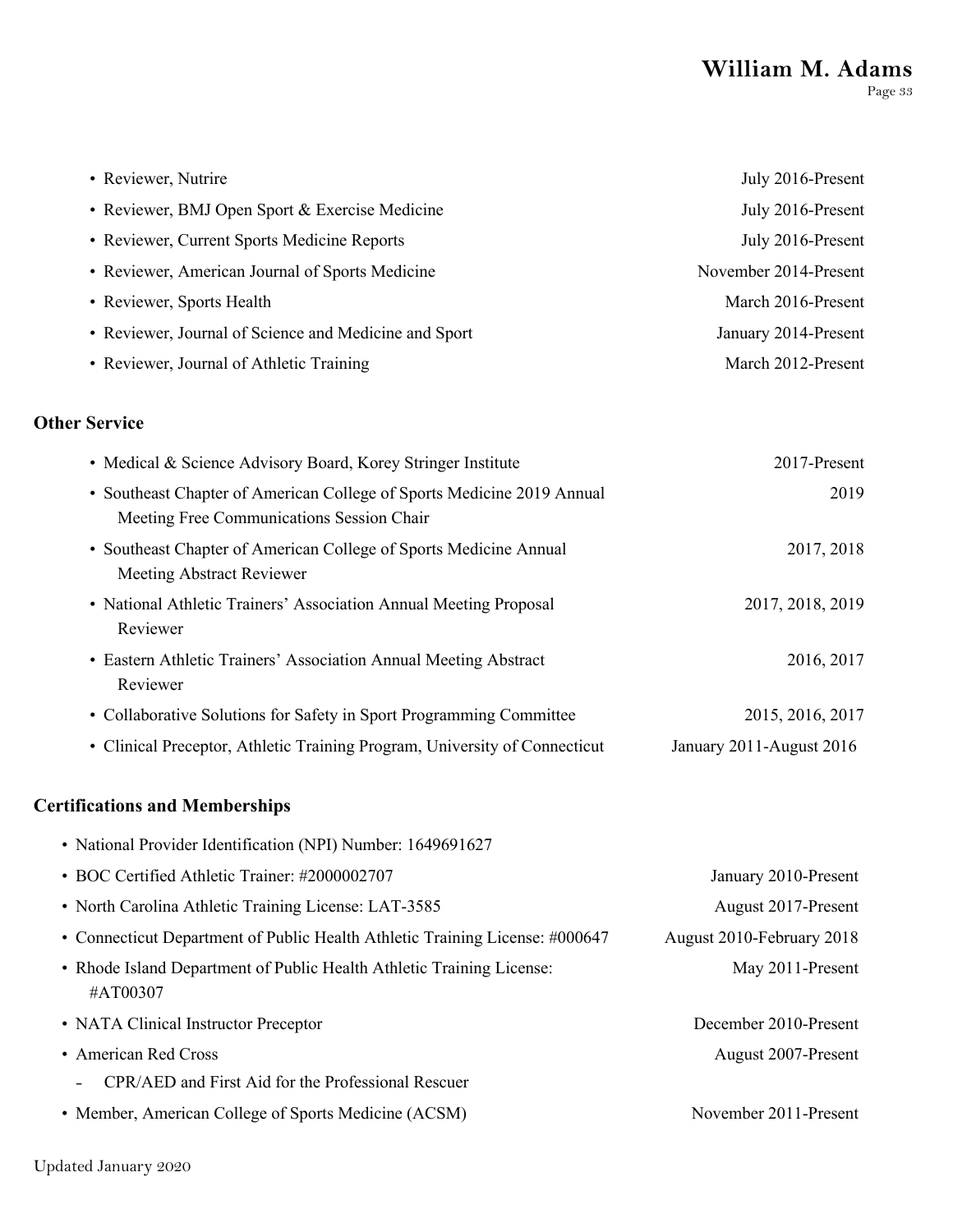## **William M. Adams** Page 34

| • Member, National Athletic Trainers' Association (NATA)                    | October 2009-Present   |
|-----------------------------------------------------------------------------|------------------------|
| • Member, North Carolina Athletic Trainers' Association                     | July 2017-Present      |
| • Member, Mid-Athletic Athletic Trainers' Association                       | July 2017-Present      |
| • Member, Southeast Chapter American College of Sports Medicine Member      | July 2017-Present      |
| • Member, European College of Sport Science (ECSS)                          | September 2017-Present |
| • Member, American Physiological Society (APS)                              | July 2013-Present      |
| • Member, National Strength and Conditioning Association (NSCA)             | January 2015-Present   |
| • Member, New England Chapter American College of Sports Medicine<br>Member | November 2010-2017     |
| • Member, Eastern Athletic Trainers' Association Member                     | August 2010-July 2017  |
| • Member, Connecticut Athletic Trainers' Association Member                 | August 2010-July 2017  |
| • American Red Cross: Instructor for Layperson CPR/AED and First Aid        | July 2010-June 2013    |
| • Wisconsin Department of Public Health Athletic Training License: #1146-39 | April 2010-June 2012   |
| • Member, Wisconsin Athletic Trainers Association                           | 2009-2010              |
| • Member, Great Lakes Athletic Trainers Association                         | 2009-2010              |

## **HONORS & AWARDS**

| • National Athletic Trainers' Association Young Professional National<br><b>Distinction Award Nominee</b> | October 2019  |
|-----------------------------------------------------------------------------------------------------------|---------------|
| • American College of Sports Medicine New Investigator Award                                              | May 2019      |
| • Thomas Undergraduate Research Mentor Award Nominee                                                      | October 2018  |
| • National Athletic Trainers' Association Young Professional National<br><b>Distinction Award Nominee</b> | October 2018  |
| • UNCG HHS International Travel Award                                                                     | October 2018  |
| • UNCG International Programs Center International Travel Funds                                           | October 2018  |
| • Hydration 4 Health Young Research Award Finalist                                                        | July 2017     |
| • American Physiological Society Caroline tum Suden/Frances Hellebrandt<br>Professional Opportunity Award | April 2017    |
| • Douglas J. Casa Athletic Training Research Award                                                        | April 2016    |
| • University of Connecticut Doctoral Dissertation Fellowship                                              | December 2015 |
| • University of Connecticut Spring Travel Award                                                           | December 2015 |
| • Great Lakes National Scholarship Program Award Winner                                                   | August 2012   |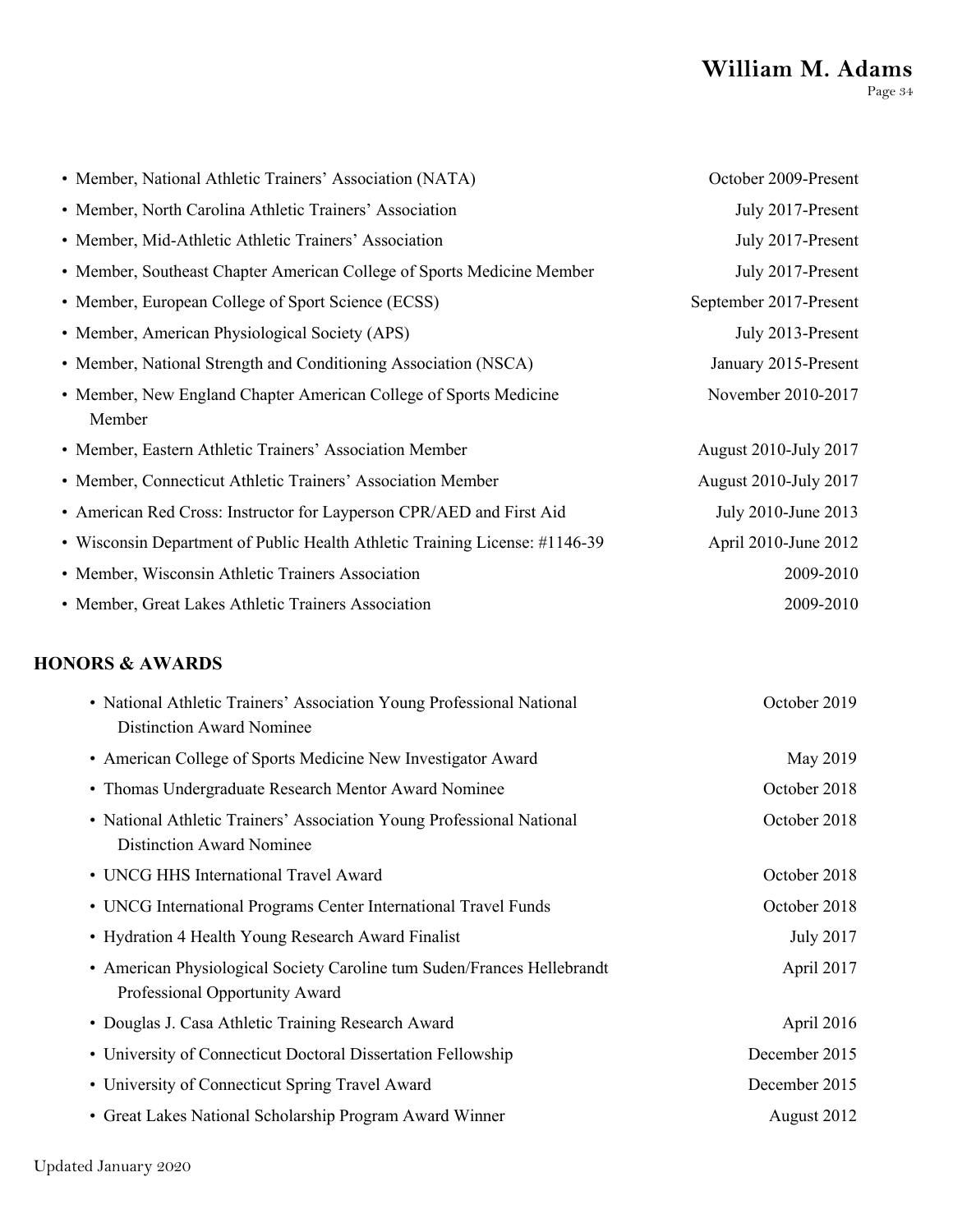## **William M. Adams**

Page 35

| • Wisconsin Athletic Trainers' Association Student Poster Competition<br>Winner: Concussion Management of a Division I football player with<br>Type I Diabetes and ADHD: A Case Study | April 2010   |
|---------------------------------------------------------------------------------------------------------------------------------------------------------------------------------------|--------------|
| • Allen J. Shafer Memorial Scholarship Recipient                                                                                                                                      | April 2008   |
| <b>STUDENTS MENTORED</b>                                                                                                                                                              |              |
| Doctoral                                                                                                                                                                              |              |
| • Mitchell Zaplatosch, University of North Carolina at Greensboro<br>(Doctoral Committee Chair)                                                                                       | 2019-2023    |
| • Casey Smith, University of North Carolina at Greensboro (Doctoral<br>Committee Member)                                                                                              | 2019-2021    |
| • Tavis Anderson, University of North Carolina at Greensboro (Doctoral<br>Committee Member)                                                                                           | 2018-2020    |
| • Susan Edkins, University of North Carolina at Greensboro (Doctoral<br>Committee Member)                                                                                             | 2018-2020    |
| <b>Masters</b>                                                                                                                                                                        |              |
| • Josi Gabaldon, University of North Carolina at Greensboro (Masters<br>Committee Member)                                                                                             | 2017-2019    |
| • Erin Rysanek, University of North Carolina at Greensboro                                                                                                                            | 2018-2020    |
| • Dana Friske (Outside committee member, University of Utah)                                                                                                                          | 2017-2018    |
| • Bruin Armwald (Outside committee member, Penn State University)                                                                                                                     | 2017-2018    |
| Undergraduate                                                                                                                                                                         |              |
| • Catherine Fishback, University of North Carolina at Greensboro                                                                                                                      | 2019-Present |
| • Max Sterling, University of North Carolina at Greensboro                                                                                                                            | 2019-Present |
| • Logan Brooks, University of North Carolina at Greensboro                                                                                                                            | 2019-Present |
| • Alivia Meridith, University of North Carolina at Greensboro                                                                                                                         | 2019-Present |
| • Kalah Collins, University of North Carolina at Greensboro                                                                                                                           | 2019         |
| • Stacey Walton, University of North Carolina at Greensboro                                                                                                                           | 2017-2019    |
| • Eleni Karras, University of North Carolina at Greensboro                                                                                                                            | 2017-Present |
| • Megan Haskins, University of North Carolina at Greensboro                                                                                                                           | 2017-2018    |